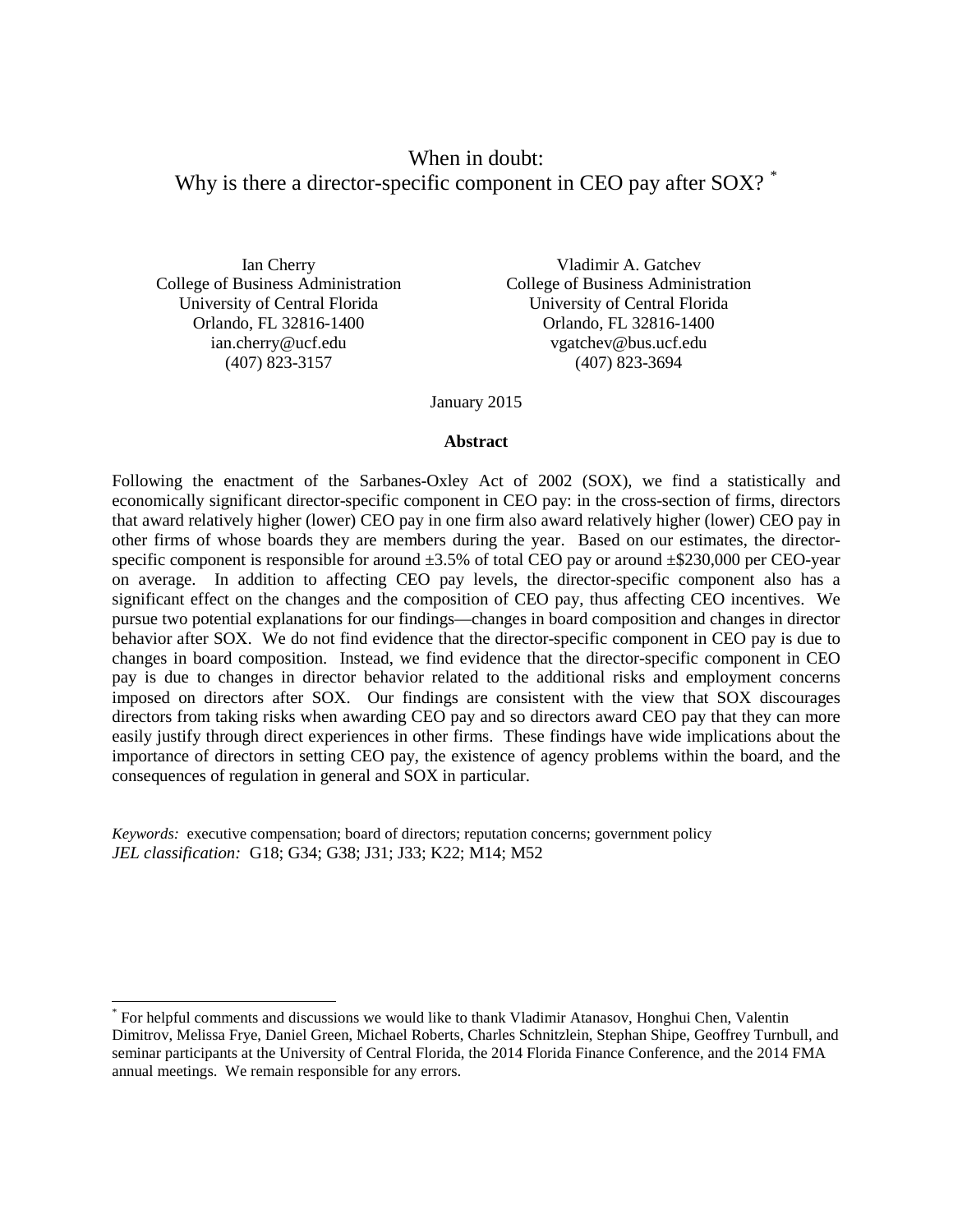#### **1. Introduction**

 $\overline{a}$ 

There is little doubt that the Sarbanes-Oxley Act (SOX) of 2002 and the accompanying changes in listing standards on the New York Stock Exchange (NYSE) and Nasdaq, while changing the composition and the structure of corporate boards, also significantly increased the costs and risks to directors serving on the boards of public companies. The new rules increased the disclosure requirements and the scrutiny on directors, imposed new responsibilities on directors to justify their decisions, and increased director personal liability and penalties if directors are found in violation of U.S. securities laws.[1](#page-1-0)

Yet, financial researchers are still trying to develop a clear picture of whether and how directors have changed their behavior in response to the higher costs and risks after  $SOX$ . In this study, we use a novel approach to examine the determinants of CEO pay and present evidence consistent with directors attempting to avoid the increased costs and risks following SOX by awarding CEO pay that they can more easily justify through direct experiences on other boards.

Several considerations motivate our interest in CEO pay. First, CEO pay was at the center of the 2001-2002 corporate governance scandals that lead to SOX. In most of the scandals CEOs and other executives had received substantial compensation prior to the collapses of their firms.<sup>[3](#page-1-2)</sup> The apparent discrepancy between the fortunes of executives and other stakeholders pointed to a link between executive pay and fraud and focused the attention of regulators, commentators, and academic researchers on executive pay. For instance, in October 2002 NYSE and Nasdaq proposed rules requiring shareholder

<span id="page-1-0"></span><sup>&</sup>lt;sup>1</sup> See, for example, Linck, Netter, and Yang (2008), Bargeron, Lehn, and Zutter (2010), and the references therein. Consistent with an increase in director liability and penalties, Linck, Netter, and Yang (2008) find that Director and Officer (D&O) insurance premiums have doubled after SOX.

<span id="page-1-1"></span><sup>&</sup>lt;sup>2</sup> Consistent with numerous prior studies, we will use SOX to encompass the Sarbanes-Oxley Act of 2002, SEC rules that implement SOX, and changes in NYSE and Nasdaq listing standards associated with SOX.

<span id="page-1-2"></span><sup>&</sup>lt;sup>3</sup> The most notorious of these scandals was the collapse of Enron. In 2000, Enron's then chairman and CEO received a total pay valued at around \$30 million and additionally exercised options in excess of \$124 million. In contrast, in the ensuing bankruptcy, ordinary shareholders lost the bulk of their Enron investments and thousands of Enron workers lost their jobs and much of their retirement savings.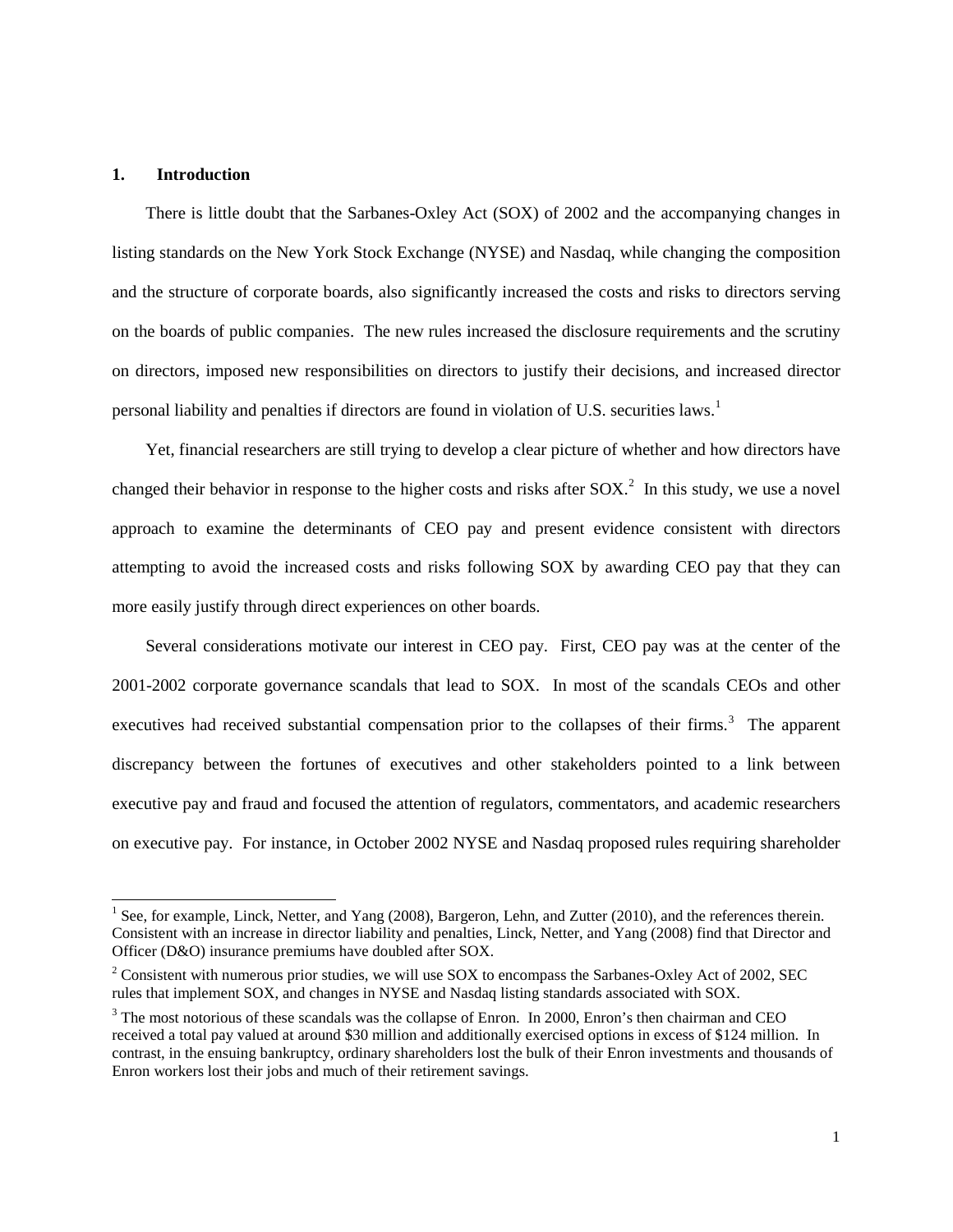approval of most equity-based compensation plans.<sup>[4](#page-2-0)</sup> Executive pay, especially CEO pay, is thus a highly visible aspect of corporate governance that is likely to be heavily scrutinized after SOX. Moreover, scrutiny on how directors award CEO pay could be accompanied by additional scrutiny of other director duties. Under these circumstances, directors would be especially sensitive to CEO pay and may change how they award CEO pay after SOX. Second, the board of directors is the key decision-maker when it comes to awarding CEO pay. For other aspects of corporate behavior (e.g., investment and financial policies), decisions may be in the hands of managers as well as directors. Examining CEO pay, therefore, allows us to reach direct conclusions about changes in the behavior of directors. And third, because CEO actions could significantly affect firm value, understanding the determinants of CEO incentives in general and CEO pay in particular is important and is the subject of an active area of research.

Using a sample of 12,188 firm-years between 1996 and 2011, we find that following the enactment of SOX there is a statistically and economically significant director-specific component in CEO pay; that is, after controlling for firm, CEO, and board characteristics known to affect CEO pay, directors who award relatively higher (lower) CEO pay in one firm also award relatively higher (lower) CEO pay in the other firms of whose boards they are members during the year. Based on our estimates, after 2002 around  $\pm 3.5\%$  of total CEO pay, or around  $\pm$ \$230,000 per CEO-year on average, is awarded as a consequence of this director-specific component. Moreover, the director-specific component in CEO pay is also significant in the year-over-year changes in a CEO's pay as well as in the proportion of a CEO's equitybased pay. To the extent that pay changes and equity-based pay provide CEOs with incentives for performance (e.g., Jensen and Murphy, 1990 and Core and Guay, 1999), the director-specific component in CEO pay significantly influences CEO performance incentives.

In order to better understand the source of the documented director-specific component in CEO pay after SOX, we perform additional analysis. For the sake of tractability, we group the potential

<span id="page-2-0"></span> $4$  SEC approved these rules on June 30, 2003.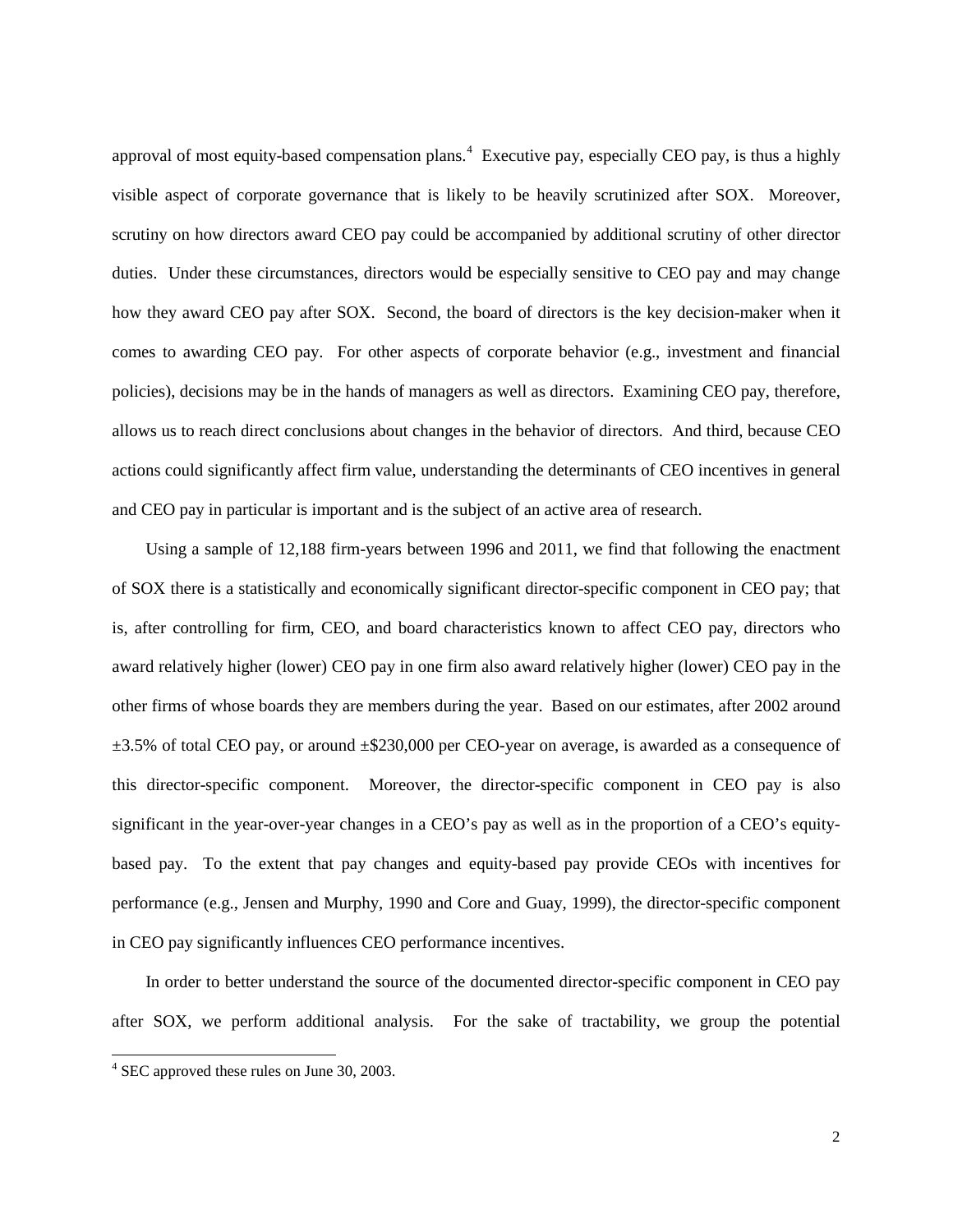explanations for our findings into two categories: explanations based on changes in board composition and explanations based on changes in director behavior after SOX.

Our findings do not support the explanation that the director-specific component in CEO pay is a consequence of the changes in board composition following SOX. Specifically, we examine whether a director-specific component in CEO pay exists prior to SOX for a sub-sample of firms that even prior to 2002 satisfied the board independence requirements imposed by the new exchange listing standards. We do not find evidence of a director-specific component in CEO pay before SOX in the sub-sample of firms that already satisfied the new standards or, for that matter, in the sub-sample of firms that did not satisfy these standards. In similar tests, we examine whether the director-specific component in CEO pay exists prior to SOX for firms with larger boards, non-dual CEOs, low proportion of current executives, and high proportion of lawyers—i.e., boards that are similar in composition to post-SOX boards.<sup>[5](#page-3-0)</sup> We do not find evidence of a director-specific component in CEO pay in any of these sub-samples prior to SOX.

To determine whether the director-specific component in CEO pay is related to increased director costs and risks after SOX, we examine whether the effect varies with director risk-taking incentives, as measured by excess director option-based pay, expected director turnover, and director reputation concerns in the market for directors. All else equal, if director option-based pay is low relative to expectations then directors are less likely to take on additional risks, including risks stemming from SOX. Because director option-based pay is endogenous, we first estimate a model that explains director optionbased pay. Using the residuals from this model, we form two sub-samples based on whether director option-based pay is below-expectations or above-expectations. We find that the director-specific

<span id="page-3-0"></span><sup>&</sup>lt;sup>5</sup> After SOX, board composition itself may have changed as a response to the increased costs and risks after SOX. For instance, as discussed by Linck, Netter, and Yang, (2008), the increase in lawyers and the reduction in current executives may be one such response. Consistent with this reasoning, we find that the director-specific component in CEO pay is mostly evident for firms that have followed the general trend and have increased the proportion of lawyers and/or reduced the proportion of current executives in their boards. In contrast, firms that have kept a high proportion of current executives and a low proportion of lawyers in their boards do not exhibit a significant directorspecific component in CEO pay. For the sake of brevity we do not tabulate the results from these tests. Results are available upon request.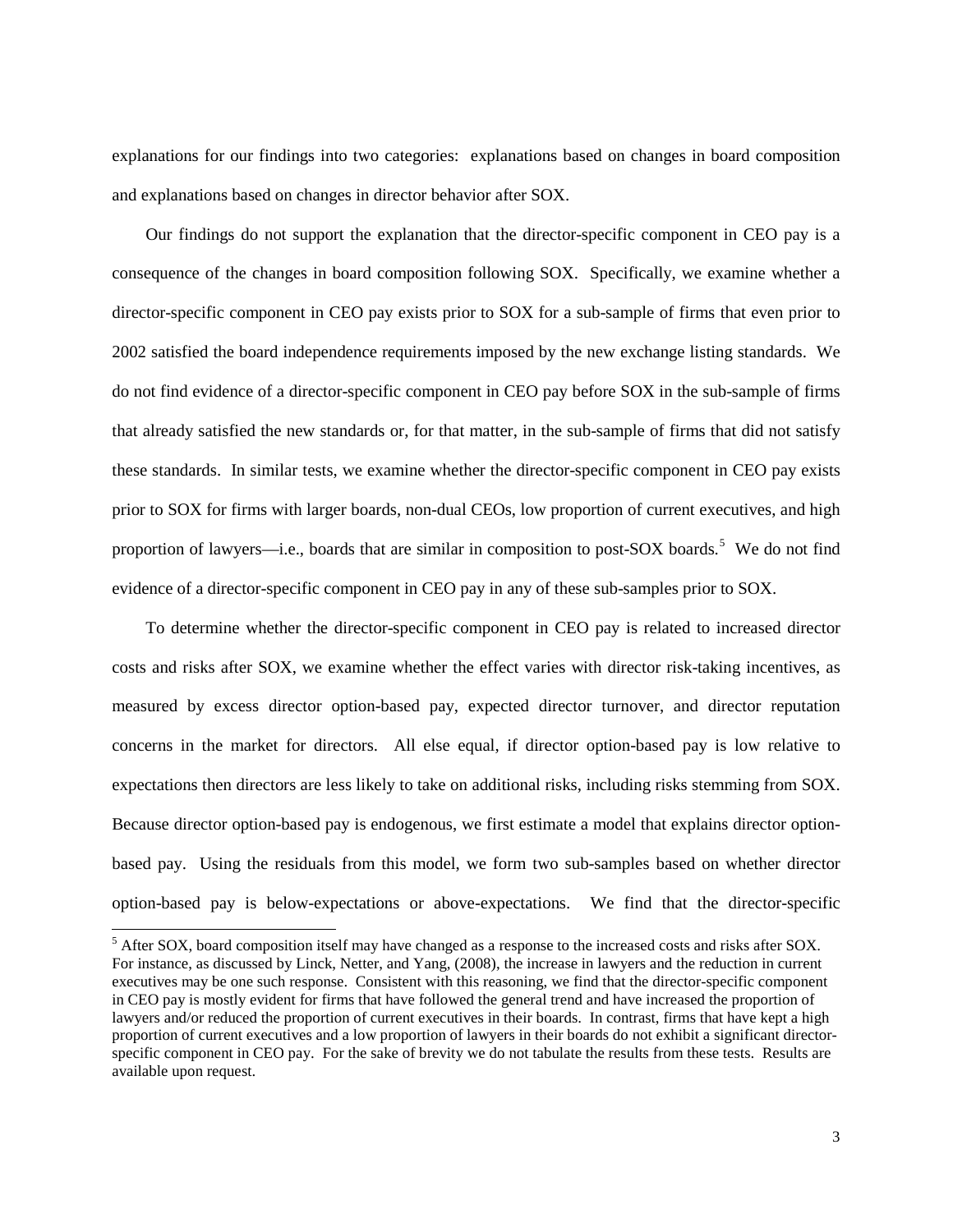component in CEO pay is more pronounced when director option-based pay is low relative to expectations. In similar tests we find that the director-specific component in CEO pay is mostly evident when expected director turnover (as measured by the firm's historic turnover) is relatively high and when directors have high reputation concerns (as measured by the number of boards a director serves). Overall, our findings are consistent with the idea that, after SOX, directors with relatively low risk-taking incentives try to avoid taking risks by awarding similar CEO pay across the different boards they serve.

Our study provides several notable contributions to the literature. First, our study contributes to the standing question of whether CEO pay is mostly determined in the labor market for CEO talent (e.g., Rosen, 1990; Himmelberg and Hubbard, 2000; Hubbard, 2005; Gabaix and Landier, 2008; Terviö, 2008) or whether agency problems within the board may lead to CEO pay that reflects the preferences of directors (e.g., Fama, 1980; Fama and Jensen, 1983; Jensen, 1993; Hall and Murphy, 2003; Bebchuk and Fried, 2003). Existing empirical research on the relevance of the board for CEO pay examines mainly the importance of board structure and composition.<sup>[6](#page-4-0)</sup> However, director costs and risks, while more difficult to observe, also play a central role in agency theory. The exogenous shock to director costs and risks after SOX, therefore, provides a unique opportunity to examine whether and how CEO pay depends on the board of directors.<sup>[7](#page-4-1)</sup> Our findings are consistent with the predictions of agency theory where directors' decisions on CEO pay are, at least in part, driven by directors' own preferences.

Second, our study contributes to the literature examining the effects of SOX and the accompanying changes in exchange listing requirements on corporate behavior. For example, Chhaochharia and Grinstein (2009) find a significant decrease in CEO pay in firms that are most affected by the new exchange requirements while Bargeron, Lehn, and Zutter (2010) find that U.S. firms, when compared to

<span id="page-4-0"></span><sup>&</sup>lt;sup>6</sup> See, among others, Yermack (1996), Hallock (1997), Core, Holthausen, and Larcker (1999), Bertrand and Mullainathan (2001), Grinstein and Hribar (2004), and Chhaochharia and Grinstein (2009).

<span id="page-4-1"></span> $7$  Other studies also use SOX as an exogenous event to examine the effect of outside directors on firm performance (Duchin, Matsusaka, and Ozbas, 2010) and on CEO pay (Chhaochharia and Grinstein, 2009).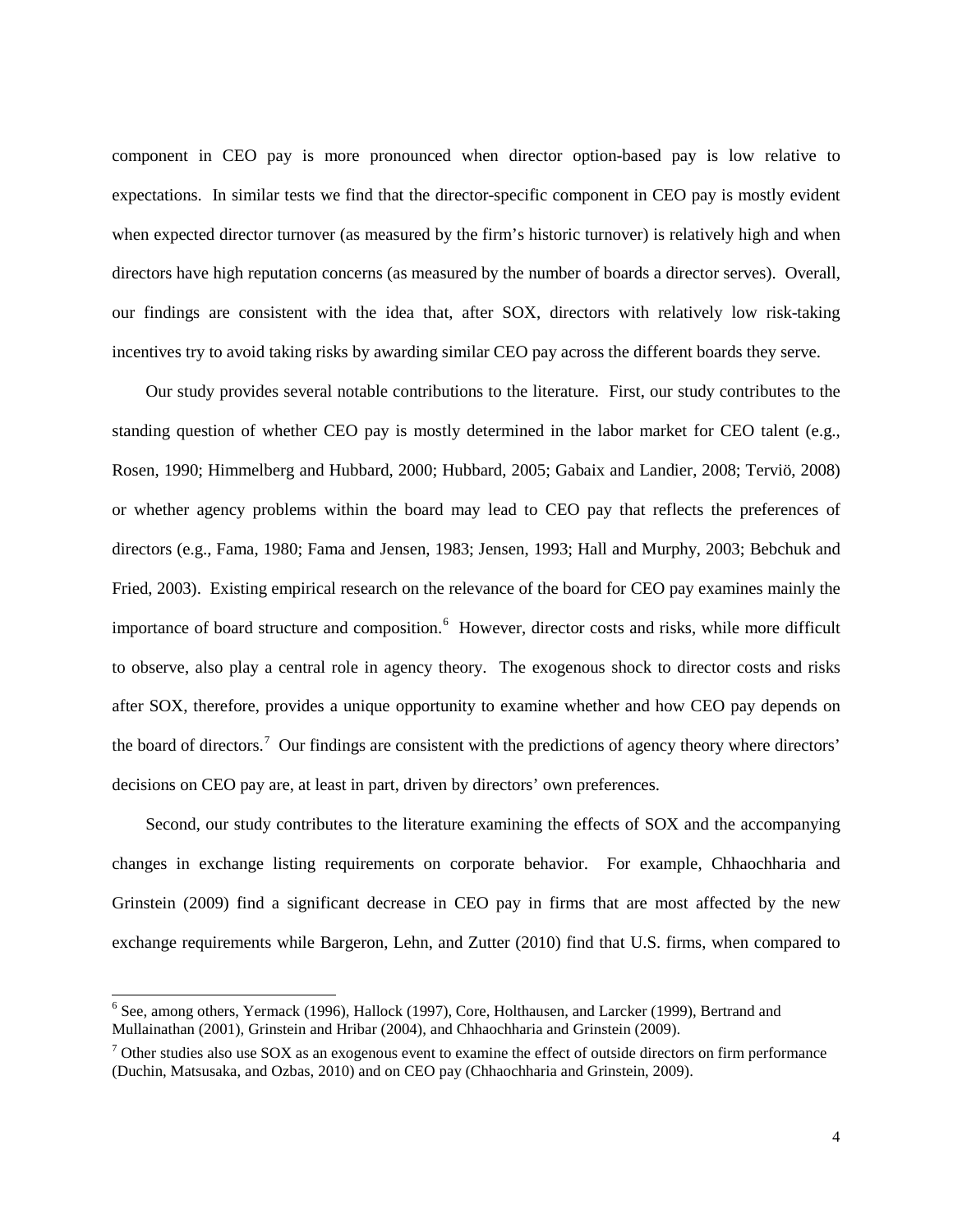non-U.S. firms, experience a decline in risk-taking after SOX as evidenced by a decline in capital and R&D expenditures, an increase in corporate cash holdings, and an overall decline in stock volatility.<sup>[8](#page-5-0)</sup> We present evidence of another, likely unintended, consequence of SOX that is consistent with the view that SOX discourages risk taking by directors.

Third, the findings have more general implications about regulating the internal governance of firms. Because regulation is usually intended to change the incentives of those being regulated, it is important to better understand what incentives exactly are being changed. The substantive corporate governance regulations imposed by SOX are unprecedented in the history of federal securities regulation, which provides a unique opportunity to examine the effects of such regulations of corporate behavior. The lessons learned from SOX indicate that increasing the costs and risks of internal governance, instead of resolving agency problems, may in fact exacerbate them.<sup>[9](#page-5-1)</sup>

Finally, our study also contributes to the literature on the existence of "styles" in corporate decisions. Most notably, Bertrand and Schoar (2003) track top managers over time as they manage different firms and provide evidence for manager fixed effects for a wide range of corporate decisions. Bertrand and Schoar (2003) contribute these findings to heterogeneity in manager "styles". Fee, Hadlock, and Pierce (2013) propose two distinct hypotheses for the findings of Bertrand and Schoar (2003): (i) the idiosyncratic style hypothesis, according to which unanticipated managerial-style effects cause firm policies and (ii) the selected style hypothesis, according to which directors deliberately select a manager "style" to induce the firm to move in a certain direction. Fee, Hadlock, and Pierce (2013) present evidence consistent with the selected style hypothesis but inconsistent with the idiosyncratic style

<span id="page-5-0"></span> $8$  Guthrie, Sokolowsky, and Wan (2012) re-examine the results of Chhaochharia and Grinstein (2009) and find that the majority of the decline in CEO pay after SOX is attributable to two outlier CEOs--Steve Jobs at Apple and Kosta Kartsotis at Fossil. Dey (2010) questions the interpretation of Bargeron, Lehn, and Zutter (2010) that the decline in risk-taking of U.S. firms is due to SOX and instead suggests that general market trends may be behind their findings.

<span id="page-5-1"></span> $9$  The objective of this study is not to provide a complete cost-benefit analysis of SOX. Zhang (2007), for example, studies the overall economic consequence of SOX and finds that U.S. firms experienced a statistically significant negative cumulative abnormal return around key SOX events.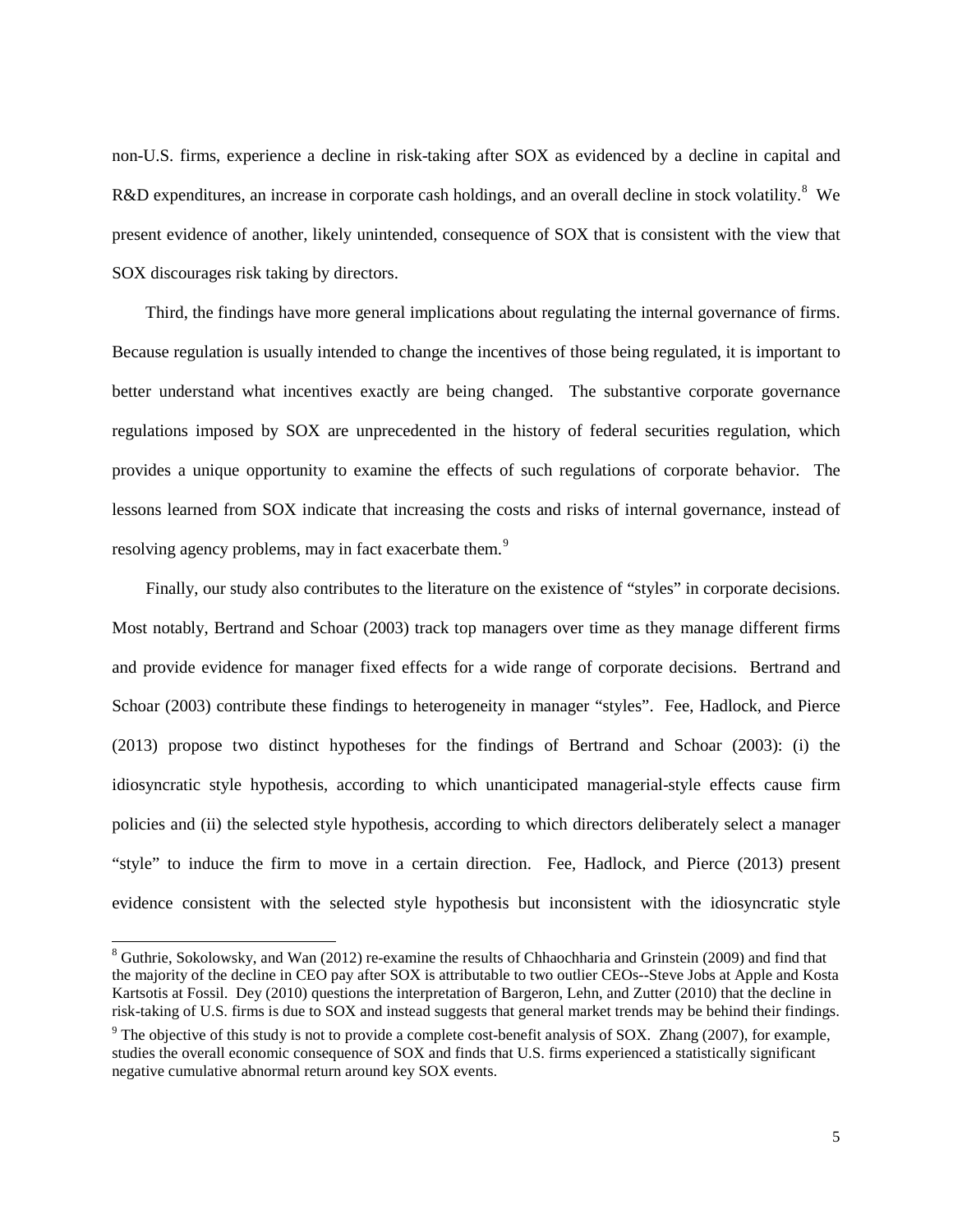hypothesis. Our findings raise another possibility: the evidence of "styles" may be contextual and may not reflect the existence of actual "styles". Specifically, directors may not have their own "styles" in awarding CEO pay, yet in an attempt to reduce the risk of being scrutinized, directors may tend to award similar CEO pay across all boards they serve. In this case the heterogeneity across directors is due to directors serving on different boards and not due to differences in actual "styles".

Our paper is somewhat related to studies that examine the effect of peer groups on CEO pay (e.g., Bizjak, Lemmon, and Naveen, 2008; Albuquerque, 2009) and studies that examine network effects in corporate governance (e.g., Bouwman, 2011). While existing studies on peer group effects use mainly industry- and size-based peer groups, our study explicitly accounts for industry and size effects and focuses on the importance of specific directors in determining CEO pay.<sup>[10](#page-6-0)</sup> In addition, we demonstrate that our findings are not driven by a wider network of directors sharing information about optimal CEO pay but instead are isolated to the one director who serves on several boards.

The remainder of the paper is organized as follows. Section 2 proposes and motivates two explanations for the director-specific component in CEO pay after SOX. Section 3 describes our sample and variables. Section 4 presents our main findings for a director-specific component in CEO pay. Section 5 examines whether our findings are due to a wider network effect while Section 6 examines whether our findings are due to changes in board composition. Section 7 examines how director risks affect the director-specific component in CEO pay. Section 8 concludes the paper.

#### **2. What could explain a director-specific component in CEO pay?**

 $\overline{a}$ 

Existing theoretical and empirical research on the determinants of executive compensation has ignored the possibility that a director-specific component may affect CEO pay. Under optimal

<span id="page-6-0"></span> $10$  Moreover, most directors who serve on multiple boards serve on boards across different industries. This fact also makes it highly unlikely that our findings are a result of industry peer effects. Our findings may indicate that post-SOX directors choose peer groups from the set of firms on whose boards they sit. This interpretation of the results relies on endogenously chosen peer groups and is still consistent with our overall conclusion of a director-specific component in CEO pay after SOX.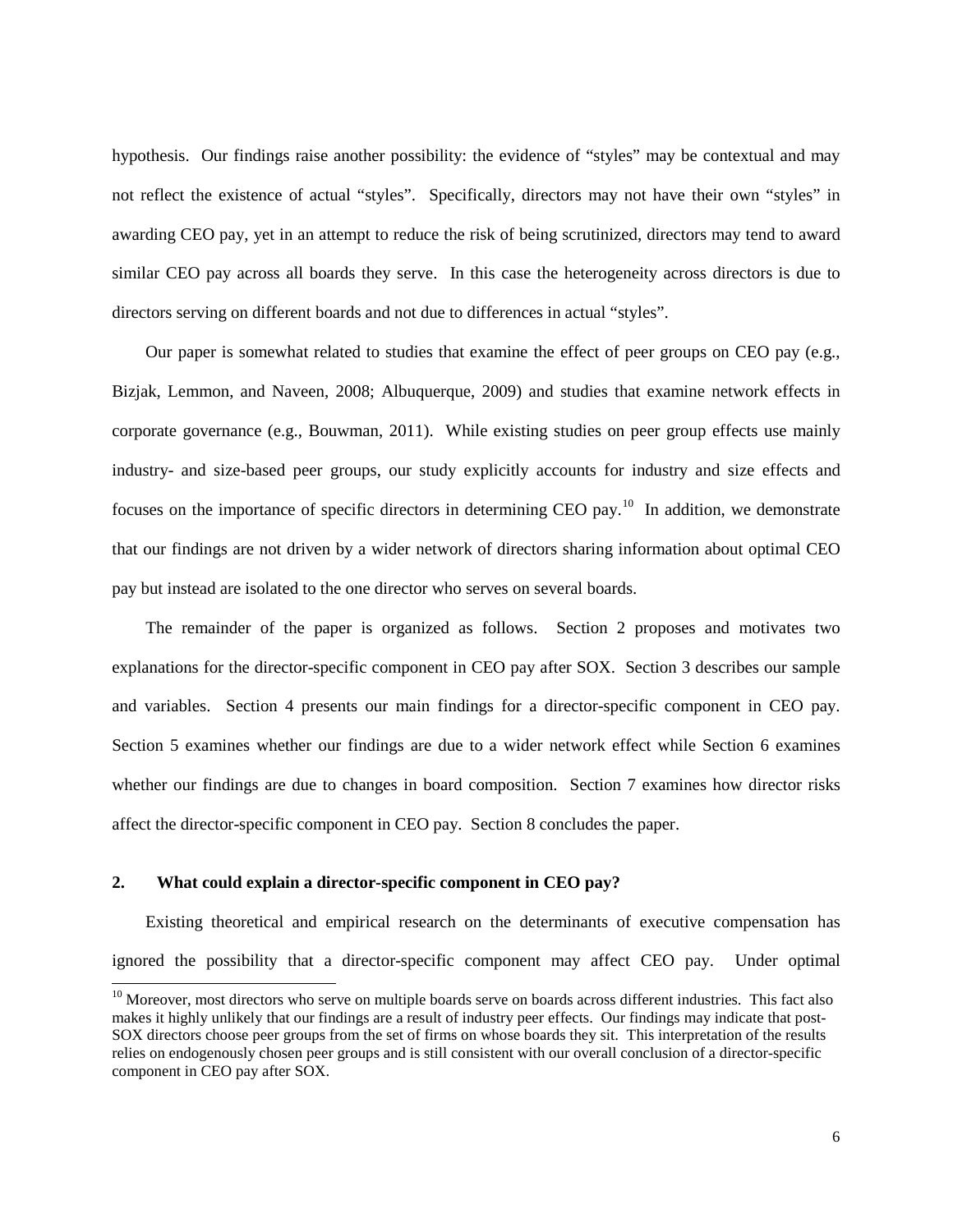contracting, CEO pay is determined by the characteristics of the firm, the information environment, the competition for human capital among firms, the competition for jobs among CEOs, and the abilities and risk-preferences of the CEO so that equilibrium CEO pay does not depend on who awards the pay. Even in settings where CEO compensation depends on the governance of the firm, and thus on the board of directors, board and director characteristics are considered to be confined within each firm so that a director-specific component would not manifest itself across different firms.<sup>11</sup> In this section we propose and motivate two possible explanations for a director-specific component in CEO pay after SOX.

#### *2.1. Changes in board composition*

 $\overline{a}$ 

Different directors may have different bargaining skills, different assessments of what constitutes optimal CEO pay or simply different "styles" when awarding CEO pay. Such differences across directors may lead to a director-specific component in CEO pay but only if directors are the ones who set the pay of the CEO. Existing studies conducted prior to SOX, however, present evidence that CEO pay may effectively be set by the CEO and not by the board (see Bebchuk, Fried, and Walker, 2002, and Bertrand and Mullainathan, 2001 for the "managerial power" and "skimming" hypotheses).

After the enactment of SOX, there is an increase in board size, board independence, and the proportion of lawyers in the board and a decrease in CEO duality and the proportion of current executives on the board (Linck, Netter, and Yang, 2008).<sup>12</sup> All of these changes provide a strong indication that, after SOX, boards have become more independent from the CEO of the firm. It is, therefore, possible that our findings of a director-specific component in CEO pay after SOX are due to the changes in board composition following SOX and are simply an indication that before SOX directors had less influence on CEO pay than after SOX.

<span id="page-7-0"></span> $11$  A comprehensive review of the literature on executive compensation is beyond the scope of this study. For a review of the literature, the reader is referred to Murphy (1999) and Aggarwal (2008) and the references therein.

<span id="page-7-1"></span> $12$  The increase in board size seems to be a consequence of firms hiring new outside directors to satisfy the new requirements while not letting go of insiders (see, Linck, Netter, and Yang, 2008).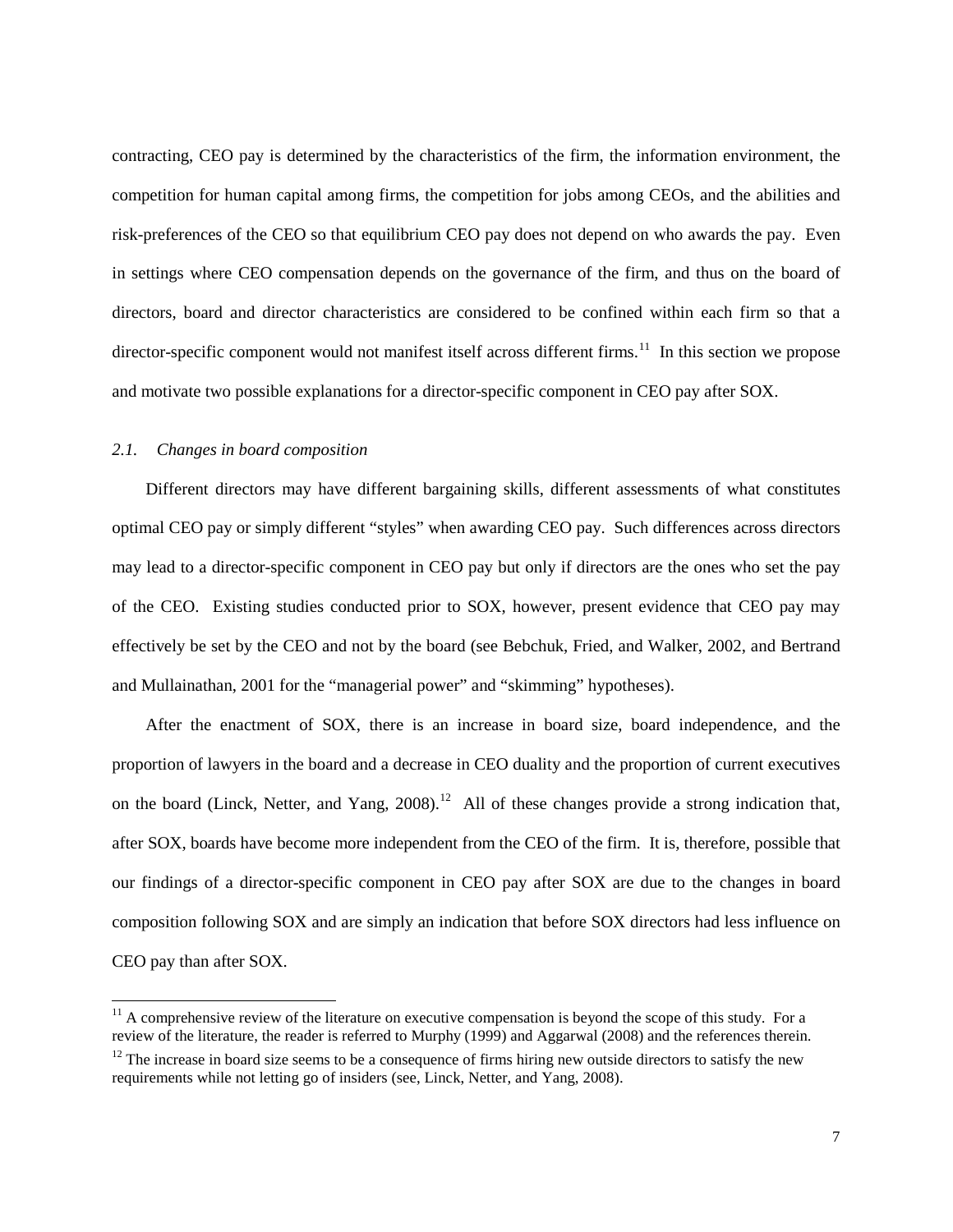#### *2.2. Changes in board behavior*

Director behavior also may have changed in response to changes in director costs and risks after SOX. Linck, Netter, and Yang (2008) find that boards meet more often after SOX and that Director and Officer (D&O) insurance premiums have doubled, findings that are consistent with an increase in director costs and risks. In addition, Linck, Netter, and Yang (2008) find that director turnover has increased after SOX. Because relatively higher turnover means relatively lower job security and because director dismissal would likely have an adverse effect on director reputational capital, an increase in director turnover also points to an increase in director risks after SOX.

Overall, when considering CEO pay after SOX, directors concerned with their own welfare would prefer CEO pay that minimizes these additional costs and risks. Such concerns may lead to a directorspecific component in CEO pay in at least two ways. First, to reduce exposure to the higher risks after SOX, directors may award CEO pay that they find relatively easy to justify through direct experiences on other boards. Second, if different directors have different assessments of or sensitivities to the additional costs and risks stemming from SOX, then a director-specific component in CEO pay may emerge, i.e., directors less (more) sensitive to these costs and risk would tend to award higher (lower) CEO pay.

#### **3. Sample description**

In this section we describe the data, define the main variables, and provide summary statistics for the sample of firms used in the study. Of special interest is the construction of the variable that we use to measure the director-specific component in CEO pay.

#### *3.1. Data*

The main sample for this study is an intersection of Compustat's Execucomp database and RiskMetrics Director and Governance data. Starting from 1992, Execucomp provides detailed executive compensation data mainly for firms in the S&P 1500 index. The CEO compensation data is matched with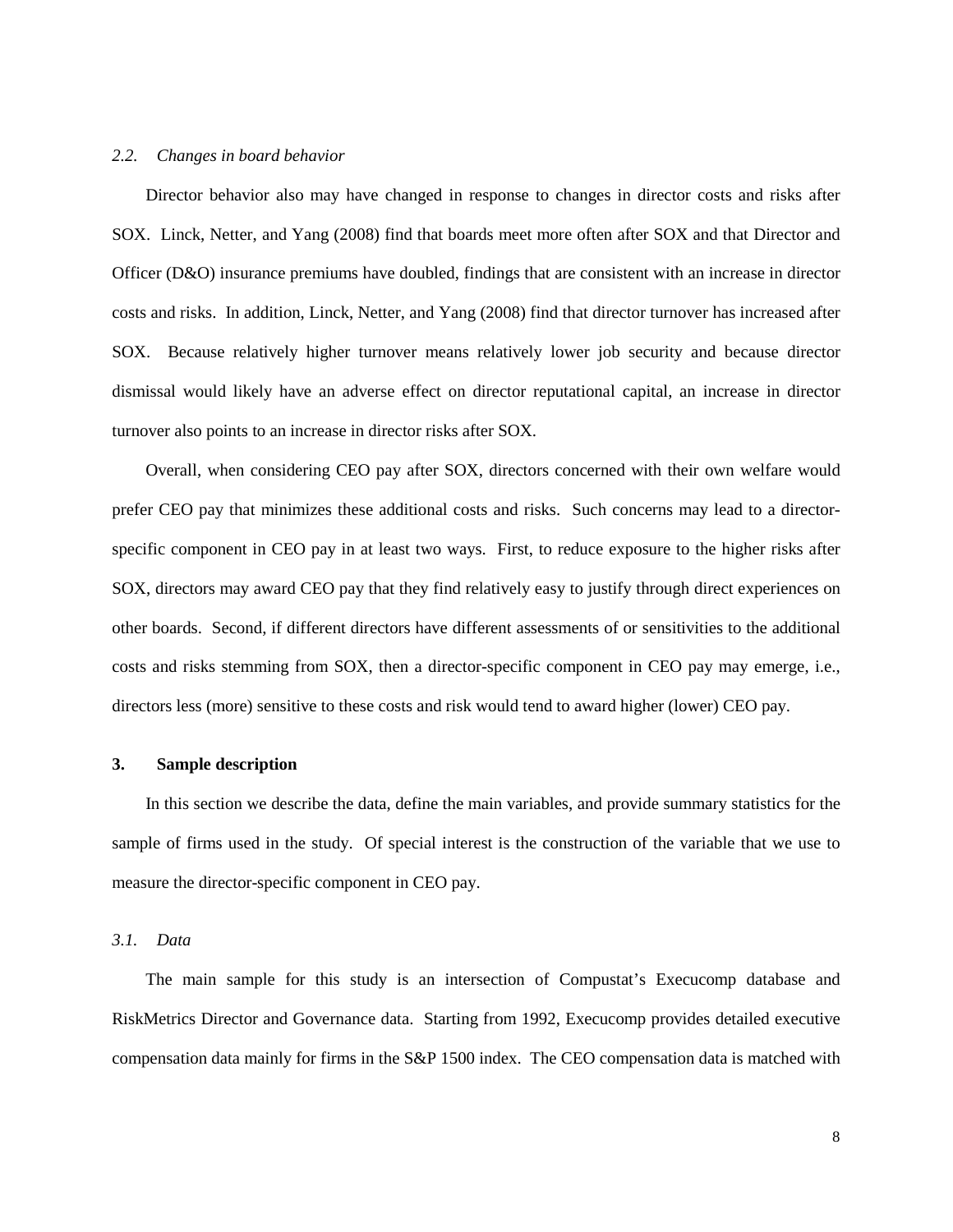RiskMetrics Director and Governance data which provides director data for firms in the S&P 1500 index beginning in 1996. As a result, our base sample consists of firms publicly traded between 1996 and 2011.

To form the final dataset used in our analysis, we obtain additional firm data from the Compustat annual files, the CRSP monthly files, and Thomson Reuters' CDA/Spectrum Institutional Holdings files. The sample is restricted to firm-years with CEOs for whom we have a complete set of components comprising the total compensation variable in Execucomp  $(tdcl)<sup>13</sup>$  $(tdcl)<sup>13</sup>$  $(tdcl)<sup>13</sup>$  If the net value of the sum of all components is not within \$1,000 of the reported total compensation, then the observation is dropped from our sample. To eliminate spurious effects that CEO turnover may have on observed CEO pay, we also remove from our sample any firm-years where the CEO left office during the fiscal year. Furthermore, when examining changes in CEO pay, we ensure that the year *t*-1 CEO and the year *t* CEO is the same person. CEO compensation as well as all other dollar figures are adjusted for inflation with Consumer Price Index data from the United States Bureau of Labor Statistics, with 2012 as the base year.

Our starting sample consists of 17,395 firm-year observations with available data in both the Riskmetrics and the Execucomp databases. Additional data requirements from CRSP and Compustat reduce the sample size to 14,987 firm-years. For 2,799 of these observations, firms do not share directors with other firms within the same year and so we are unable to calculate our measure of director-specific CEO pay. The final sample thus consists of 12,188 firm-year observations (2,056 unique firms) between 1996 and 2011 with an average of around 762 firms per year. The sample is fairly balanced over time, with a minimum of 607 firms in 1996 and a maximum of 937 firms in 2011.

<span id="page-9-0"></span><sup>&</sup>lt;sup>13</sup> Prior to December 2006, tdc1 was defined as the sum of salary, bonus, rstkgrnt, ltip, option\_awards\_blk\_value, othann, and allothtot. After December 2006, tdc1 is defined as the sum of salary, bonus, noneq\_incent stock\_awards\_fv, option\_awards\_fv, and othcomp. These changes came as a result of the 2004 revision of FASB FAS 123.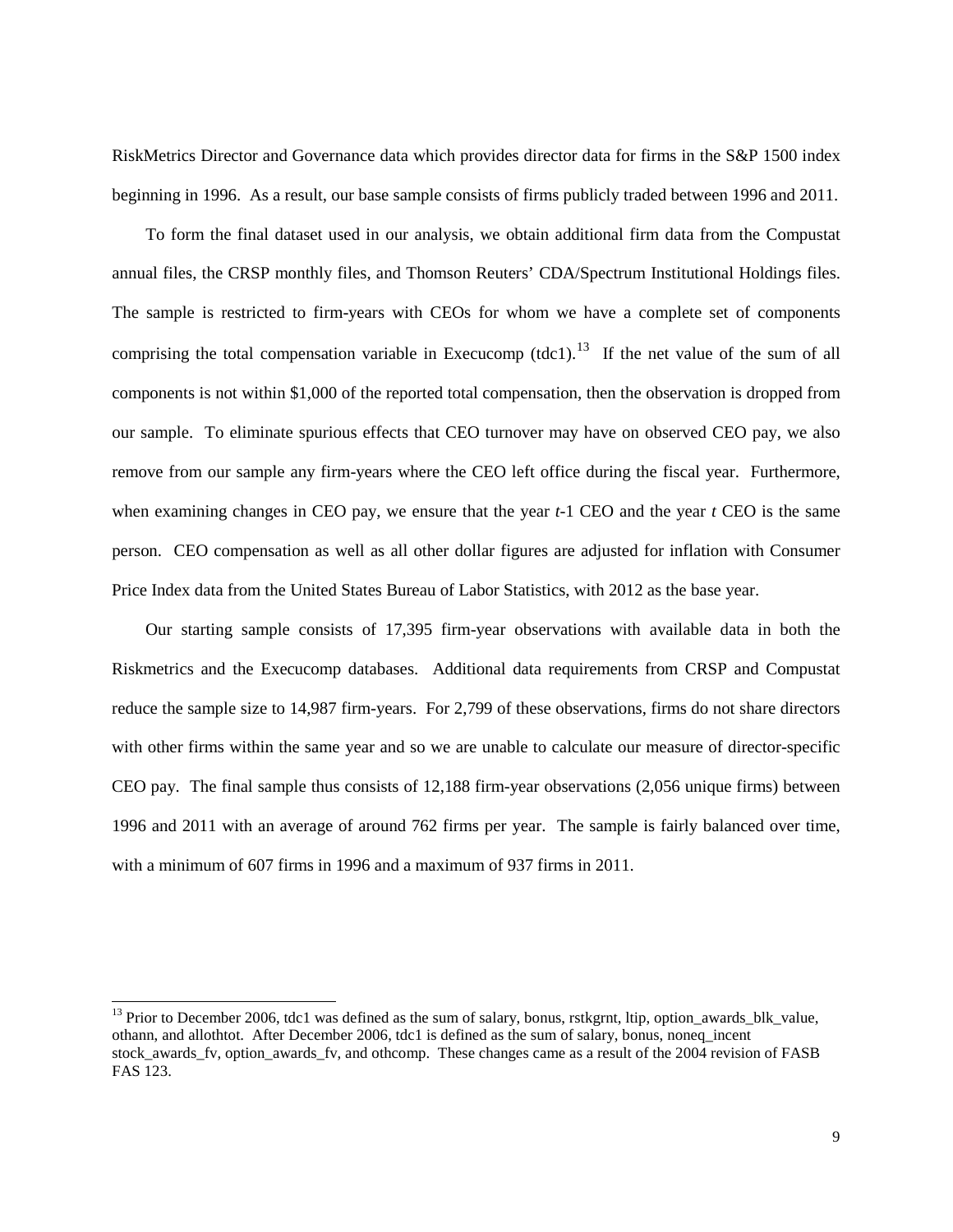#### *3.2. Measuring director-specific CEO pay*

 $\overline{a}$ 

To test for a director-specific component in CEO pay, we examine how the pay that directors award to the CEO of one firm is related to the CEO pay of other firms on whose boards these same directors serve.<sup>[14](#page-10-0)</sup> Our general approach is similar to the approach employed by Bertrand and Schoar (2003) and in Fee, Hadlock, and Pierce (2013) to examine how a CEO's style at the new employer relates to the style of the same CEO at her previous employer. Our analysis is not based on director fixed effects (another approach used in Bertrand and Schoar, 2003) for two critical reasons. First, Fee, Hadlock, and Pierce (2013) present significant evidence of serious underlying methodological difficulties in using dummy variables to identify CEO-specific effects, difficulties that would also be present when examining director-specific effects. And second, by construct director-fixed effects are constant over time and forward-looking from the standpoint of a given year. However, when trying to justify CEO pay in a given year directors would be most interested in the pay of other CEOs during the same year since such pay is directly observed and most likely to be used as a comparison. Conceptually, whereas director-fixed effects may help capture heterogeneity in unobserved (or latent) director-specific styles in awarding CEO pay, our focus is on CEO pay that directors can more easily justify and in that sense using observed contemporaneous CEO pay dominates using unobserved director-fixed effects.

Specifically, for each firm-year observation, we form a sample of director-linked firms consisting of all other firms in our dataset that share board members with the base firm during the fiscal year. The sample of director-linked firms contains one observation for each board member link, so a firm may be represented multiple times in the case of interlocking boards (i.e., more than one shared board member with the base firm). Taking an average of the CEOs' total pay within this director-linked sample of firms

<span id="page-10-0"></span> $14$  As a source of information, directors may also want to use CEO pay in firms on whose boards they do not serve. However, fiduciary duties, boardroom confidentiality policies, insider trading laws, and verification frictions may prevent directors from sharing and learning about contemporaneous CEO pay in these firms before CEO pay is publicly disclosed.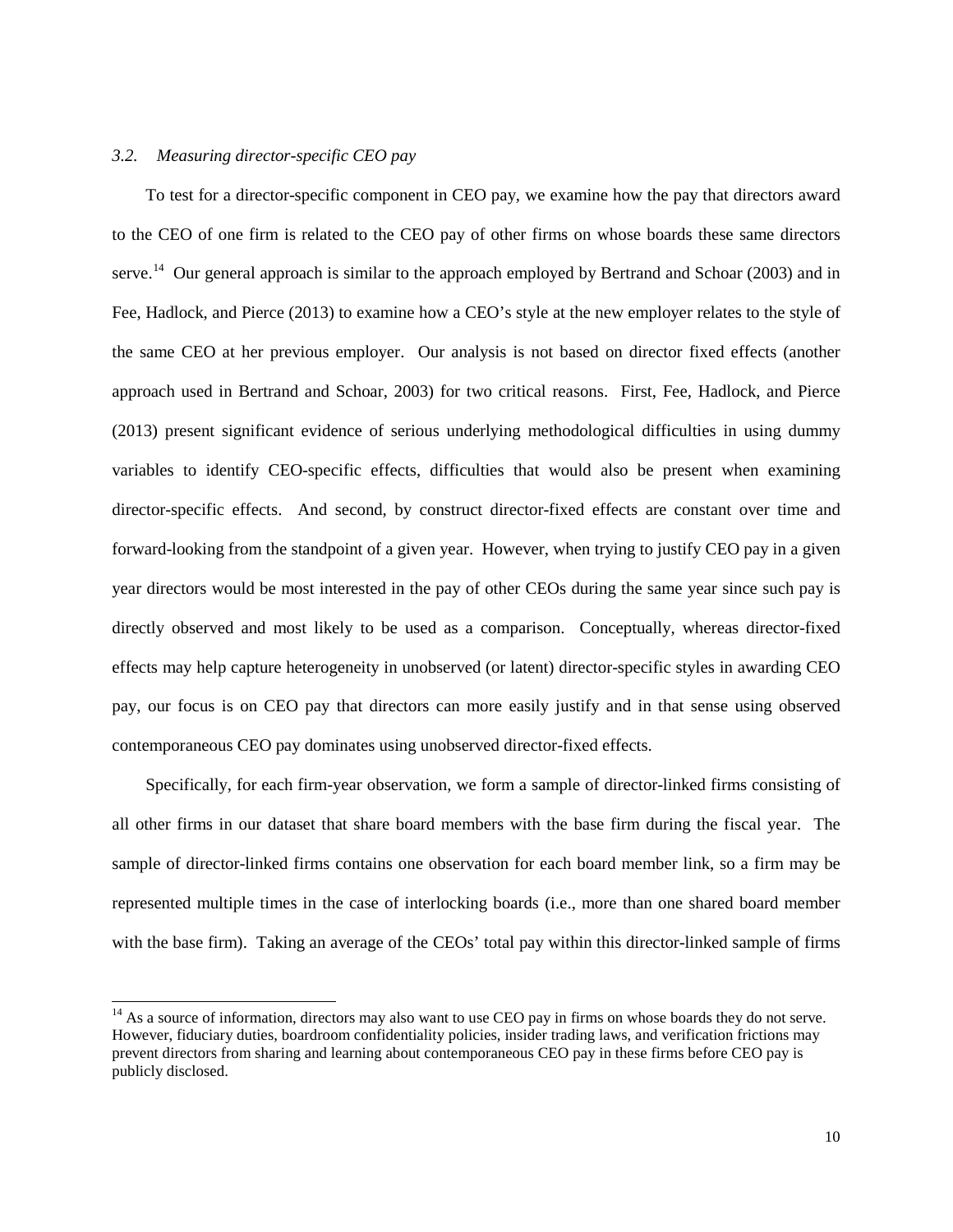gives us a measure of director-linked CEO pay for each firm-year. Figure 1 presents a simple example for the identification of director-linked firms.

## [Insert Figure 1 about here]

The measure of director-linked CEO pay is in effect the average level of compensation a board pays to other CEOs when its members serve on other boards during the fiscal year. For a mathematical representation, consider a market with  $I$  firms and  $J$  directors who may be shared by any of the firms. We define director-linked CEO compensation for any firm *i* in year *t*,  $C_{i,t}^{dl}$ , as equal to:

$$
C_{i,t}^{dl} = \frac{\sum_{i'=1}^{I} \sum_{j=1}^{J} C_{i',t} D_{j \in i \cap i',t}}{\sum_{i'=1}^{I} \sum_{j=1}^{J} D_{j \in i \cap i',t}} \n\forall i' \neq i.
$$
 (1)

In this specification,  $C_{i',t}$  is the log total CEO compensation for firm *i*<sup>'</sup> in year *t*,  $D_{j\in i\cap i',t} = 1$  if firm *i* and firm *i*<sup>'</sup> share director *j* in year *t*, and  $D_{i \in i \cap i' \neq i} = 0$  otherwise.<sup>[15](#page-11-0)</sup>

The pay of the CEO in each firm depends on many factors, such as firm size and other firm characteristics as well as CEO and board characteristics. To construct a measure of director-specific CEO pay, we decompose director-linked CEO pay into two components. The first component is the directorlinked CEO pay that is predicted by the firm, CEO, and board characteristics of linked firms. The second component is the director-linked CEO pay not predicted by these variables (i.e., the residual), which we use to measure director-specific CEO pay. For this purpose, we estimate the following ordinary least squares (OLS) regression model:

$$
C_{i,t} = \beta X_{i,t} + 3 \text{-digit SIC code} \times \text{year fixed effects}_{i,t} + v_{i,t}. \tag{2}
$$

<span id="page-11-0"></span> $15$  As we discuss in more detail in Section 3.4, our final variable of director-linked CEO pay is standardized within each sub-sample where sub-samples are based on the number of director-linked observations used to calculate the average director-linked CEO pay. This adjustment does not affect our findings yet it is necessary since our measure of director-linked CEO pay is an average and thus its variance is directly affected by the number of director-linked firms used to calculate that average.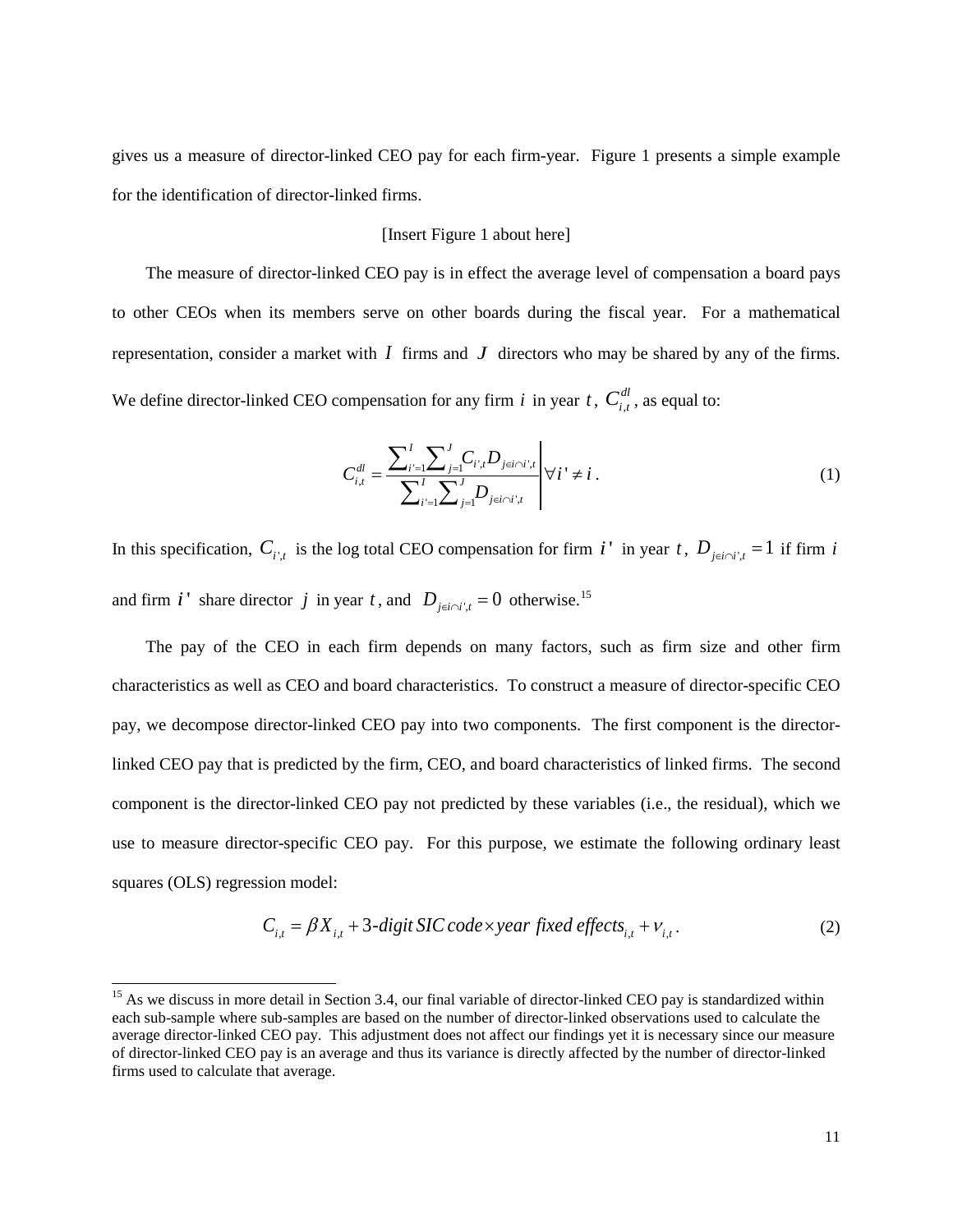In Equation (2),  $C_{i,t}$  is the log total compensation of the CEO of firm *i* for year *t*. As explanatory variables  $(X_{i,t})$ , we include all firm, CEO, and board characteristics used in the previous analysis.

The model in Equation (2) is estimated using all 14,987 firm-year observations in our base sample, even firm-year observations where no director is a member of other boards. The estimates from the model based on the larger sample are indistinguishable from the estimates presented in Table 2, discussed later in the paper. Based on the estimates, for each firm-year we compute the residual component of CEO compensation  $(V_{i,t})$  and the component predicted by all regressors  $(\hat{C}_{i,t} = C_{i,t} - V_{i,t})$ . Note that by construction the two components are independent from each other. By applying Equation (1) separately to  $\hat{C}_{i,t}$  and to  $V_{i,t}$ , we effectively decompose director-linked CEO pay into its predicted and residual components ( $\hat{C}_{i,t}^{dl}$  and  $V_{i,t}^{dl}$ ). Due to the linearity of all relevant calculations, the two components add up to the director-linked CEO pay variable ( $C_{i,t}^{dl} = \hat{C}_{i,t}^{dl} + V_{i,t}^{dl}$ ). While in the subsequent analysis we examine whether and how CEO pay is related to both components of director-linked CEO pay ( $\hat{C}_{i,t}^{dl}$  and  $v_{i,t}^{dl}$ ), our primary focus is on the measure of director-specific CEO pay  $(V_{i,t}^{dl})$ .

#### *3.3. Control variables*

 $\overline{a}$ 

In the analysis that follows, we use a range of control variables that measure various firm, CEO, and board characteristics. Numerous studies on executive compensation find that CEO compensation is positively related to firm size (see, for example, Gabaix and Landier, 2008; Terviö, 2008; Frydman and Saks, 2010; and the references therein). We follow Gabaix and Landier (2008) and measure firm size as the sum of the book value of debt and market value of equity at the end of the prior fiscal year.<sup>[16](#page-12-0)</sup>

<span id="page-12-0"></span><sup>&</sup>lt;sup>16</sup> See Appendix for a detailed description of all variables used in the paper.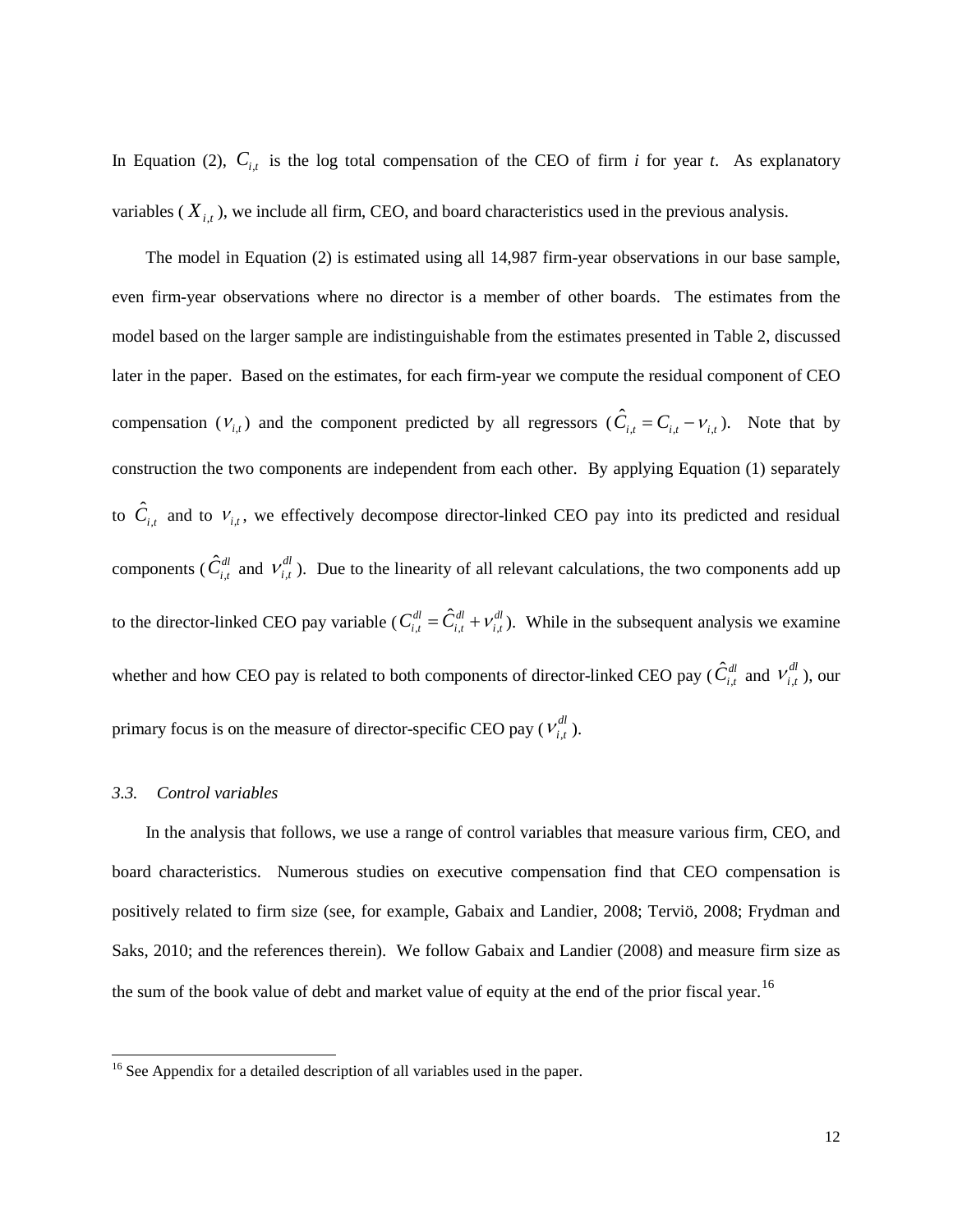Studies of executive compensation and its sensitivity to performance traditionally use annual stock returns to capture firm performance (e.g., Jensen and Murphy, 1990; Aggarwal and Samwick, 1999), where stock returns directly affect the value of CEO stock and option holdings as well as the likelihood of receiving bonuses. Annual returns for each firm are calculated for the prior fiscal year using data from the CRSP monthly files. To calculate annual returns we require at least nine monthly return observations, so that firm-years with fewer than nine return observations are dropped from the sample. In consideration of the effect that accounting performance may have on executive compensation (Murphy, 2001), we further calculate and include in our analysis the return on assets (ROA) for each firm-year.

Because firm risk may affect a CEO's compensation contract and value (Agrawal and Mandelker, 1987; Coles, Daniel, and Naveen, 2006), we also include a measure of firm risk that is calculated as the variance of monthly stock returns for the five-year window ending before the start of the fiscal year. When calculating the variance of stock returns, we restrict the sample to only those firm-years with at least 48 monthly stock return observations during the previous five years.

Guay (1999) and Core and Guay (1999) find that CEO compensation contracts may be influenced by the opportunity set of the firm as well as by other factors related to firm uncertainty. To further control for growth opportunities and firm uncertainty, in our regressions we include the book-to-market ratio of the firm (total assets divided by firm market value), leverage (long-term debt divided by total assets), and firm age (years since a firm's first record on CRSP).

Weak corporate governance structures may allow a CEO to extract higher levels of compensation from the firm. A large body of literature is dedicated to the study of corporate governance and its effects on compensation (see, for example, Bebchuk, Fried, and Walker, 2002; and Bertrand and Mullainathan 2001 for the "managerial power" and "skimming" hypotheses). We include the entrenchment index of Bebchuk, Cohen, and Ferrell (2009) for each firm to account for CEO power over the board. In addition, institutional investors may provide some governance through monitoring and activism (Gillan and Starks,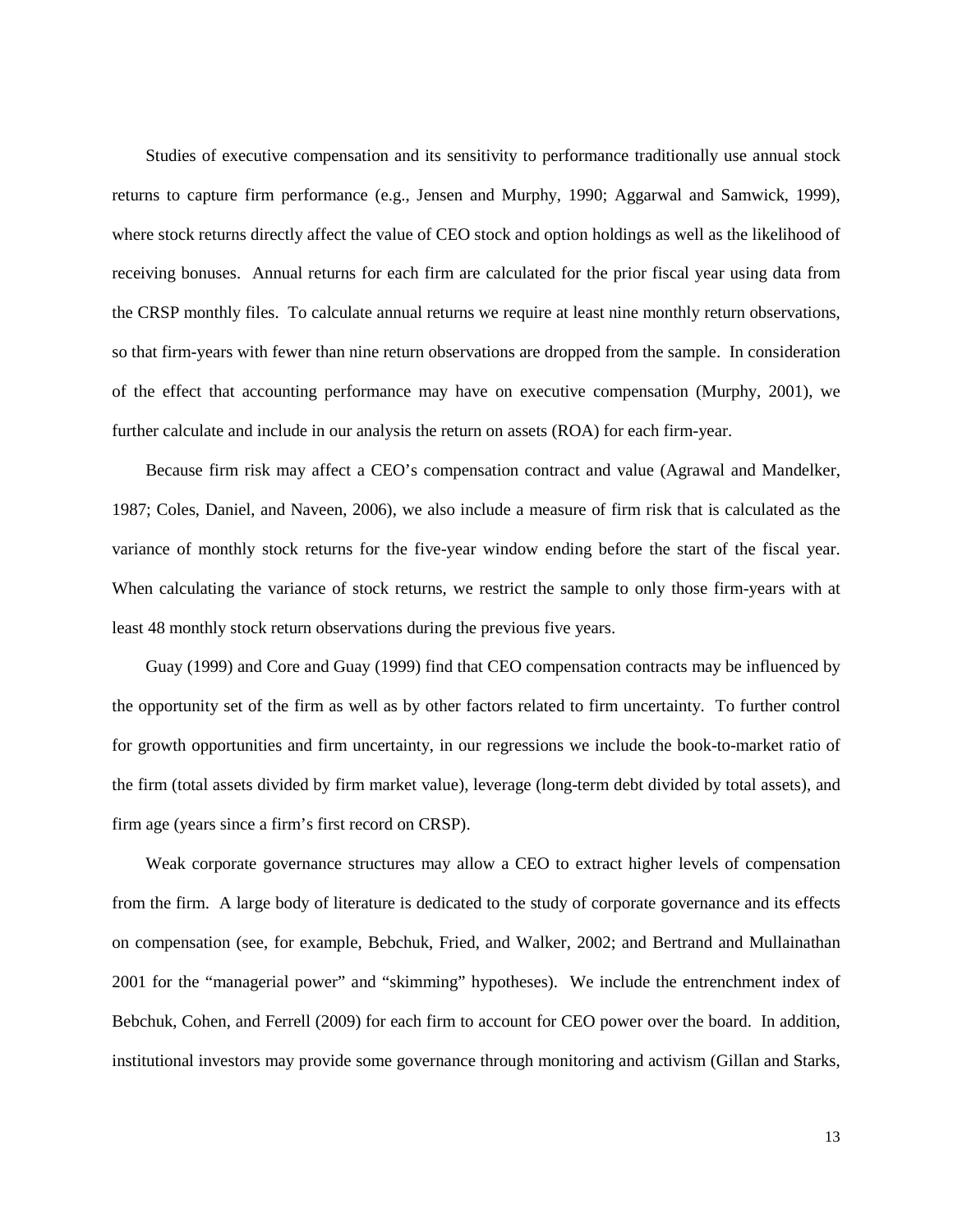2000; Hartzell and Starks, 2003), therefore, we include the percentage of stock held by institutional investors as a control variable in our empirical estimations.

CEO-specific characteristics may also play a role in determining the CEO's compensation contract. In assignment models, such as the ones developed by Gabaix and Landier (2008) and by Terviö (2008), the most skilled managers are matched to the largest firms and earn the highest pay, in part due to their better skills. We include several variables that measure CEO characteristics, specifically the CEO's age, the CEO's tenure within the firm, and the CEO's total record as a manager. The age of the CEO is provided in Execucomp. Firm-specific tenure is calculated as the distance in years between the fiscal year end date and the hire date for the CEO at that firm. The CEO's record is the number of years Execucomp reports compensation for the CEO, independent of firm or position. The CEO record variable is intended to measure the amount of information available to the market about the CEO's skill level. If availability of information about CEO skill influences CEO pay, past executive experience at other levels and with other firms may also influence compensation level and structure.<sup>[17](#page-14-0)</sup> We also include a measure of CEO firm ownership, because higher ownership results in better incentive alignment of the CEO with the owners of the firm and thus may affect the level and composition of CEO compensation.

As additional variables relevant for the compensation of the CEO we include several board characteristics. Shivsdasani (1993) finds that board ownership of the firm decreases the likelihood that a firm is the target of a hostile takeover and concludes that higher levels of board ownership serve as a positive governance mechanism. Core, Holthausen, and Larcker (1999) find that CEO compensation is increasing in board size. They also find that board busyness (directors serving on multiple boards) leads to higher levels of CEO compensation, although other studies have yielded mixed results on the effects of board busyness on CEO pay (e.g., Ferris, Jagannathan, and Pritchard, 2003; Fich and Shivdasani, 2006;

<span id="page-14-0"></span><sup>&</sup>lt;sup>17</sup> The CEO record variable may also measure the prior experience of the CEO. If there is a higher demand for prior experience, that would lead to a higher CEO pay.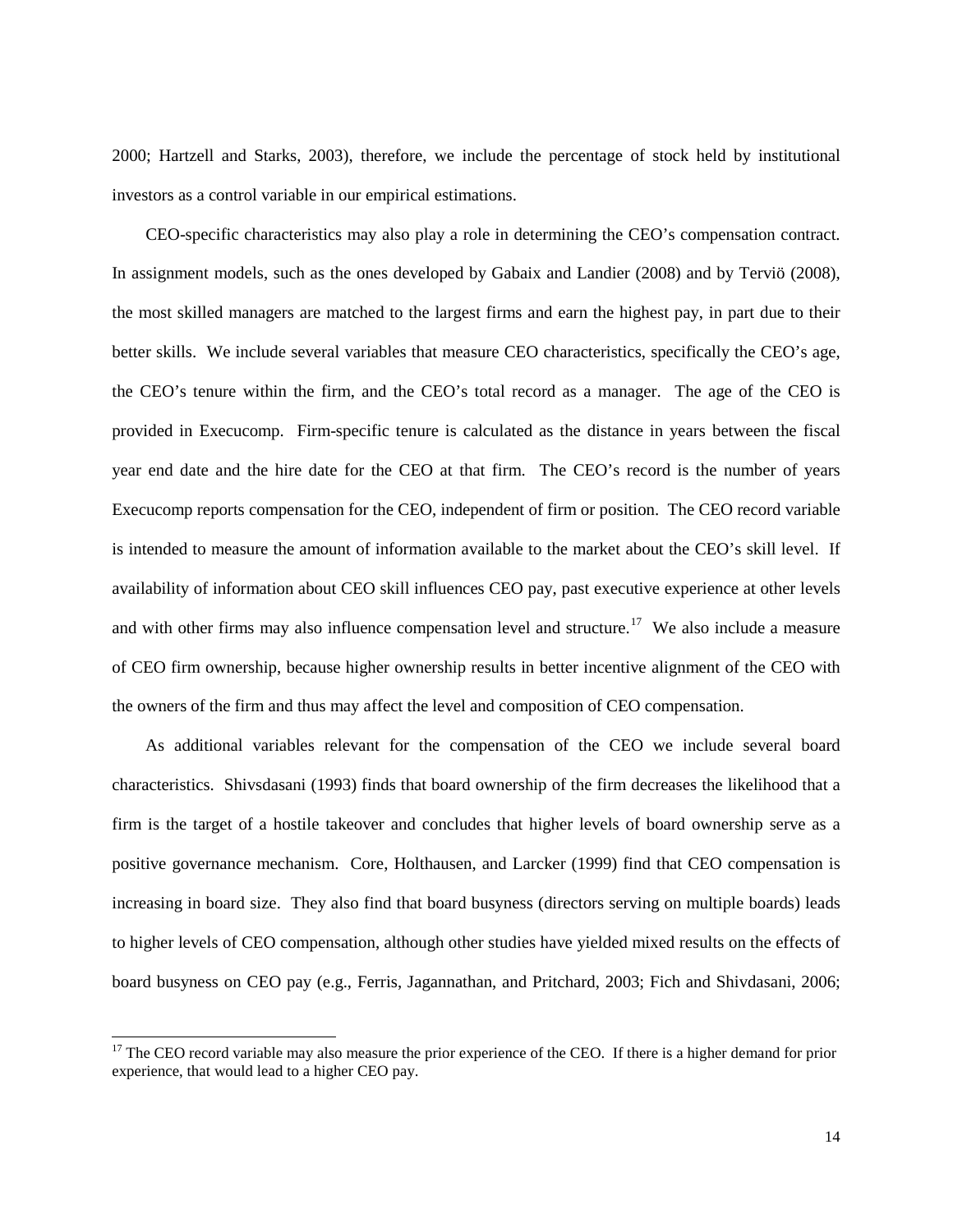Perry and Peyer, 2005). In addition to board ownership and board busyness, we account for the industry focus of each board. Board industry focus represents the proportion of director-linked firms that are in the same industry as the base firm, where industries are defined at the level of three-digit SIC codes.

All of our empirical tests adjust for year-industry effects by subtracting the year-industry mean of each variable, where industries are defined at the level of three-digit SIC codes. We note that our analysis thus accounts for industry fixed effects that are allowed to vary every year, an approach that is more conservative than the traditional approach of two separate additive effects, one for the year and the other for the industry, where industry effects are not allowed to vary over time. If directors tend to participate in boards in the same industry, this more conservative approach may bias our tests against finding evidence of a director-specific component in CEO compensation even if such an effect may in fact exist. However, the more conservative approach allows us to more rigorously control for the effects that industry peers have on CEO compensation, as documented by Bizjak, Lemmon, and Naveen (2008) and Albuquerque (2009).

#### *3.4. Summary statistics*

Panel A of Table 1 reports summary statistics for all variables used in the analysis. As shown in Table 1, our final sample consists of 12,188 firm-year observations and spans the period from 1996 to 2011. The median firm in our sample has a market value of \$4.77 billion in 2012 dollars with a median annual stock return of 11.97%. The median CEO earns a total pay of \$4.09 million, is 56 years old, and has been a CEO at the current firm for six years. The median director-linked CEO pay in our sample is \$5.06 million.

#### [Insert Table 1 about here]

Boards have a median of ten members, and directors hold 1.4 board seats on average. The number of board seats does not show a strong tendency to be held within the same industry. For directors with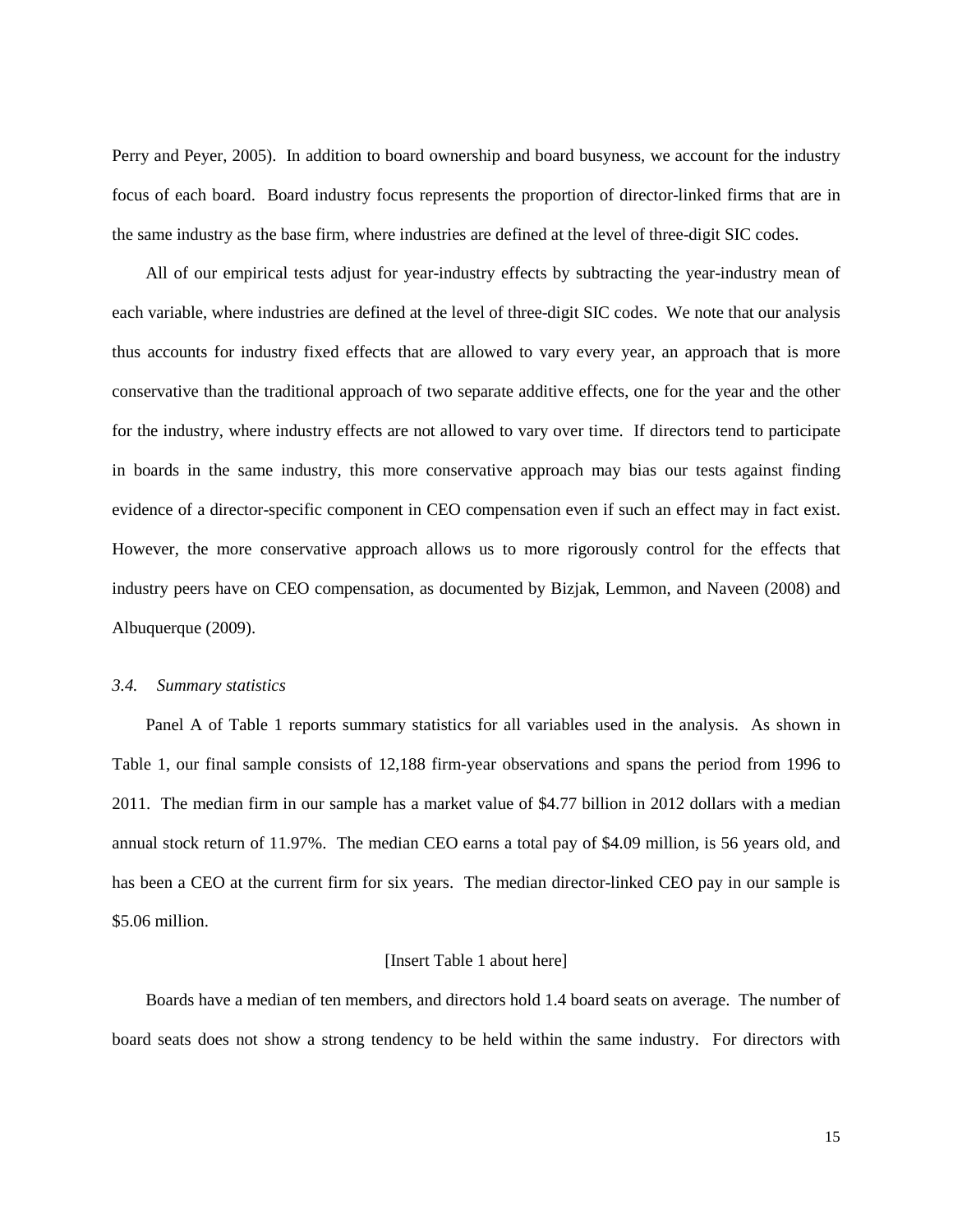multiple board appointments, the median firm has no directors that serve on other boards in the same industry, and on average only 5% of directors serve on multiple boards in the same industry, where industries are defined at the level of three-digit SIC codes. The low industry focus of directors is notable as it suggests that any potential director-specific component in CEO pay is unlikely to be related to a possible industry peer effect in CEO compensation.

Panel B of Table 1 presents the number of firm-year observations and the mean and standard deviation of director-linked CEO pay conditional on the number of other firms to which directors are linked. The table also presents the mean and standard deviation of the predicted and the residual directorlinked CEO pay. From a total of 12,188 firm-year observations, 2,610 (or around 20%) have exactly one director who is a member of another board in our sample. The occurrence of linked directors declines by around 20% per additional director-linked firm. Yet, for around 37% of the firm-years director-linked CEO pay is based on at least five linked firms.

The mean director-linked CEO pay increases mostly monotonically with the number of linked firms used to calculate director-linked CEO pay. This feature of the variable is tied to firm size, as larger firms are more likely to have larger boards as well as more likely to have directors who serve on external boards. Director-linked CEO pay is an average and so its standard deviation decreases, also mostly monotonically, with the number of linked firms. This is true for the actual, predicted, and residual CEO pay. To adjust for these trends in the data, we standardize all measures of director-linked CEO pay within each group defined by the number of director-linked firms. Firms with 20 or more director-linked firms are grouped together.<sup>18</sup> For example, for boards with eight linked firms, from the actual director-linked CEO pay we subtract the mean of 1.830 and divide by the standard deviation of 0.444. This adjustment ensures that the distribution of director-linked CEO pay is not driven by the number of linked firms used

<span id="page-16-0"></span> $18$  Moving this upper grouping cut off to 25 director-linked firms does not change our findings.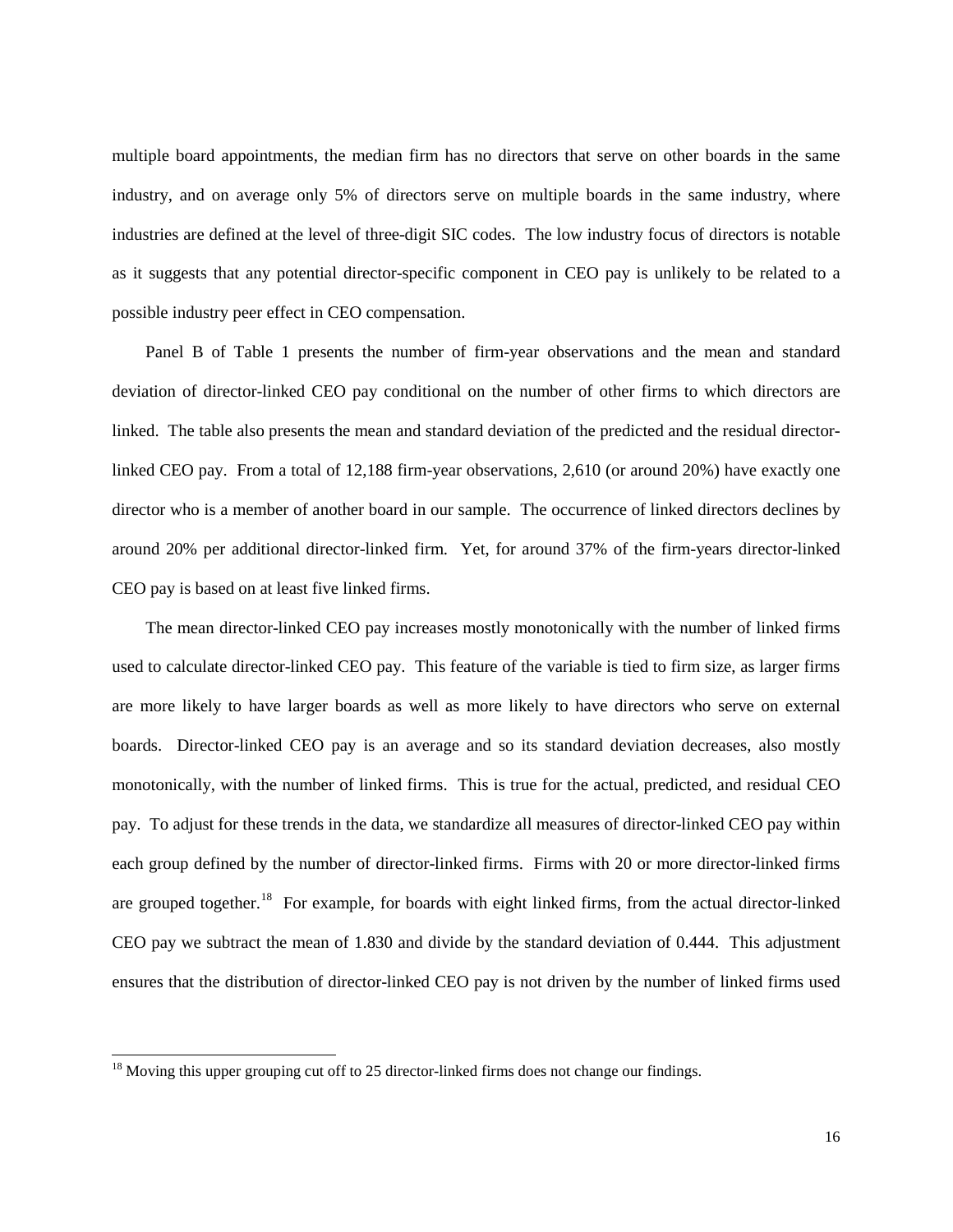in the calculation of the variable. While this adjustment leads to more accurate interpretation of the estimates (especially for interaction effects), our findings are not sensitive to the adjustment.

## **4. The director-specific component in CEO pay**

#### *4.1. The level of CEO pay*

 $\overline{a}$ 

This section focuses on the main objective of the paper and examine whether there is a directorspecific component in CEO pay before and after SOX. For that purpose, we estimate regression models where the dependent variable is total CEO pay and as the main explanatory variable of interest we use the residual component of director-linked CEO pay. In the following section we further estimate models in which the dependent variable is the change in CEO pay. All models include additional controls for firm, CEO, and board characteristics. Furthermore, to account for year-industry effects, all dependent and independent variables are demeaned at the year-industry level, where industries are defined at the level of three-digit SIC codes.<sup>[19](#page-17-0)</sup>

Panel A of Table 2 reports the estimates from these regressions. We estimate the regression models separately for the period before Sarbanes-Oxley (1996-2001) and for the period after Sarbanes-Oxley (2003-2011) while excluding 2002, the year in which Sarbanes-Oxley was passed. There is no significant relation between residual director-linked CEO pay and CEO pay prior to 2002. However, after 2002, we find a highly significant and positive relation between residual director-linked CEO pay and CEO pay. The estimated coefficient on the residual director-linked CEO pay is equal to 0.049 and has a p-value of 0.001. For further interpretation of the coefficient estimates, Table 2 also reports the scaled coefficients for each explanatory variable, where scaled coefficients are calculated by multiplying the coefficient by the standard deviation of the respective explanatory variable. We should note that while the director-

<span id="page-17-0"></span> $19$  Our findings are not substantially affected by the definition of industries. We find similar results when we define industries at the level of two-digit SIC codes and when we define industries based on the 48 industries of Fama and French (1997).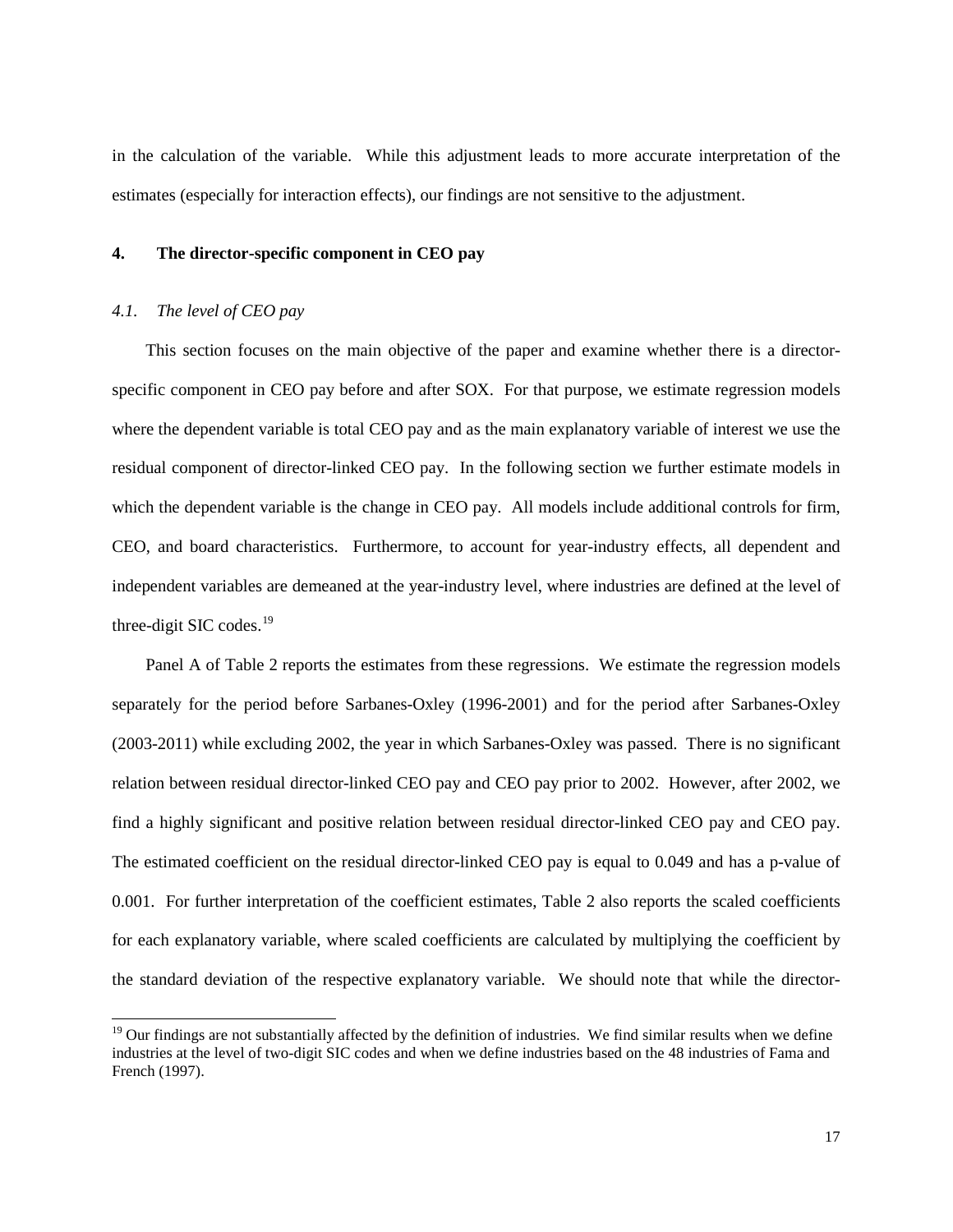linked CEO pay variables are standardized conditional on the number of director-linked firms, their standard deviations are not necessarily equal to 1.0 for sub-samples based on, for instance, different time periods. Based on the scaled coefficient, we find that a one standard deviation increase (decrease) in residual director-linked CEO pay leads to an approximately 4.6% increase (decrease) in total CEO pay.<sup>[20](#page-18-0)</sup>

The above findings show that there is a statistically and economically significant director-specific component in CEO pay after SOX. But how much of a CEO's pay is awarded as a direct consequence of the director-specific component? To answer this question we compare the actual pay of each CEO in our post-SOX sample to the pay the same CEO would have received if there were no director-specific component in CEO pay. We calculate the pay that a CEO would have received without a director-specific component ( $\overline{CEO}$  *pay*<sub>*i*, )</sub> as follows:

$$
CEO\ pay_{i,t}^* = Actual\ CEO\ pay_{i,t} \times e^{-0.049 \times Residual\ director\-linked\ CEO\ pay_{i,t}}
$$
\n
$$
(3)
$$

This calculation is based on the assumption that without a director-specific component in CEO pay the coefficient on the residual director-linked CEO pay would equal zero while all other coefficients and the residual term would remain unchanged. For each firm-year after SOX we then compute the absolute value of the difference between a CEO's actual pay and a CEO's pay without the director-specific component, i.e.,  $|Actual CEO pay_{i,t} - CEO pay_{i,t}^*|$ . We find that on average around ±\$230,000 of a CEO's pay is awarded as a consequence of the director-specific component in CEO pay. Scaling the dollar amount by total CEO pay, we find that on average around  $\pm 3.5\%$  of CEO pay is director-specific.<sup>[21](#page-18-1)</sup> Given that our post-SOX sample contains 7,278 firms, we find that, between 2003 and 2011, around

<span id="page-18-0"></span> $20$  To examine the sensitivity of our findings to influential observations, in additional tests we re-estimate our model while excluding 538 firm-year observations with a Cook's D statistic greater than 4/N where N is the total number of observations. We obtain a similar estimate (around 0.04) that is significant at the 0.01 level.

<span id="page-18-1"></span> $21$  Due to the skewness of CEO pay, the medians are somewhat lower with the median firm awarding around  $\pm$ \$110,000 or  $\pm$ 2.3% of CEO pay as a consequence of the director-specific component in pay.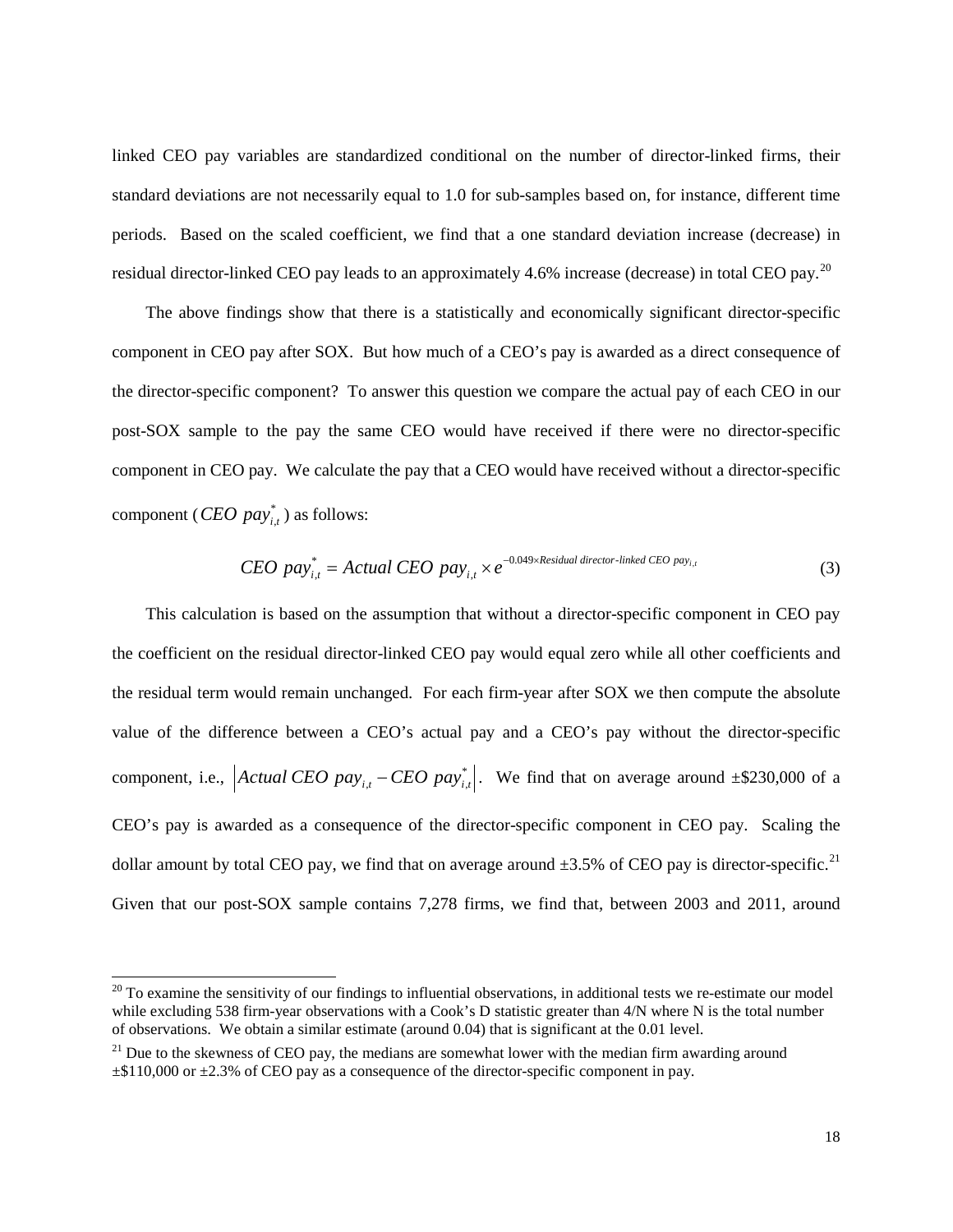±\$1.7 billion has been awarded as a consequence of the tendency of directors to award similar CEO pay across the different firms they serve.

## [Insert Table 2 about here]

The component of director-linked CEO pay predicted by firm, CEO, and director characteristics also has a significantly positive effect on CEO pay. Moreover, the positive effect is similar over time so that the scaled coefficient is around 0.022 (p-value of 0.046) before 2002 and is around 0.026 (p-value of 0.008) after 2002. The positive coefficient on the predicted director-linked CEO pay may be a result of several factors. For example, it is possible that CEO pay in one firm directly affects CEO pay in other firms because of competition for the CEO's human capital. Current CEOs could potentially be hired as CEOs in other firms and, when directors know the CEO directly, they may be more inclined to hire the CEO due to lower asymmetric information.<sup>[22](#page-19-0)</sup> It is also possible that the characteristics of other firms sharing directors provide a better measure of optimal CEO pay simply because they also provide information about the firm above and beyond the firm's own characteristics.

In an attempt to distinguish between these two possibilities we test whether CEO compensation in one firm directly affects CEO compensation in other firms using an approach similar to the one employed by Leary and Roberts (2014). In their paper, Leary and Roberts (2014) examine whether firms' capital structures are influenced by the capital structure of industry peer firms. As an exogenous shock to peer firm capital structure, Leary and Roberts (2014) use the stock returns of peer firms. Following a similar approach, as an instrumental variable of director-linked CEO pay in our setting we use the stock return of director-linked firms for year *t*-1. Based on our previous tests, year *t*-1 stock returns are significantly

<span id="page-19-0"></span> $^{22}$  In the dual scaling model of Gabaix and Landier (2008), the size of the reference firm also affects total CEO pay. Existing research provides evidence that CEO talent has a significant effect on firm performance (Kaplan, Klebanov, and Sorensen, 2012) and that firms compete for CEOs with general CEO talent (Rosen 1981; Murphy and Zabojnik, 2004; Gabaix and Landier, 2008; Terviö, 2008). Existing research indicates that this consideration may be even more relevant in more recent years. For example, Murphy and Zabojnik (2007) find that CEO hires with prior CEO experience in a publicly traded company have increased from less than 20% of all external hires in the 1970s to nearly 50% of external hires in the 1990s.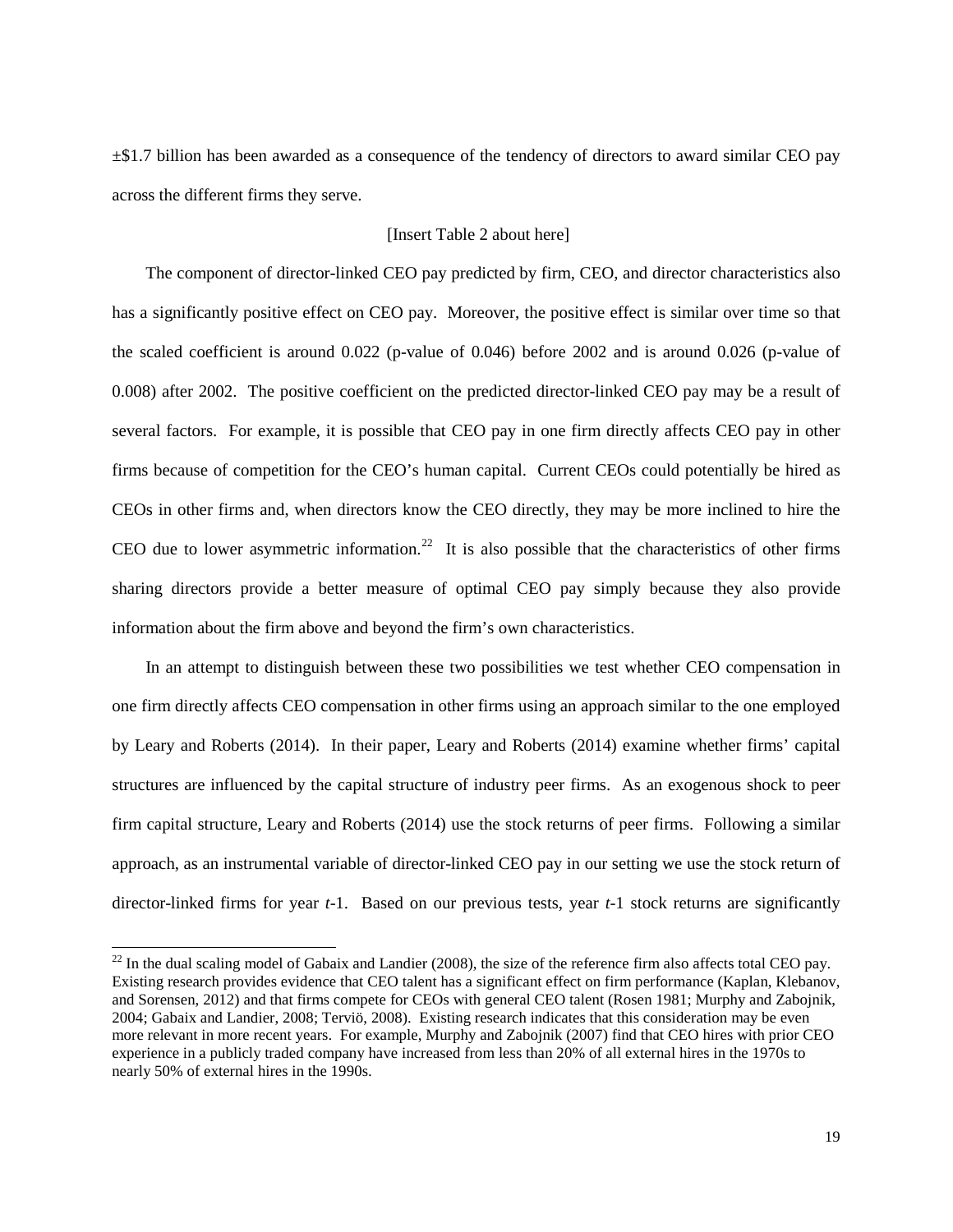positively related to CEO pay in year *t*. Using this instrumental variable approach, we do not find a significant relation between the returns of director-linked firms and CEO pay.<sup>[23](#page-20-0)</sup> Based on these findings, we do not find evidence that the positive relation between CEO pay and the predicted portion of directorlinked CEO pay is a consequence of the compensation of one CEO directly affecting the compensation of another director-linked CEO.

When examining the rest of the explanatory variables we find that, consistent with the numerous previous studies on CEO compensation, market value is the most relevant predictor of CEO compensation. Furthermore, higher annual returns on the firm's stock predict higher CEO compensation levels, as do higher levels of institutional ownership and higher levels of CEO entrenchment (but only after 2002). We also find that board size has a large positive effect on CEO pay, although this result becomes statistically insignificant during the latter period of the sample, possibly as a consequence of SOX. Other board characteristics such as busyness and industry focus also show significant positive influence on compensation after 2002. The only variable in our regression with a significantly negative effect on CEO compensation is CEO ownership, a finding consistent with the idea that CEO pay is used to provide CEOs with incentives for performance and that, when CEO ownership is already relatively high, the need for additional incentives is lower.

To further examine the robustness of our findings, we re-estimate the model of Table 2 separately for each year. Figure 2 plots the annual coefficient estimates on director-linked CEO pay (Panel A) and on the residual portion of director-linked CEO pay (Panel B). The figure further plots the  $90<sup>th</sup>$  (bars) and the  $95<sup>th</sup>$  (whiskers) of the estimated coefficients.

## [Insert Figure 2 about here]

<span id="page-20-0"></span> $23$  For the sake of brevity, we do not tabulate all the estimates from the tests performed in this section. However, all results are available upon request from the authors.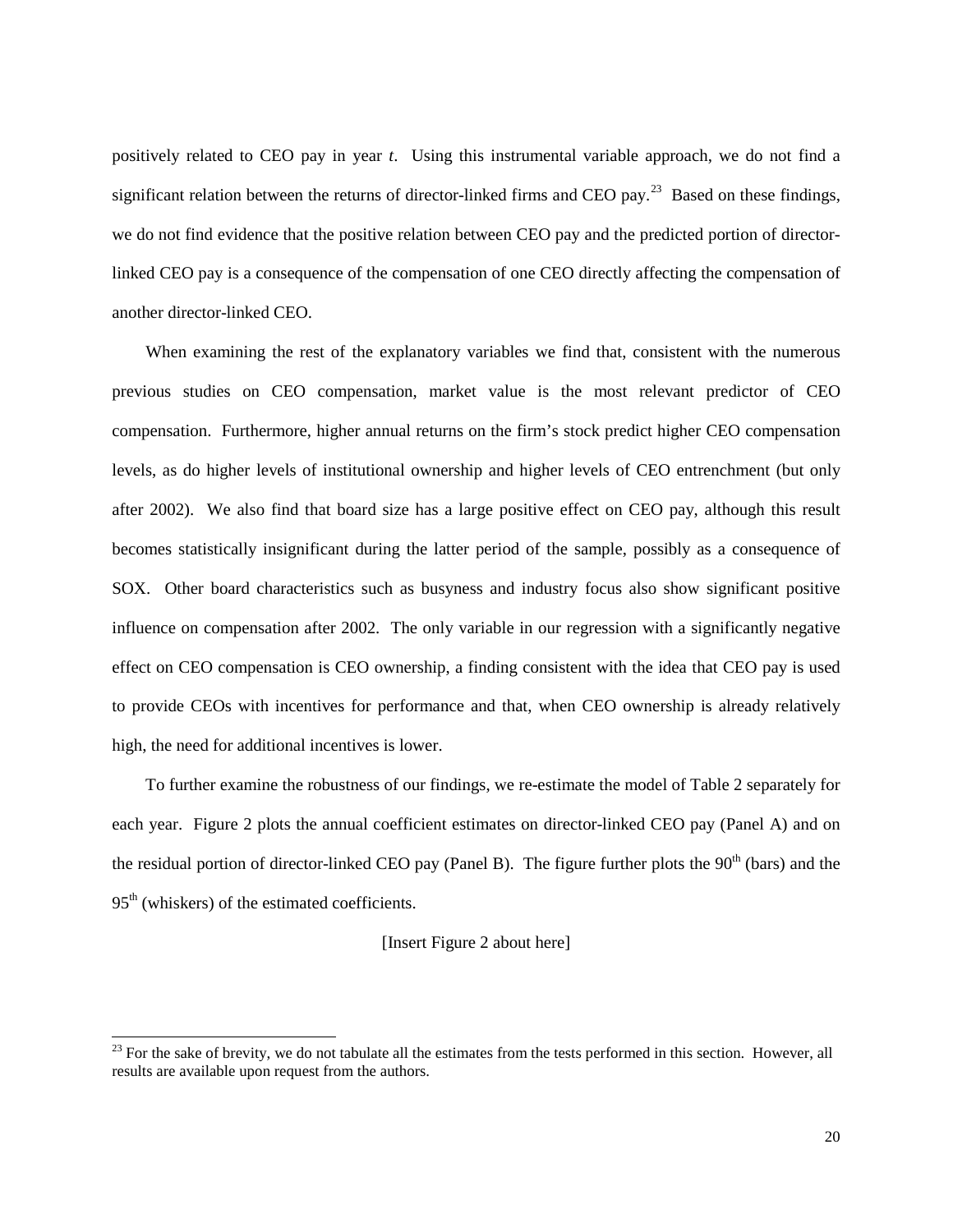As Panel A of Figure 2 shows, director-linked CEO pay is positively and significantly related to CEO pay mainly after 2002. In contrast, for the six years prior to 2002, the coefficient on total directorlinked CEO pay is mostly insignificant. Examining the coefficient on the residual component of directorlinked CEO pay (Panel B of Figure 2) we find similar results. Overall, in all but one (2007) of the nine years after 2002, we find evidence of a significant director-specific component in CEO pay.<sup>[24](#page-21-0)</sup> For the six years prior to 2002, the coefficient on the residual component of director-linked CEO pay is positive and significant in two years (1997 and 1998), negative and significant in one year (1999), and insignificant in the other three years.

This section presents significant and robust evidence that after adoption of SOX, directors tend to award similar CEO compensation across all firms of whose boards they are members, leading to a director-specific component in CEO pay. With the exception of 2007, the director-specific component in CEO pay is present in every year after SOX. Our estimates indicate that there is approximately a 4.6% increase (decrease) in CEO pay for every one standard deviation increase (decrease) in CEO pay that directors award in other firms they serve.

#### *4.2. Changes in CEO pay*

 $\overline{a}$ 

In this section we further test the relation between director-linked CEO pay and total CEO pay by examining the changes in CEO pay. Panel B of Table 2 reports the results of a regression of the annual change in total CEO pay on covariates containing the year-over-year changes in the independent variables as well as the one year lags of those variables. We make sure that the change in CEO pay is measured for the same CEO. When we examine changes in CEO pay, the sample size is reduced to 8,442 firm-years, as annual changes of CEO pay are not available for all firm-years.

<span id="page-21-0"></span> $24$  However, in Section 7 we present some evidence that even in 2007 the director-specific component in CEO pay is similar to the effect in the rest of the years after SOX but only for a sub-sample of firms with relatively low director option-based pay.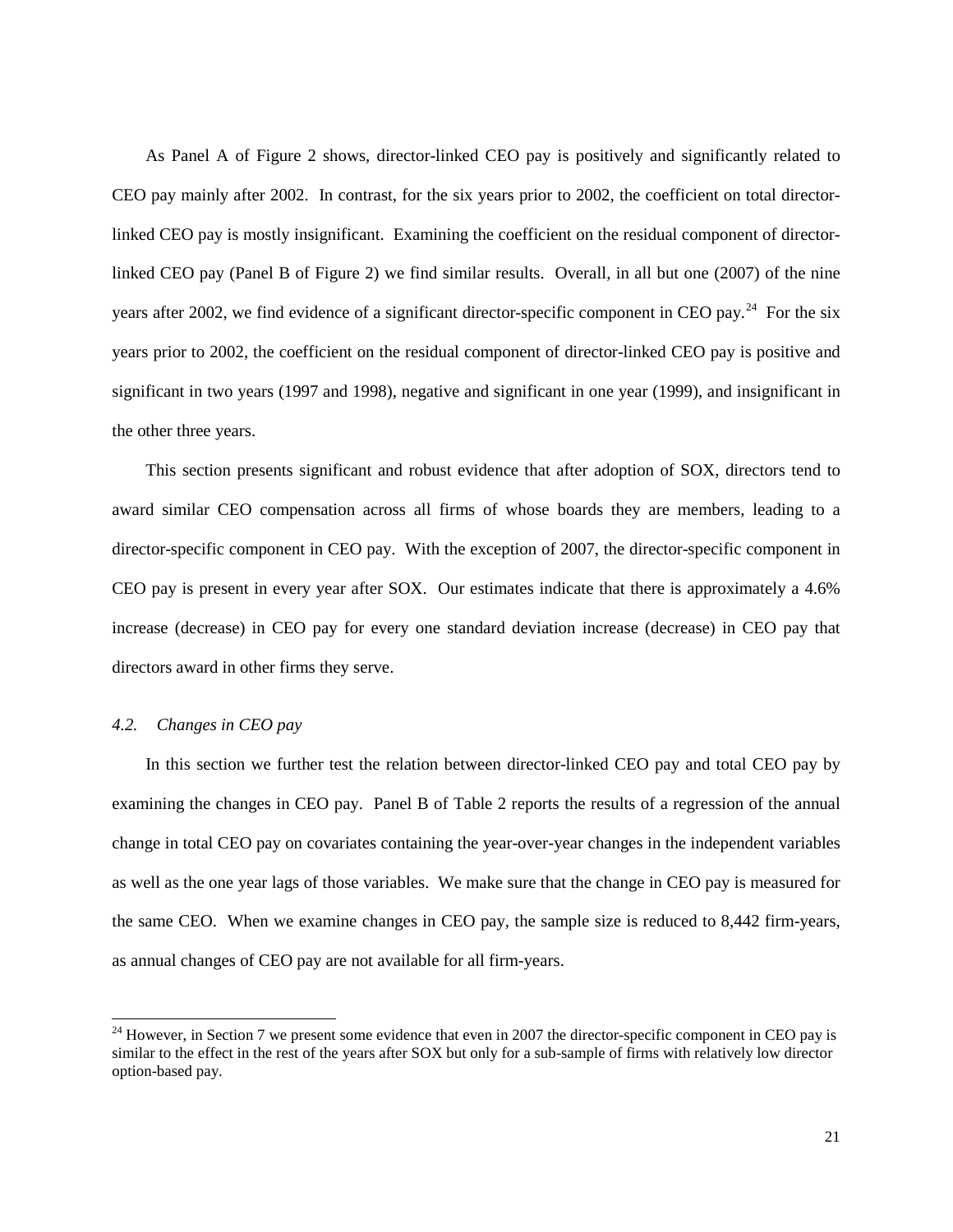We find a positive and significant (at the 0.05 level) relation between the change in total CEO pay and the change in the residual component of director-linked CEO pay for the 2003-2011 period of our sample. Examining the scaled coefficients, a one standard deviation increase in the change in residual director-linked CEO pay leads to around 2.7% increase in CEO pay. As a comparison, the scaled coefficient for firm size implies that a one standard deviation increase in the change in firm size leads to an increase in CEO pay of around 4.8% (p-value of 0.061). Therefore, the director-specific component in CEO pay has a relatively high economic significance. In contrast, the change in the predicted portion of director-linked CEO pay is not significantly related to the change in CEO pay, with a scaled coefficient equal to –0.002 (p-value of 0.869). This lack of significance suggests that the positive relation between the predicted portion of director-linked CEO pay and the level of CEO pay (discussed in Panel A of Table 2 in the previous section) may be due to an omitted firm-specific variable that affects CEO pay for firms sharing directors, a possibility that we further investigate in subsequent tests.

The relations between the change in CEO pay and the two components of lagged director-linked CEO pay are consistent with our previous conclusions. The past level of the residual portion of directorlinked CEO pay positively affects the change in CEO pay for the 2004-2011 period and is highly significant (p-value of 0.01) while the predicted portion of lagged director-linked CEO pay is not significantly related to CEO pay. These findings confirm our previous conclusions that, after the enactment of SOX, directors tend to award similar CEO pay across the different boards they serve.

In additional analysis, we perform similar tests to examine the composition of CEO pay packages granted by the board, specifically the proportion of CEO equity-based pay. For each firm-year, we calculate CEO stock-based pay as the proportion of the dollar values of restricted stock and option grants relative to total CEO compensation. We then form a director-linked average of CEO stock-based pay using the same methodology as for the measure of director-linked total CEO pay. Because the proportion of stock-based pay to total pay is inherently bounded between zero and one, to obtain an unbounded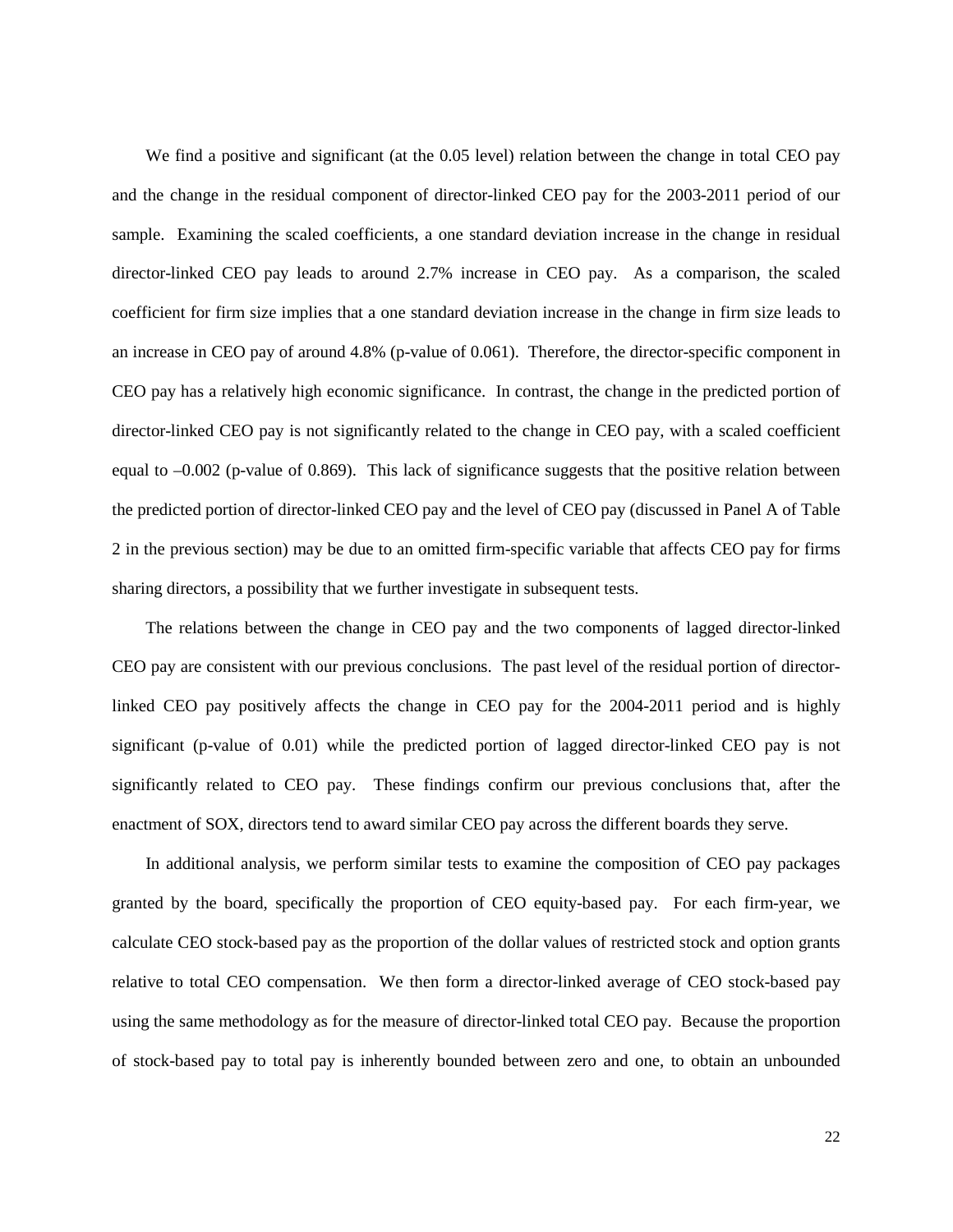measure of CEO stock-based pay we use a logit transform of the average director-linked CEO stockbased pay.[25](#page-23-0) We again find significant evidence for a director-specific component in CEO equity based pay after SOX. The director-specific component in CEO equity-based pay does not appear to be distinct from the director-specific component in total CEO pay, which may not be surprising given that the main variation in CEO pay comes from the variation in stock-based and option-based pay.<sup>[26](#page-23-1)</sup> Regardless of whether the two effects have the same source, a director-specific component in CEO stock-based pay would significantly affect CEO incentives.

#### *4.3. Alternative specifications*

 $\overline{a}$ 

Our findings so far suggest the existence of a linkage between CEO pay of firms that share directors, a linkage that appears due to a director-specific component in CEO pay. In effect, a director-specific component in CEO pay means that, even after accounting for firm, CEO and overall board characteristics, some directors tend to award relatively lower CEO pay while other directors tend to award relatively higher CEO pay. It is also possible that firms sharing a director also share a common factor that is unobserved yet affects the firms' CEO pay. If the explanatory variables do not fully control for that unobserved factor, then CEO pay in one firm may contain information about the unobserved factor and thus be correlated with CEO pay in all other firms sharing directors.

To investigate the possibility that a common factor may be at the root of our findings, Table 3 presents results from two additional tests—the first test further accounts for geographic location fixed effects while the second test accounts for firm fixed effects.<sup>27</sup> For ease of comparison, Table 3 again reports the scaled coefficient estimates from the base model. All models control for all variables as in

<span id="page-23-0"></span><sup>&</sup>lt;sup>25</sup> The logit transform is  $logit ( x ) = ln ( x / (1 - x ) )$ . Palia (2001) uses a similar approach to transform CEO payperformance sensitivity.

<span id="page-23-1"></span><sup>&</sup>lt;sup>26</sup> For this reason, and for the sake of brevity, we do not tabulate the results for CEO stock-based pay. However, all estimates are available upon request.

<span id="page-23-2"></span><sup>&</sup>lt;sup>27</sup> Graham, Li, and Qiu (2012), for example, present evidence of a significant firm-fixed effect in CEO pay.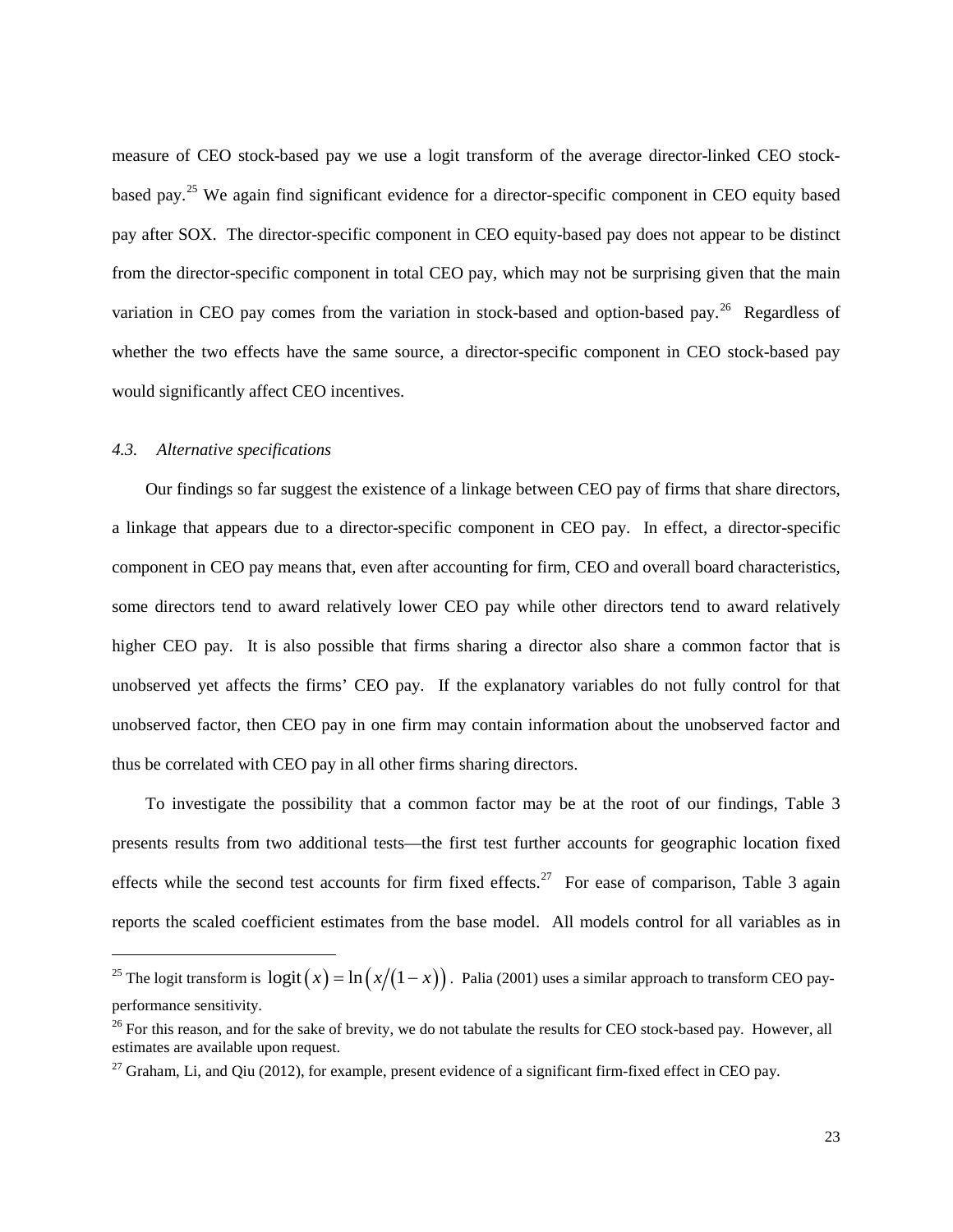Table 2, including year-industry effects; however, to preserve space the table does not report the estimated coefficients of these variables.

One common factor across director-linked firms could be the geographic location of firms. If directors tend to serve on boards of firms that are relatively close to each other geographically, then variations in CEO compensation across different locations may be reflected in the director-specific component. Knyazeva, Knyazeva, and Masulis (2013), for example, find that a larger pool of local director talent has a significant effect on firm governance. To examine whether firm location subsumes the director-specific component in CEO pay, we estimate a model that accounts for Core Based Statistical Area (CBSA) fixed effects, where CBSAs are defined by the Office of Management and Budget and are retrieved from the ZIP code of the firm's headquarters as reported in Compustat. In our data there are 188 distinct CBSA codes and we find that there is a significant variation in CEO pay that is explained by the different CBSA codes (the F-stat of the area code fixed effect is significant at the 0.01 level).

As discussed earlier, in our base model we find that the scaled coefficient on the residual component of director-linked CEO pay is equal to 0.046. Controlling for CBSA code fixed effects, we find that the coefficient declines to 0.040 and remains highly statistically significant (at the 0.01 level).

#### [Insert Table 3 about here]

The last model takes a most conservative approach and uses firm fixed effects to account for unobserved firm characteristics that may affect CEO pay. Accounting for firm fixed effects, however, may also subsume relevant information such as a director-specific component in CEO pay, and hence may bias our tests against finding significance.

Even after accounting for firm fixed effects, however, we find a significant (at the 0.01 level) and positive relation between CEO pay and the residual portion of director-linked CEO pay. The scaled coefficient is equal to 0.024 which means that a one standard deviation increase in the residual component of director-linked CEO pay is associated with a 2.4% increase in total CEO pay. While the economic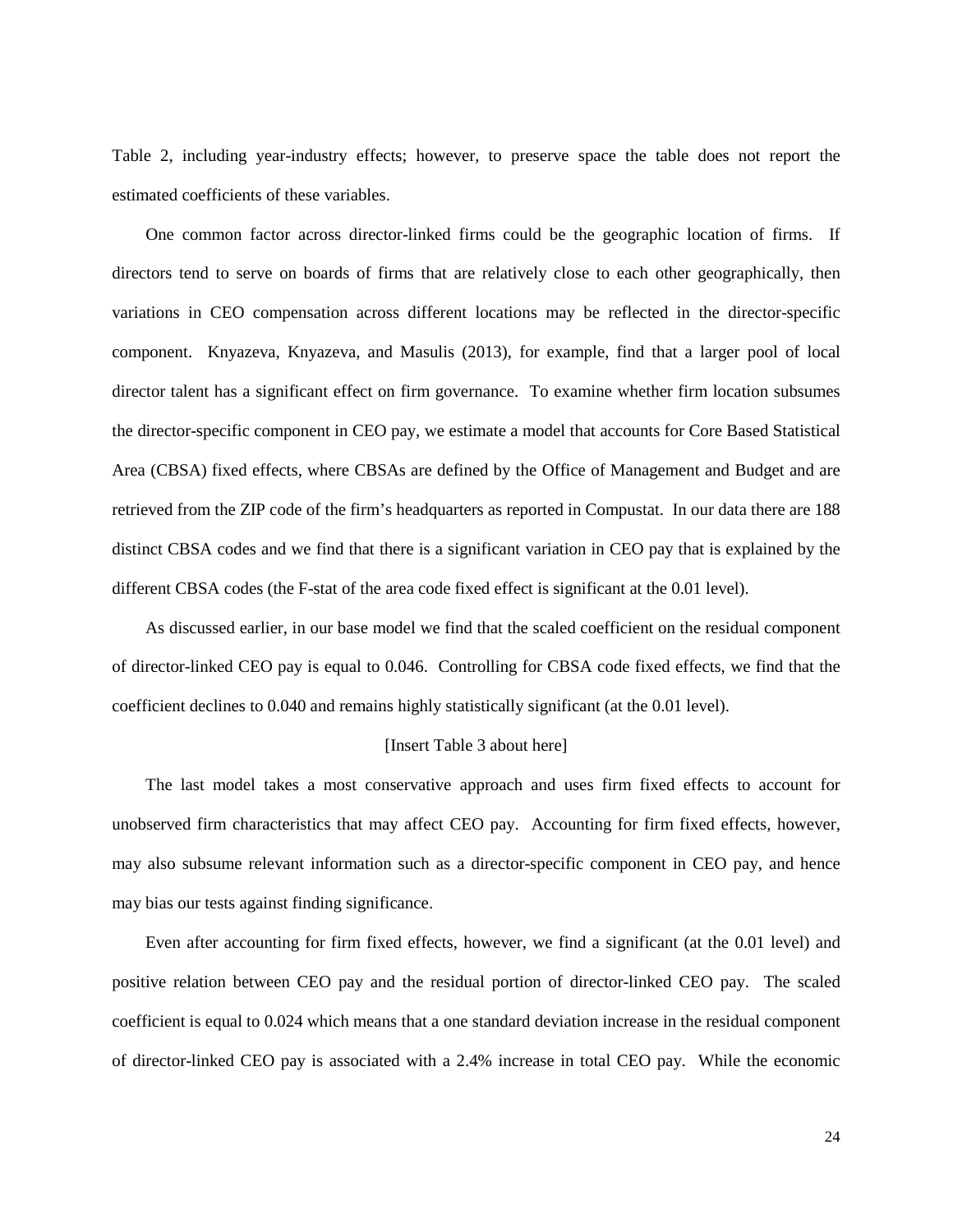significance of the director-specific component in CEO pay is lower if we control for firm fixed effects than if we do not, the economic significance with firm fixed effects is similar in magnitude to the significance we report in our tests based on changes in CEO pay, where the scaled coefficient is equal to 0.027. The similarity of the two estimates and their significance supports the conclusion that unobserved firm effects are unlikely to drive our main findings.

Similar to our findings based on the changes in CEO pay, in the firm fixed effects model, the predicted portion of director-linked CEO pay is not significantly related to CEO pay. Overall, our findings are consistent with the idea that a positive relation between the pay of director-linked CEOs is due to a director-specific component in CEO pay.

#### **5. Test for a wider network effect**

The findings presented in the previous sections provide a strong support for the idea that after SOX, directors tend to award similar CEO pay across the different firms they serve. One potential source of our findings is that directors serving on the same board share information about optimal CEO compensation so that overlapping boards tend to award similar pay. Bouwman (2011) provides such evidence albeit in the context of general firm governance practices.

In this section we test whether our findings are specific to each director rather to a wider network of connected directors. To that end, we start with our main sample of firms and the sample of directorlinked firms. We then identify all firms that share a director with any director-linked firm but do not share a director with the base firm. In effect, we identify firms that are indirectly linked to the base firm within a wider network. We term the average CEO pay of these firms "indirectly-linked CEO pay" and examine how the indirectly-linked CEO pay is related to CEO pay. If our main findings are due to directors sharing information about optimal CEO pay among each other within a wider network, we expect to find that indirectly-linked CEO pay is also positively related to CEO pay.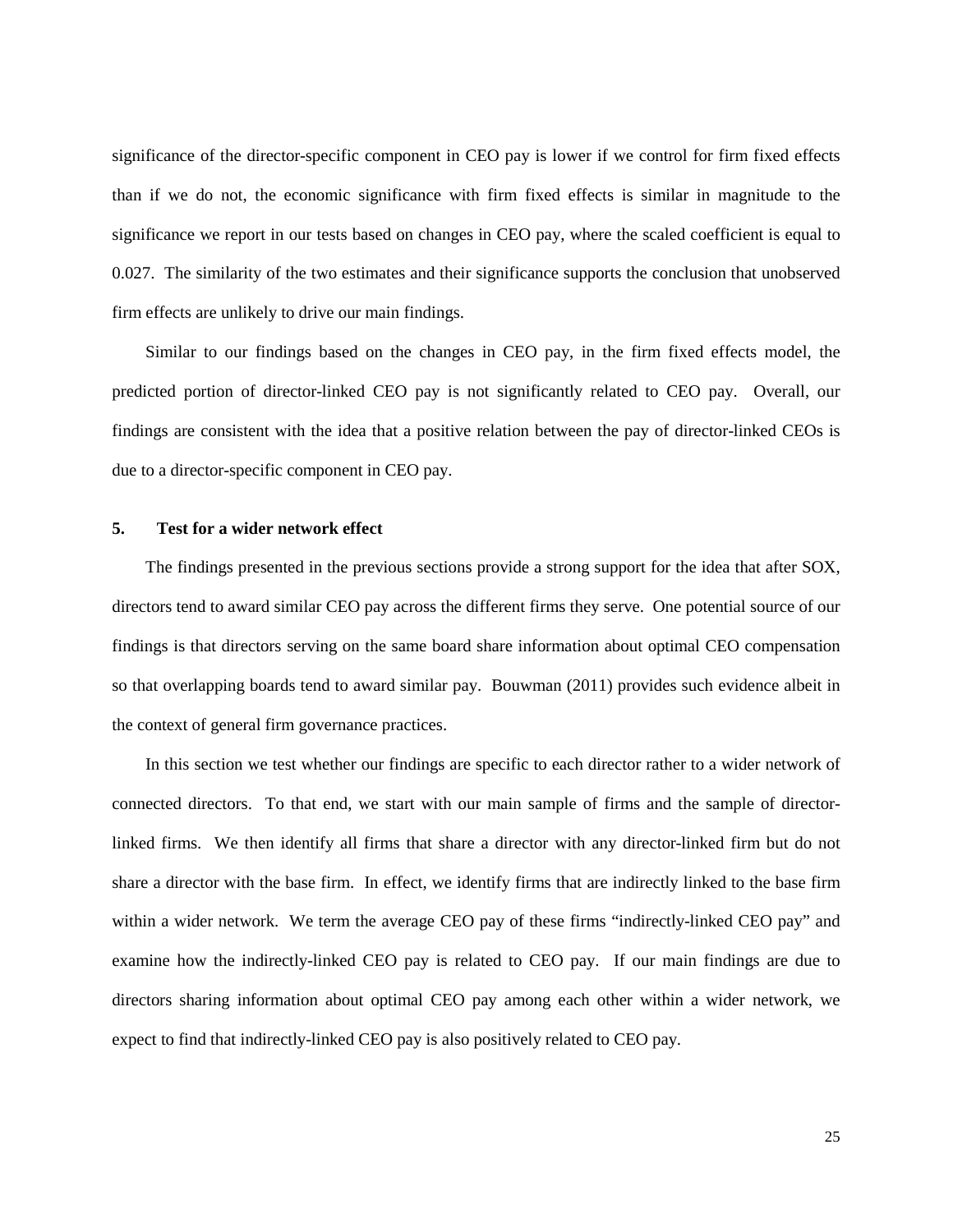We re-estimate the previous regression models but now we examine how CEO pay is related to the measure of indirectly-linked CEO pay. To be conservative in our conclusions, the models do not include the director-linked CEO pay as an explanatory variable. The results are presented in Table 4. In all models, indirectly-linked CEO pay is insignificantly related to CEO pay, with p-values of 0.331 and higher. Furthermore, the residual component of director-linked pay has p-values of 0.705 and higher. These findings are consistent with the conclusion that the identified director-specific component in CEO pay is not due to a wider network effect.

#### [Insert Table 4 about here]

#### **6. Board composition**

One of the sources of our findings could be the significant change in board composition brought about by SOX. The enactment of SOX and the accompanying changes in exchange listing requirements lead to a significant increase in board independence (e.g., Linck, Netter, and Yang, 2008). One possible interpretation of our findings is that, as long as it is the board that determines CEO pay, a director-specific component would always be present in CEO pay. If CEOs prior to SOX had more power and had the ability to set their own pay, there would be no director-specific component in CEO pay. But if CEOs lost some of their power after SOX due to an increase in director independence, for example, CEO pay would be determined by the board of directors and a director-specific component in CEO pay would emerge.

To examine this possibility, we re-estimate the pre-2002 regression models for sub-samples based on several board composition variables: board independence, CEO duality, board size, and the proportion of directors that are lawyers or current executives at other firms. The results are presented in Table 5.

In Panel A of Table 5, we create two sub-samples based on whether or not more than 50% of the directors are classified as independent. If the change in board independence is behind our findings then we expect the director-specific component in CEO pay to be present, even prior to SOX, for firms with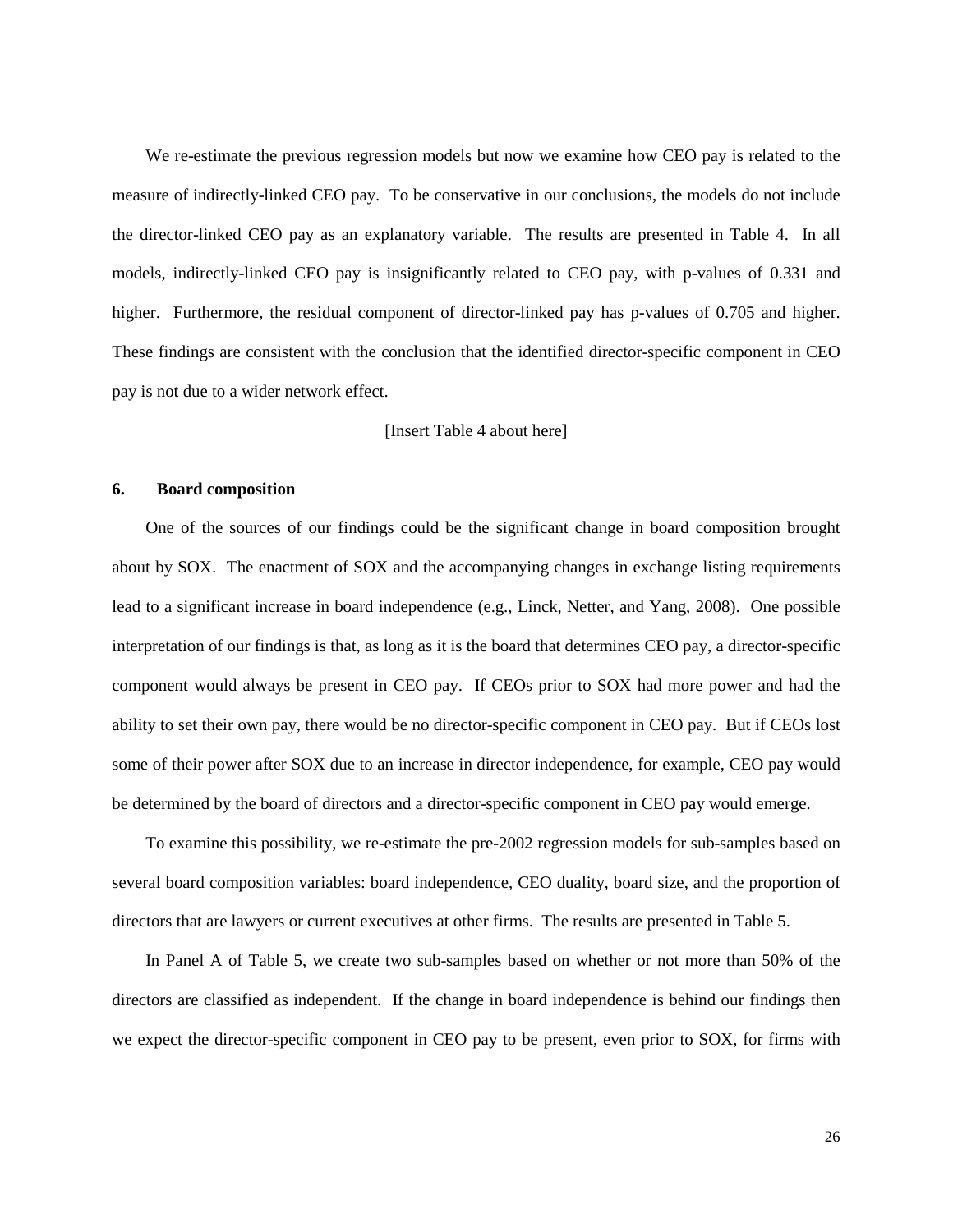relatively high board independence. However, our evidence is not consistent with this argument. Prior to 2002, we find that the residual portion of director-linked CEO pay is insignificantly related to CEO pay for both more independent and less independent boards and that the estimates between the two subsamples are insignificantly different from each other.

#### [Insert Table 5 about here]

In Panel B of Table 5, we use a different approach to classify boards into more and less independent. Because after SOX, boards are required to have 100% independent audit, nomination, and compensation committees, we estimate our model before SOX separately for firm-years that satisfy the post-Sox requirements and firm-years that do not satisfy these requirements. We again find no evidence of a significant director-specific component in CEO pay in either sub-sample prior to 2002.

Linck, Netter, and Yang (2008) find that after SOX board composition has changed in several other dimensions. They find that CEO duality has declined, board size has increased, and the proportion of current executives in the board has declined while the proportion of lawyers has increased. To examine whether these additional changes may be at the roots of our findings, we split our sample based on whether or not (i) the firm has a dual CEO (Panel C), (ii) board size is above expected (Panel D), (iii) the proportion of current executives in the board is below the median of 52.63% (Panel E), and (iv) there are lawyers in the board (Panel F). Prior to SOX, we do not find significant evidence of a director-specific component in CEO pay in any of these sub-samples.

Overall, the findings in this section show that there is no director-specific component in CEO prior to SOX even for boards that have a composition that is similar to post-SOX boards. We conclude that the documented director-specific component in CEO pay is likely not due to changes in board composition.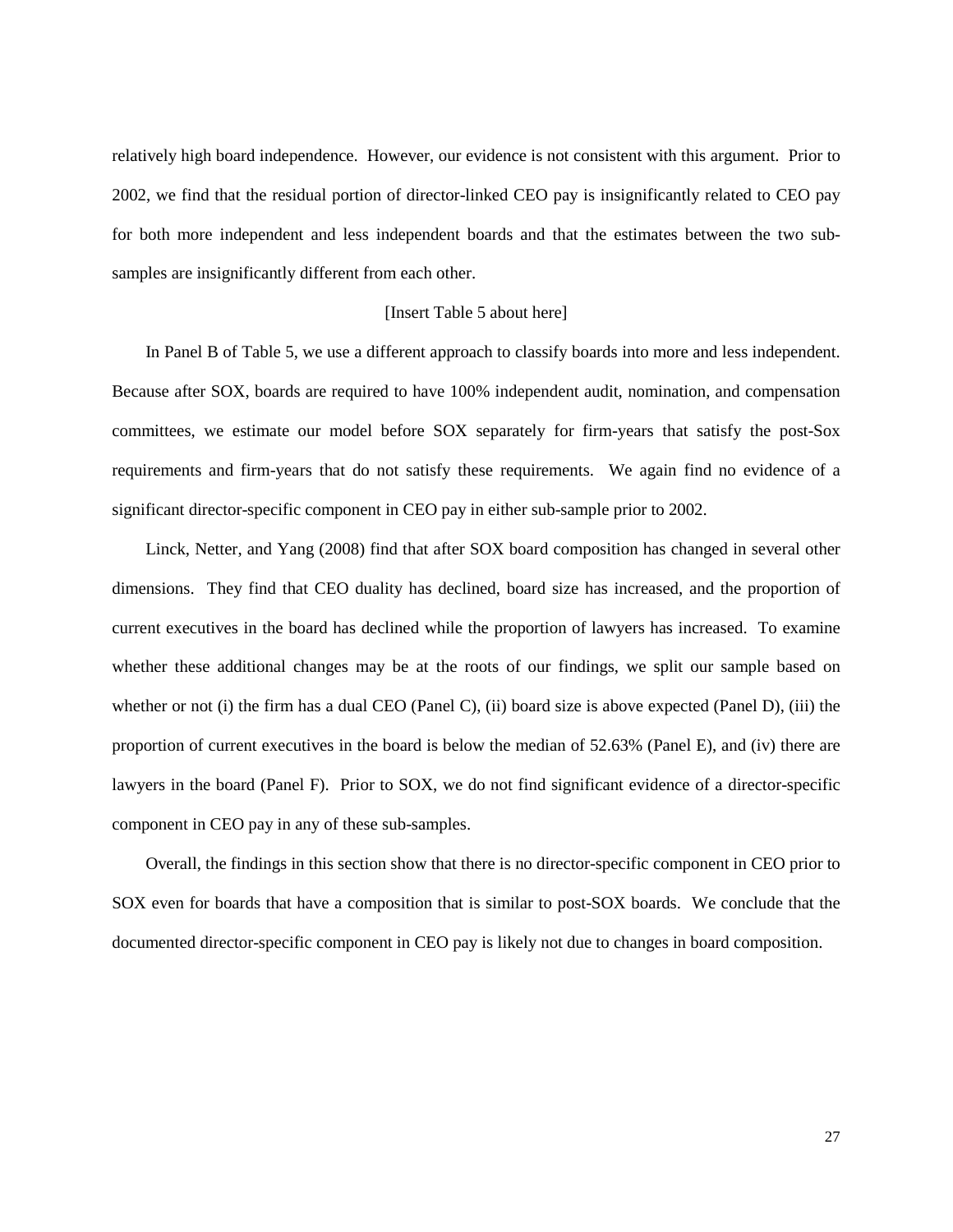#### **7. Director risks and incentives**

It is possible that after the adoption of SOX corporate directors have changed their behavior when awarding CEO pay. For example, an increase in board scrutiny and an increase in liability risk to individual directors may provide directors with incentives to award CEO pay that can be easily justified through direct experiences. To examine whether director risks play a role in our findings, in this section we examine whether and how the director-specific component in CEO pay is related to the risk-taking incentives of directors. Existing literature provides significant evidence that option-based pay and the resulting sensitivity to risk affects the corporate decisions of CEOs, such as investment policy and debt policy (see Coles, Daniel, and Naveen, 2006 and the references therein). Motivated by these findings, we use director option-based pay as a proportion of total director pay to measure director risk-taking incentives. Data on director pay are available starting with 2006 and so the subsequent analysis is based on the period of 2006 to 2011 and covers a total of 4,715 firm-years.

Director option-based pay is not awarded randomly, but instead is awarded conditional on the characteristics of the firm, the CEO, and the board. We, however, are interested in director risk-taking incentives that are go beyond firm, CEO, and board characteristics. To adjust for the effects that firm, CEO, and board characteristics have on director option-based pay, we first estimate a model where the dependent variable is the proportion of director option-based pay and as explanatory variables we use year-industry effects and all additional firm, CEO, and board characteristics. We then use the residuals from these regression models to measure excess director option-based pay. In effect, the residuals measures director option-based pay that is in not predicted by firm, CEO, and board characteristics.

We then bifurcate the sample conditional on excess director option-based pay. Firm-years with a positive residual are classified as having a relatively high excess director option-based pay while firmyears with a negative residual are classified as having a relatively low excess director option-based pay. Firm-years with a residual of zero are excluded from the tests.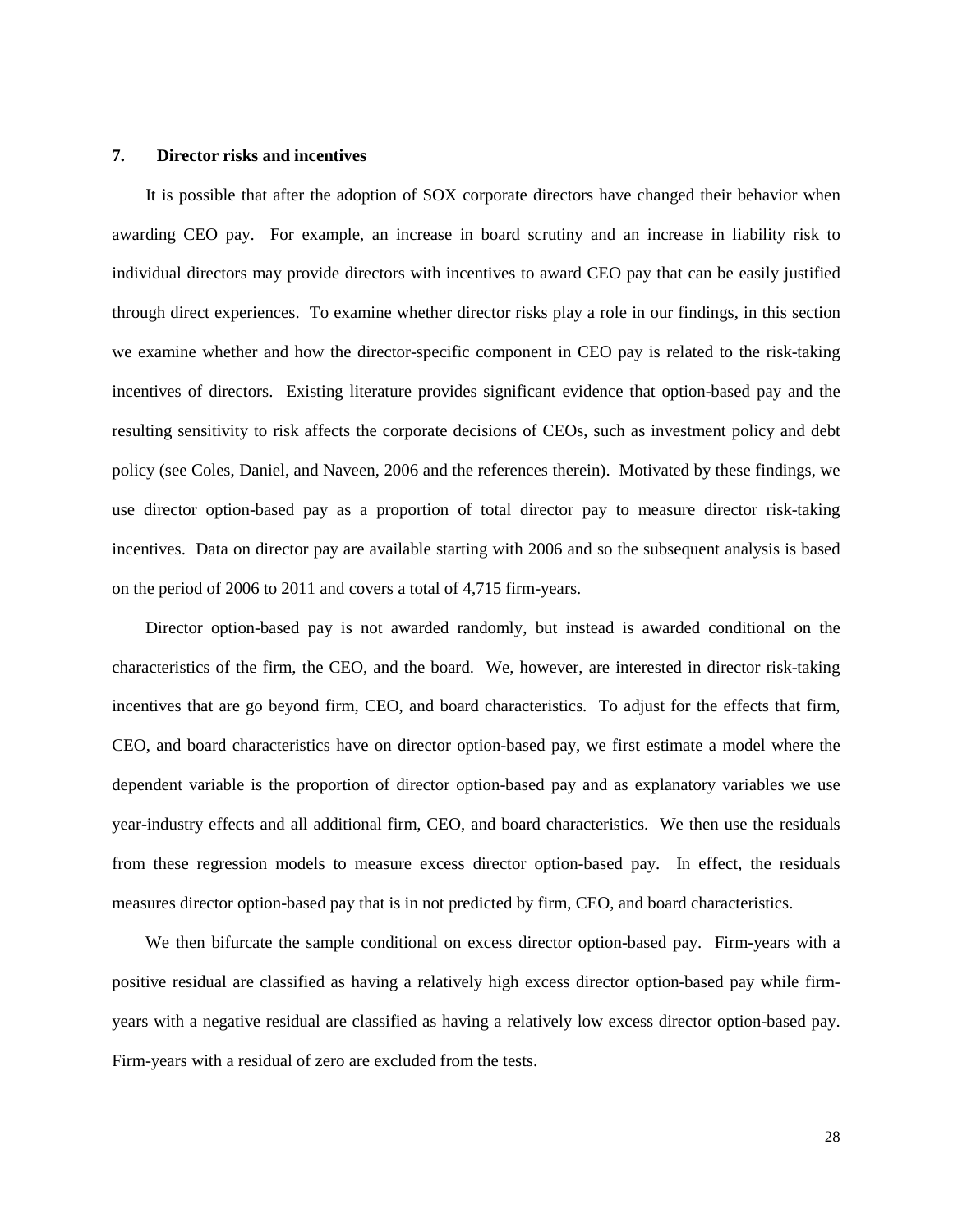The findings in Panel A of Table 6 show that, during the period of 2006 to 2011, the residual portion of director-linked CEO pay is significantly related to CEO pay only for firm-years with a relatively low excess director option-based pay. Furthermore, the relation is significantly different (at the 0.05 level) between the two sub-samples. In other words, the director-specific component in CEO pay is only evident when director risk-taking incentives are relatively low.

#### [Insert Table 6 about here]

In the previous sections of the paper we found that in 2007 residual director-linked CEO pay is not significantly related to CEO pay. In light of the findings in this section, we examine 2007 separately. For the sub-sample of firms with relatively low excess director option-based pay, we find that the estimated coefficient on residual director-linked CEO pay is equal to 0.022, which is indistinguishable in magnitude to the overall estimate of 0.024, from the last model of Table 3. For the sub-sample of firms with relatively high director option-based pay, the coefficient is negative and equal to -0.037. The lack of an overall director-specific component in CEO pay in 2007, therefore, appears to be driven by the subsample of firms with directors with relatively high risk-taking incentives; directors with relatively low risk-taking incentives still exhibit a tendency to award similar CEO pay across the different boards.

In Panels B and C of Table 6 we also examine the director-specific component in CEO pay for subsamples based on expected director turnover (a median of 7.5%) and director busyness in the board of directors market (a median of 1.5 boards). We measure expected director turnover using the historic director turnover of each firm. When firms have relatively high director turnover, directors have a higher risk of leaving the firm and thus lower incentives to take additional risks. In these cases, we expect the director-specific component in CEO pay to be relatively more pronounced. Additionally, if directors serve on more boards they may have higher reputation and employment concerns if their reputation is negatively affected in one firm as a consequence of SOX.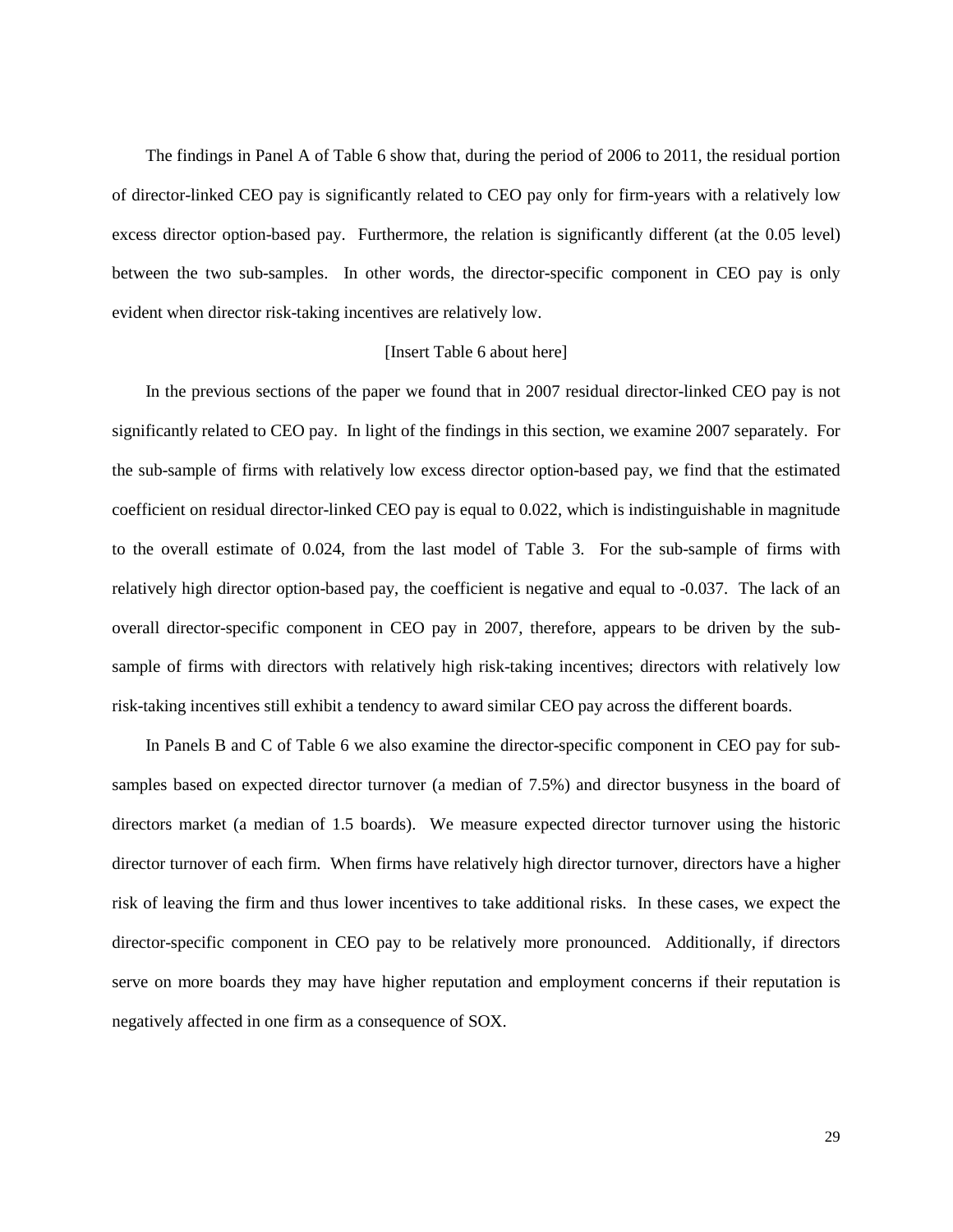When we examine the different sub-samples, we find that the director-specific component in CEO pay is mostly evident for firm-years with relatively high expected director turnover and relatively high director busyness. Both of these findings are consistent with the conclusion that directors with relatively lower risk-taking incentives and directors with relatively higher sensitivity to risk tend to award CEO pay that is similar across the different boards they serve.

Overall, in this section we find evidence consistent with the idea that, after the enactment of SOX, risk-averse directors became less willing to take risks when awarding CEO pay, leading to a directorspecific component in CEO pay, so that directors tend to award similar CEO pay across the different boards they serve. Relatively higher option-based pay, lower risk of leaving the firm's board, and lower reputation concerns in the market for directors appear to counterbalance this effect.

### **8. Conclusions**

Corporate board and governance failures at the turn of the century cast doubt on the ability of corporate boards to effectively monitor and compensate CEOs. With the goal of improving the internal governance of U.S. firms, Congress enacted the Sarbanes-Oxley act of 2002 and NYSE and Nasdaq implemented new governance-related listing standards. While the new rules increased the costs and risks to directors and the scrutiny on director decisions, it is unclear whether the new rules made it easier to answer one of the oldest questions in corporate finance: What constitutes optimal CEO pay?

How would directors of the board behave in this environment, where optimal CEO pay is still elusive yet they may have to justify awarded CEO pay to outside stakeholders and regulators? In this paper we present significant evidence that, following the enactment of SOX, directors tend to award similar CEO pay across the different boards they serve—a finding we term "a director-specific component in CEO pay". We find that the director-specific component in CEO pay affects the level and the year-over-year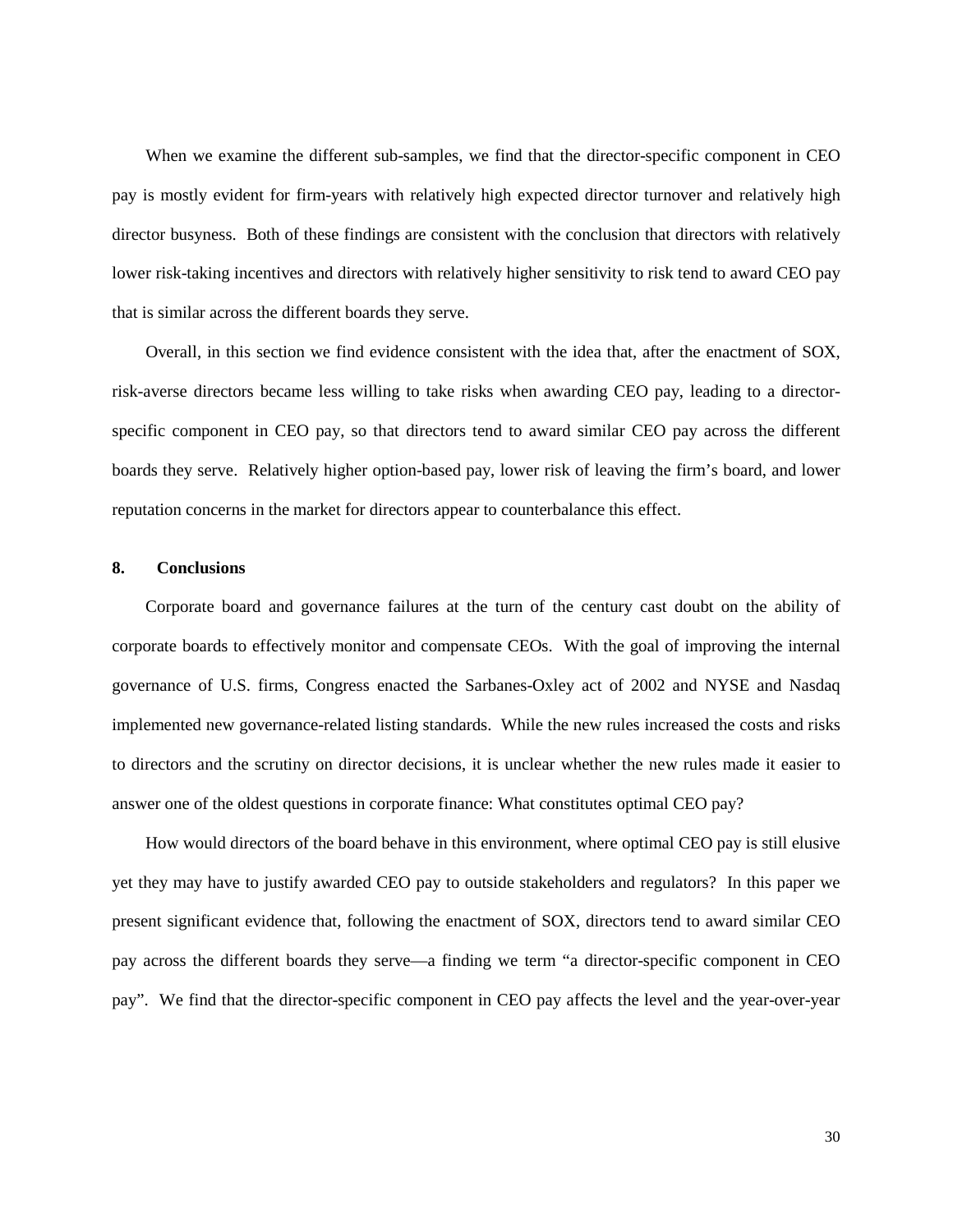changes in CEO pay and the proportion of equity-based CEO pay. These findings indicate that CEO incentives are significantly affected by the director-specific component present in CEO pay after SOX.

We do not find evidence that our results are a manifestation of a wider network effect or a consequence of changing board composition after SOX. Instead, we find some evidence that the directorspecific component in CEO pay is related to director costs and risks after SOX. In particular, we find that the director-specific component in CEO pay is most pronounced when director option-based pay is relatively low, expected turnover is relatively high, and when directors serve on relatively more boards, i.e., when have low incentives to take on additional risks.

According to our estimates, after 2002 around  $\pm 3.5\%$  of total CEO pay, or around  $\pm $230,000$  per CEO-year on average is awarded as a consequence of this director-specific component. For our post-SOX sample of 7,278 firm-years (i.e., firm-years between 2003 and 2011), approximately ±\$1.7 billion in aggregate CEO pay has been affected as a consequence of the tendency of directors to award similar CEO pay across the different boards they serve. The resulting inefficiencies in the allocation of capital are most likely an unintended consequence of SOX.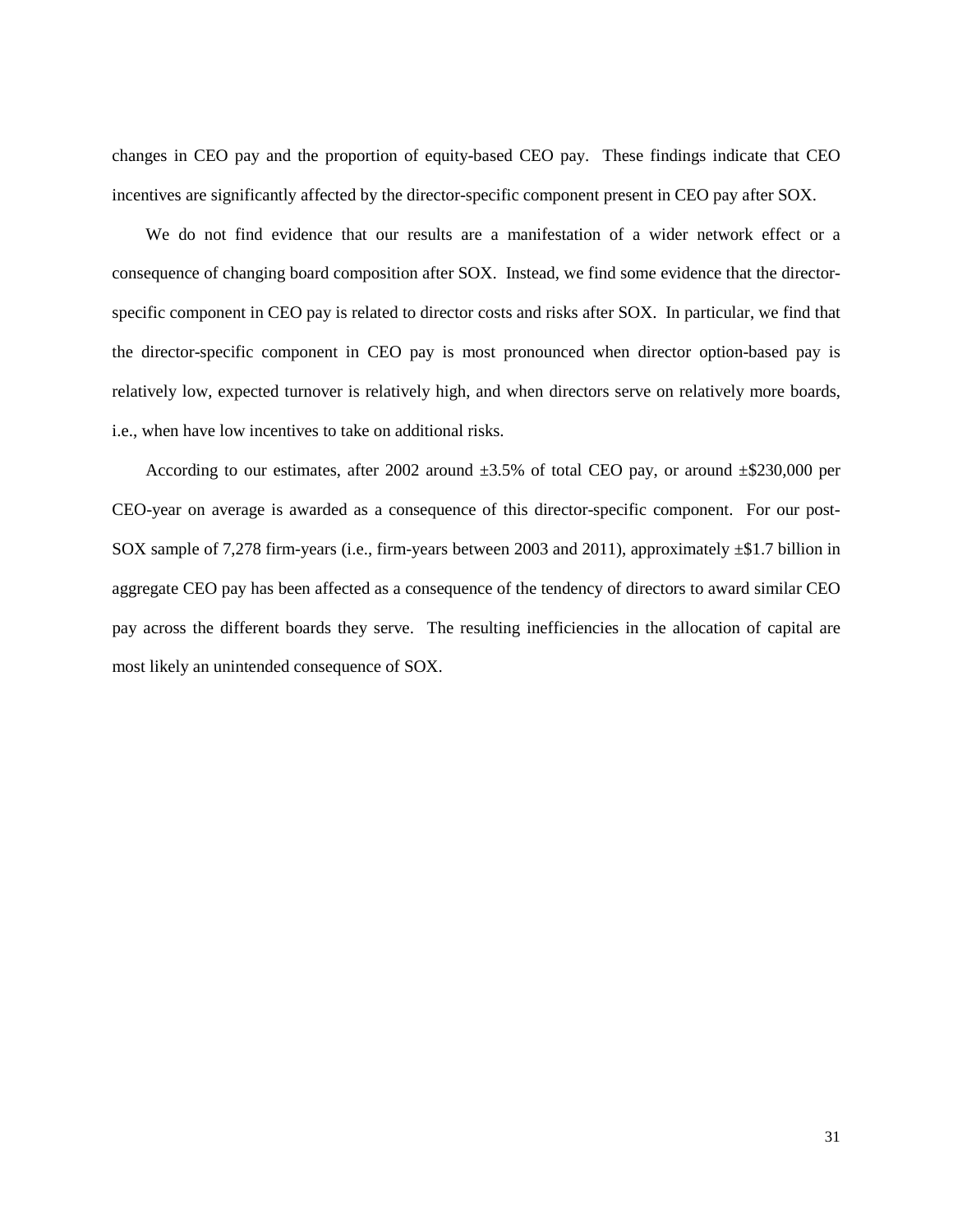#### **References**

- Albuquerque, Ana, 2009, Peer firms and relative performance evaluation, Journal of Accounting and Economics 48, 69-89.
- Aggarwal, Rajesh K., and Andrew A. Samwick, 1999, The other side of the trade-off: The impact of risk on executive compensation, Journal of Political Economy 107, 65-105.
- Aggarwal, Rajesh K., 2008, Executive compensation and incentives, in B. Espen Eckbo (Ed.), Handbook of Corporate Finance, vol. 2, Elsevier/North-Holland, Amsterdam, 497-538.
- Agrawal, Anup, and Gershon N. Mandelker, 1987, Managerial incentives and corporate investment and financing decisions, Journal of Finance 42, 823-837.
- Bargeron, Leonce L., Kenneth M. Lehn, and Chad J. Zutter, 2010, Sarbanes-Oxley and corporate risktaking, Journal of Accounting and Economics 49, 34-52.
- Bebchuk, Lucian A., Alma Cohen, and Allen Ferrell, 2009, What matters in corporate governance? Review of Financial Studies 22, 1-45.
- Bebchuk, Lucian A., and Jesse M. Fried, 2003, Executive compensation as an agency problem, Journal of Economic Perspectives 17, 71-92.
- Bebchuk, Lucian A., Jesse M. Fried, and David I. Walker, 2002, Managerial power and rent extraction in the design of executive compensation, University of Chicago Law Review 69, 751-846.
- Bertrand, Marianne, and Sendhil Mullainathan, 2001, Are CEOs rewarded for luck? The ones without principals are, Quarterly Journal of Economics 116, 901-932.
- Bertrand, Marianne, and Antoinette Schoar, 2003, Managing with style: The effect of managers on firm policies, Quarterly Journal of Economics 118, 1169-1208.
- Bizjak, John A., Michael L. Lemmon, and Lalitha Naveen, 2008, Does the use of peer groups contribute to higher pay and less efficient compensation? Journal of Financial Economics 90, 152-168.
- Bouwman, Christa H. S., 2011, Corporate governance propagation through overlapping directors, Review of Financial Studies, 2358-2394.
- Chhaochharia, Vidhi, and Yaniv Grinstein, 2009, CEO compensation and board structure, Journal of Finance 64, 231-261.
- Coles, Jeffrey L., Naveen D. Daniel, and Lalitha Naveen, 2006, Managerial incentives and risk-taking, Journal of Financial Economics 79, 431-468.
- Core, John E. and Wayne Guay, 1999, The use of equity grants to manage optimal equity incentive levels, Journal of Accounting and Economics 28, 151-184.
- Core, John E., Robert W. Holthausen, and David F. Larcker, 1999, Corporate governance, chief executive officer compensation, and firm performance, Journal of Financial Economics 51, 371-406.
- Dey, Aiyesha, 2010, The chilling effect of Sarbanes-Oxley: A discussion of Sarbanes-Oxley and corporate risk-taking, Journal of Accounting and Economics 49, 53-57.
- Duchin, Ran, John G. Matsusaka, Oguzhan Ozbas, 2010, When are outside directors effective? Journal of Financial Economics 96, 195-214.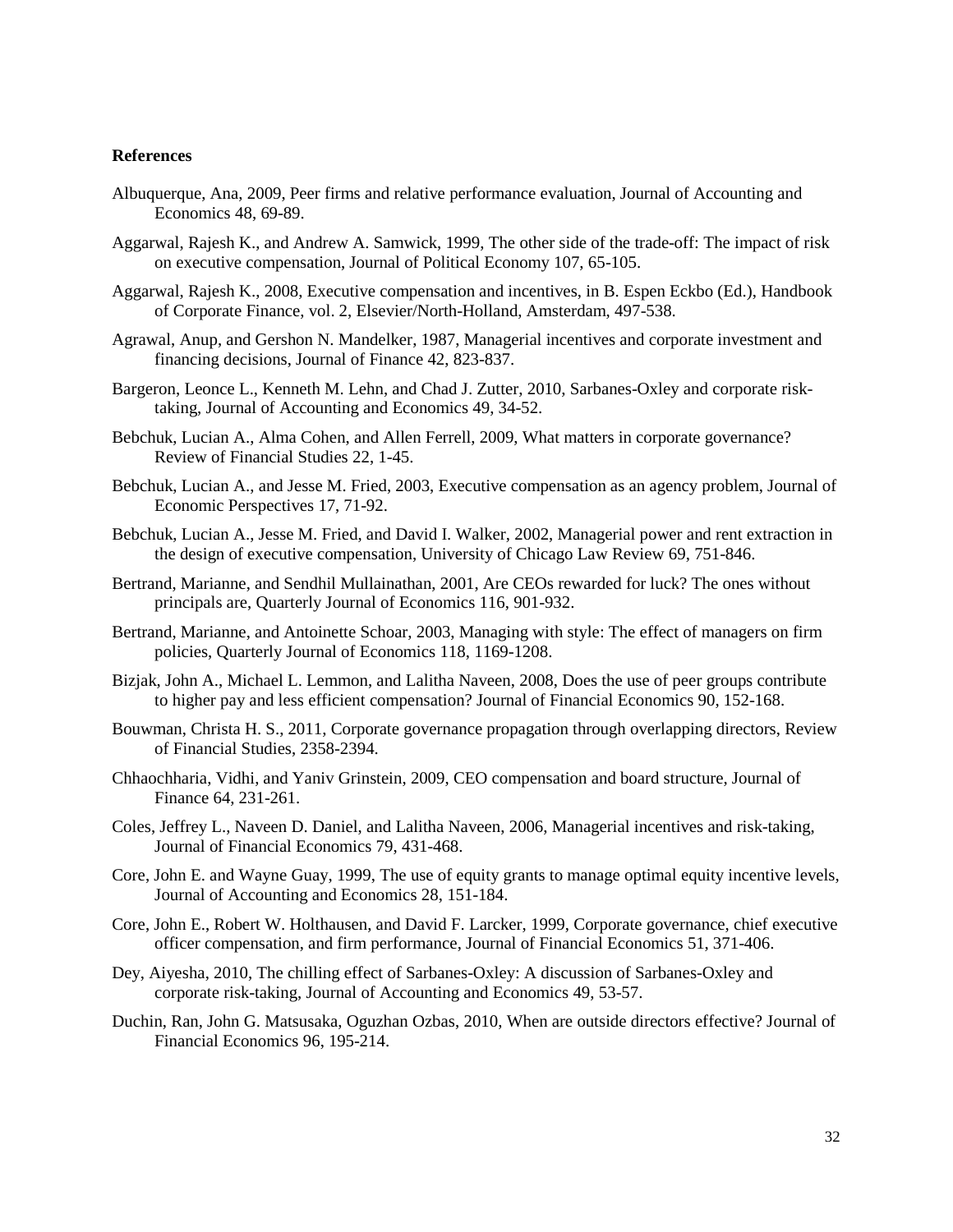- Fama, Eugene F., 1980, Agency problems and the theory of the firm, Journal of Political Economy 88, 288-307.
- Fama, Eugene F., and Kenneth R. French, 1997, Industry costs of equity, Journal of Financial Economics 43, 153-193.
- Fama, Eugene F., and Michael C. Jensen, 1983, Separation of ownership and control, Journal of Law and Economics 26, 301-325.
- Fee, C. Edward, Charles J. Hadlock, and Joshua R. Pierce, 2013, Managers with and without style: Evidence using exogenous variation, Review of Financial Studies 26, 567-601.
- Ferris, Stephen P., Murali Jagannathan, and A.C. Pritchard, 2003, Too busy to mind the business? Monitoring by directors with multiple board appointments, Journal of Finance 58, 1087-1111.
- Fich, Eliezer M., and Anil Shivdasani, 2006, Are busy boards effective monitors? Journal of Finance 61, 689-724.
- Frydman, Carola, and Raven E. Saks, 2010, Executive compensation: A new view from a long-term perspective, 1936-2005, Review of Financial Studies 23, 2099-2138.
- Gabaix, Xavier, and Augustin Landier, 2008, Why has CEO pay increased so much? Quarterly Journal of Economics 123, 49-100.
- Gillan, Stuart L. and Laura T. Starks, 2000, Corporate governance proposals and shareholder activism: the role of institutional investors, Journal of Financial Economics 57, 275-305.
- Graham, John R., Si Li, and Jiaping Qiu, 2012, Managerial attributes and executive compensation, Review of Financial Studies 25, 144-186.
- Grinstein, Yaniv, and Paul Hribar, 2004, CEO compensation and incentives: Evidence from M&A bonuses, Journal of Financial Economics 73, 119-143.
- Guay, Wayne R., 1999, The sensitivity of CEO wealth to equity risk: an analysis of the magnitude and determinants, Journal of Financial Economics 53, 43-71.
- Guthrie, Katherine, Jan Sokolowski, and Kam-Ming Wan, 2012, CEO compensation and boards structure revisited, Journal of Finance 67, 1149-1168.
- Hall, Brian J., and Kevin J. Murphy, 2003, The trouble with stock options, Journal of Economic Perspectives 17, 49-70.
- Hallock, Kevin F., 1997, Reciprocally interlocking boards of directors and executive compensation, Journal of Financial and Quantitative Analysis 32, 331-344.
- Hartzell, Jay C. and Laura T. Starks, 2003, Institutional investors and executive compensation, Journal of Finance 58, 2351-2374.
- Himmelberg, Charles P., and Glenn R. Hubbard, 2000, Incentive pay and the market for CEOs: An analysis of pay-for-performance sensitivity, Working paper, Columbia University.
- Hubbard, Glenn R., 2005, Pay without performance: A market equilibrium critique, Journal of Corporation Law, (Summer 2005), 717-720.
- Jensen, Michael C., 1993, The modern industrial revolution, exit, and the failure of internal control systems, Journal of Finance 48, 831-880.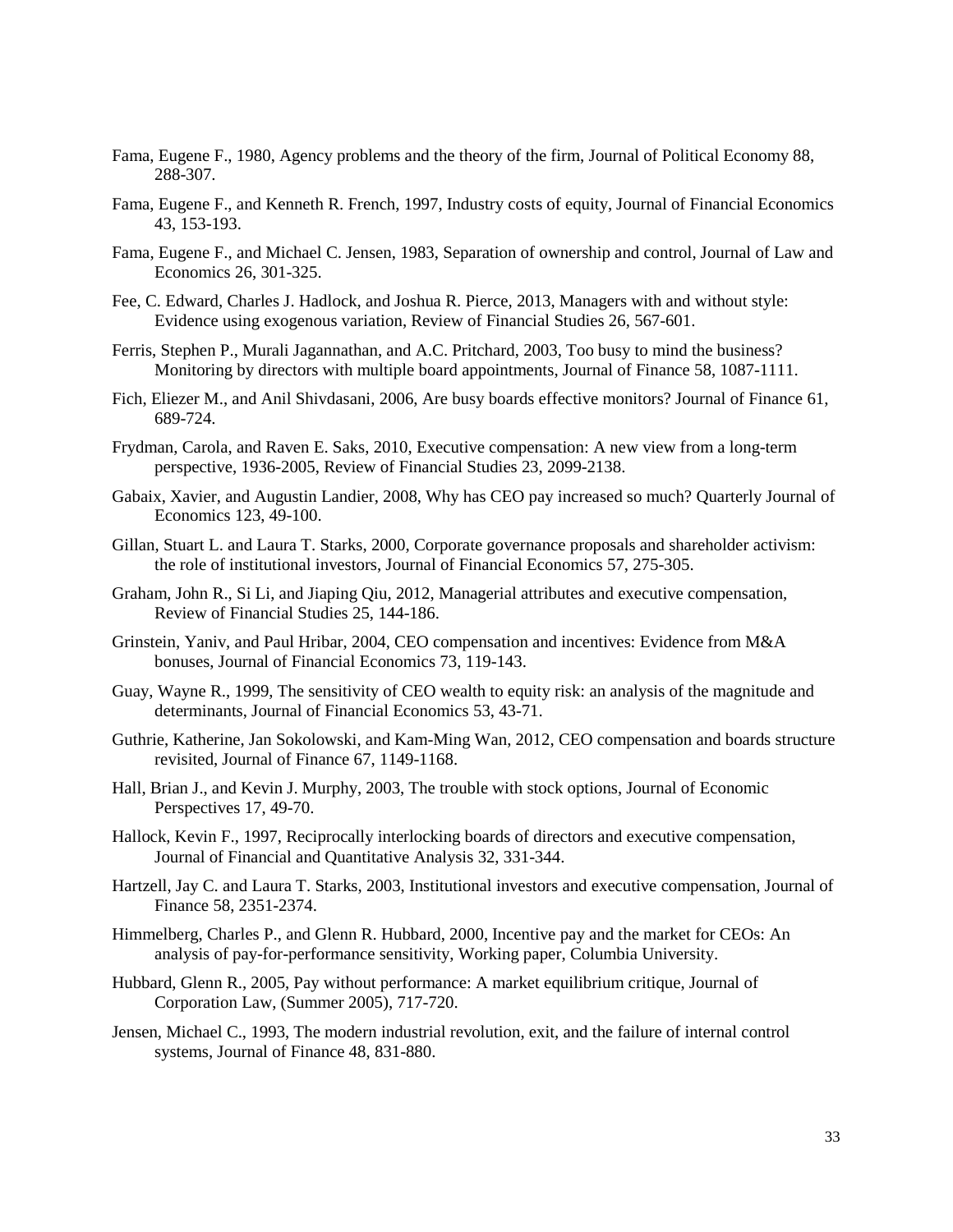- Jensen, Michael C., and Kevin J. Murphy, 1990, Performance pay and top-management incentives, Journal of Political Economy 98, 225-264.
- Kaplan, Steven N., Mark M. Klebanov, and Morten Sorensen, 2012, Which CEO characteristics and abilities matter? Journal of Finance 67, 973-1007.
- Knyazeva, Anzhela, Diana Knyazeva, and Ronald W. Masulis, 2013, The supply of corporate directors and board independence, Review of Financial Studies 26, 1561-1605.
- Leary, Mark T., and Michael R. Roberts, 2014, Do Peer Firms Affect Corporate Financial Policy? Journal of Finance 69, 139-178.
- Linck, James S., Jeffry M. Netter, and Tina Yang, 2008, The effects and unintended consequences of the Sarbanes-Oxley Act on the supply and demand for directors, Review of Financial Studies 22, 3287- 3328.
- Murphy, Kevin J., 1999, Executive compensation, in Orley Ashenfelter and David Card (Eds.), Handbook of Labor Economics, vol. 3B, Elsevier/North-Holland, Amsterdam, 2485-2563.
- Murphy, Kevin J., 2001, Performance standards in incentive contracts, Journal of Accounting and Economics 30, 245-278.
- Murphy, Kevin J., and Jan Zabojnik, 2004, CEO pay and appointments: A market-based explanation for recent trends, American Economic Review Papers and Proceedings 94, 192-196.
- Murphy, Kevin J., and Jan Zabojnik, 2007, Managerial capital and the market for CEOs, Unpublished Working Paper, USC Marshall School of Business.
- Palia, Darius, 2001, The endogeneity of managerial compensation in firm valuation: A solution, Review of Financial Studies 14, 735-764.
- Petersen, Mitchell, 2009, Estimating standard errors in finance panel data sets: comparing approaches, Review of Financial Studies 22, 435-480.
- Perry, Tod, and Urs Peyer, 2005, Board seat accumulation by executives: A shareholder's perspective, Journal of Finance 60, 2083-2123.
- Rosen, Sherwin, 1981, The economics of superstars, American Economic Review 71, 845–858.
- Rosen, Sherwin, 1990, Contracts and the market for executives, NBER Working paper #W3542.
- Terviö, Marko, 2008, The difference that CEOs make: An assignment model approach, American Economic Review 98, 642-668.
- Yermack, David, 1996, Higher market valuation of companies with a small board of directors, Journal of Financial Economics 40, 185-211.
- Zhang, Ivy X., 2007, Economic consequences of the Sarbanes-Oxley act of 2002, Journal of Accounting and Economics 44, 74-115.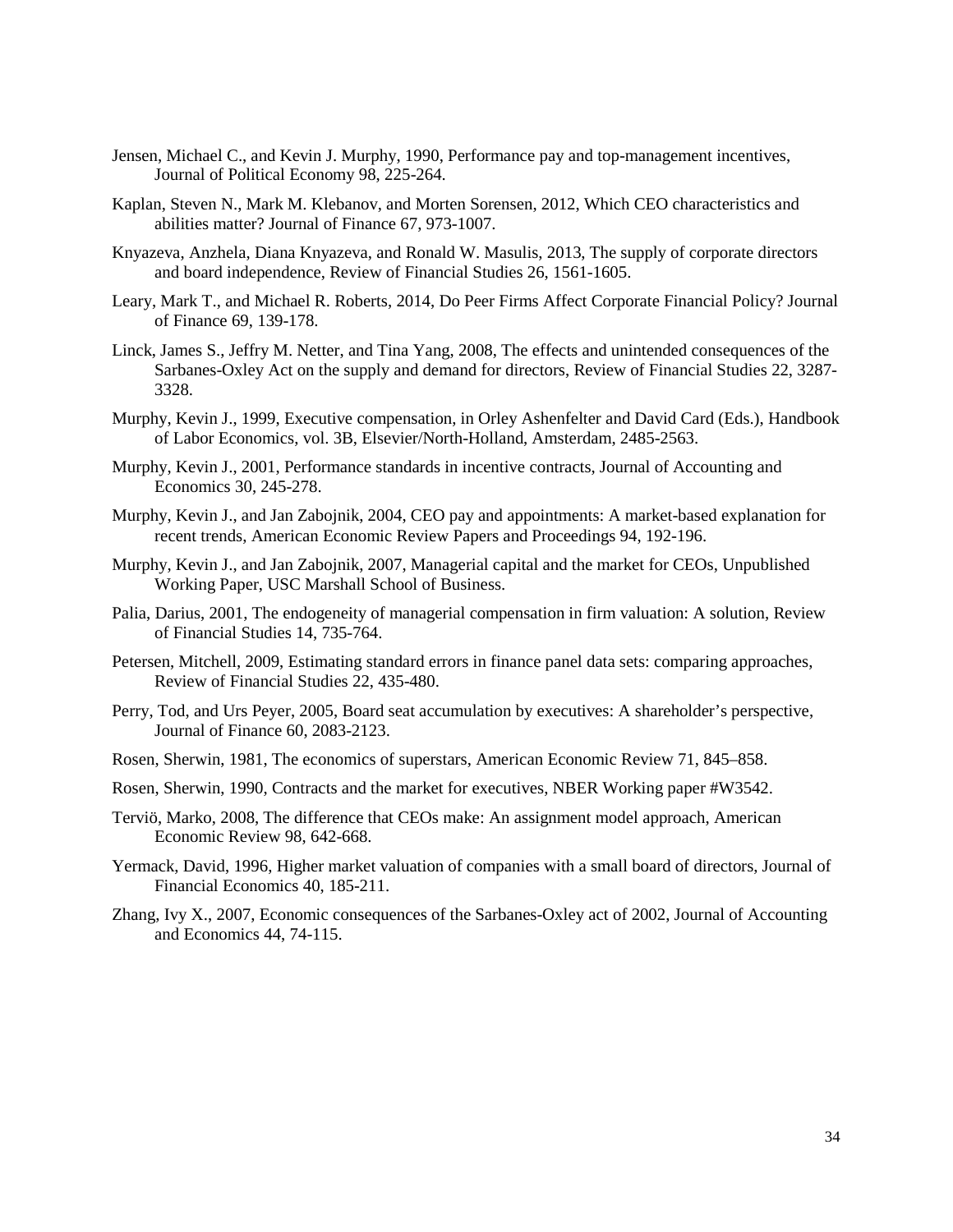Appendix: Variable definitions

| Variable                                                 | Description                                                                                                                                                                                                                                                                                                                                                                                                                   |
|----------------------------------------------------------|-------------------------------------------------------------------------------------------------------------------------------------------------------------------------------------------------------------------------------------------------------------------------------------------------------------------------------------------------------------------------------------------------------------------------------|
|                                                          | CEO compensation variable, measured as of fiscal year $t$                                                                                                                                                                                                                                                                                                                                                                     |
| Total CEO compensation                                   | The sum of salary, bonus, restricted stock, options, and other compensation from<br>Execucomp; (SALARY) + (BONUS prior to December 2006 and BONUS plus<br>NONEQ_INCENT thereafter) + (RSTKGRNT prior to December 2006 and<br>STOCK_AWARDS_FV thereafter) + (OPTION_AWARDS_BLK_VALUE prior to<br>December 2006 and OPTION_AWARDS_FV thereafter) + (OTHANN +<br>ALLOTHTOT + LTIP prior to December 2006 and OTHCOMP thereafter) |
| Firm characteristics, measured at end of fiscal year t-1 |                                                                                                                                                                                                                                                                                                                                                                                                                               |
| Market value of the firm                                 | Market value of common stock (Compustat items PRCC_F times CSHO) plus total<br>assets (AT) minus book value of equity (CEQ+TXDB)                                                                                                                                                                                                                                                                                              |
| 12 month return                                          | Return for the fiscal year using CRSP monthly returns and firm-years with 9 or more<br>monthly returns during the year                                                                                                                                                                                                                                                                                                        |
| Return on assets                                         | Net income divided by total assets (Compustat items NI divided by AT)                                                                                                                                                                                                                                                                                                                                                         |
| Book-to-market                                           | Total assets (Compustat item AT) divided by the market value of the firm                                                                                                                                                                                                                                                                                                                                                      |
| Std. dev. of returns                                     | Standard deviation of monthly returns during the 60-month window (with at least 48<br>observations) preceding the fiscal year                                                                                                                                                                                                                                                                                                 |
| Leverage                                                 | Long-term debt divided by total assets (Compustat items LT divided by AT)                                                                                                                                                                                                                                                                                                                                                     |
| Firm age                                                 | Years since the firm has data in the CRSP files (year $t$ minus the year of BEGDAT)                                                                                                                                                                                                                                                                                                                                           |
| E-index                                                  | Sum of Riskmetrics items CBOARD, LABYLW, LACHTR, PPILL, GPARACHUTE,<br>and SUPERMAJOR (set to 1 if more than 50% of votes required by board and 0<br>otherwise); items are set to $0$ when missing                                                                                                                                                                                                                            |
| Institutional ownership                                  | The sum of all shares reported by institutions in CDA/Spectrum (for last quarter of year<br>$t-1$ ) divided by the total shares outstanding (Compustat item CSHO)                                                                                                                                                                                                                                                             |
| CEO characteristics, measured as of fiscal year $t$      |                                                                                                                                                                                                                                                                                                                                                                                                                               |
| CEO age                                                  | Age of CEO in years, Execucomp item AGE                                                                                                                                                                                                                                                                                                                                                                                       |
| CEO tenure                                               | Years since the executive became a CEO (Execucomp item BECAMECEO)                                                                                                                                                                                                                                                                                                                                                             |
| CEO record                                               | The number of years prior to year $t$ , for which the CEO has total compensation reported<br>on Execucomp, regardless of position and company of employement                                                                                                                                                                                                                                                                  |
| CEO ownership                                            | Shares owned by CEO (Execucomp item SHROWN_EXCL_OPTS) divided by total<br>shares outstanding (Compustat item CSHO)                                                                                                                                                                                                                                                                                                            |
| CEO duality dummy                                        | Equal to 1 if the CEO also serves as the chairman of the board for the given year                                                                                                                                                                                                                                                                                                                                             |
| Board characteristics, measured as of fiscal year t      |                                                                                                                                                                                                                                                                                                                                                                                                                               |
| Board ownership                                          | Total shares owned by board members (Riskmetrics item NUM_OF_SHARES)<br>divided by total shares outstanding (Compustat item CSHO)                                                                                                                                                                                                                                                                                             |
| Board size                                               | The number of directors for each firm, using data from Riskmetrics                                                                                                                                                                                                                                                                                                                                                            |
| Board busyness                                           | Average number of directorships held by a firm's board, not including base firm, using<br>the sample in Riskmetrics                                                                                                                                                                                                                                                                                                           |
| Board industry focus                                     | The number of board memberships in the industry of firm $i$ divided by the total number<br>of board memberships, excluding firm $i$ , using data from Riskmetrics                                                                                                                                                                                                                                                             |
| Board independence                                       | The percent of directors that are classified as "I" (independent) in Riskmetrics                                                                                                                                                                                                                                                                                                                                              |
| Director age                                             | Age of directors in the board, using data from Riskmetrics                                                                                                                                                                                                                                                                                                                                                                    |
| Director options pay                                     | The proportion of director option-based pay relative to total pay from Execucomp                                                                                                                                                                                                                                                                                                                                              |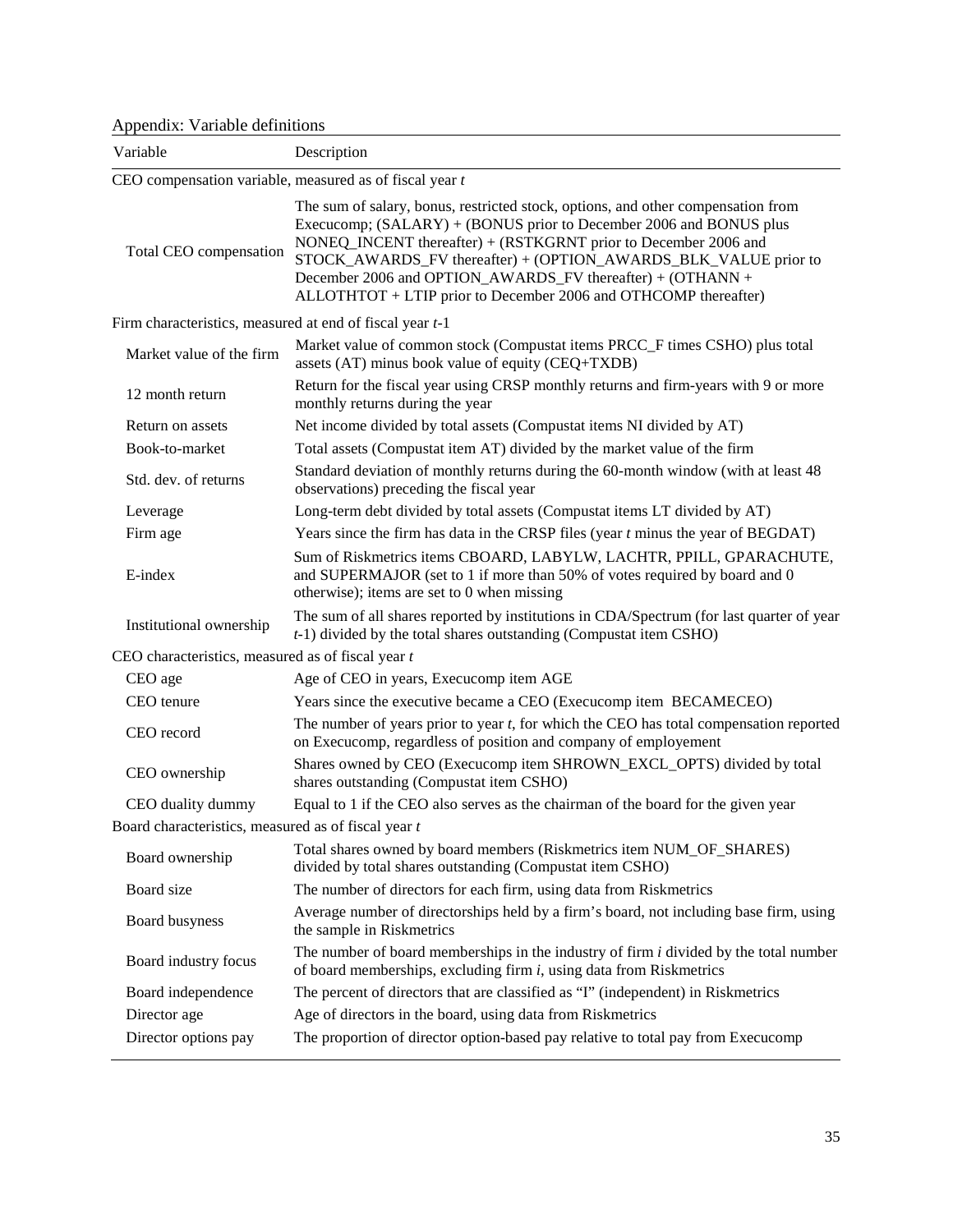## Figure 1

An example of director-linked firms

The figure shows a simple example of director-linked firms. The Base Firm A has three directors—1, 2, and 3. Director 1 further serves on the board of Firm B while Director 2 serves on the boards of Firm B and Firm C. The director-linked CEO pay for the Base Firm A is the average CEO pay across all director-linked firms. In this example the CEO pay of Firm B enters twice in the average calculation.

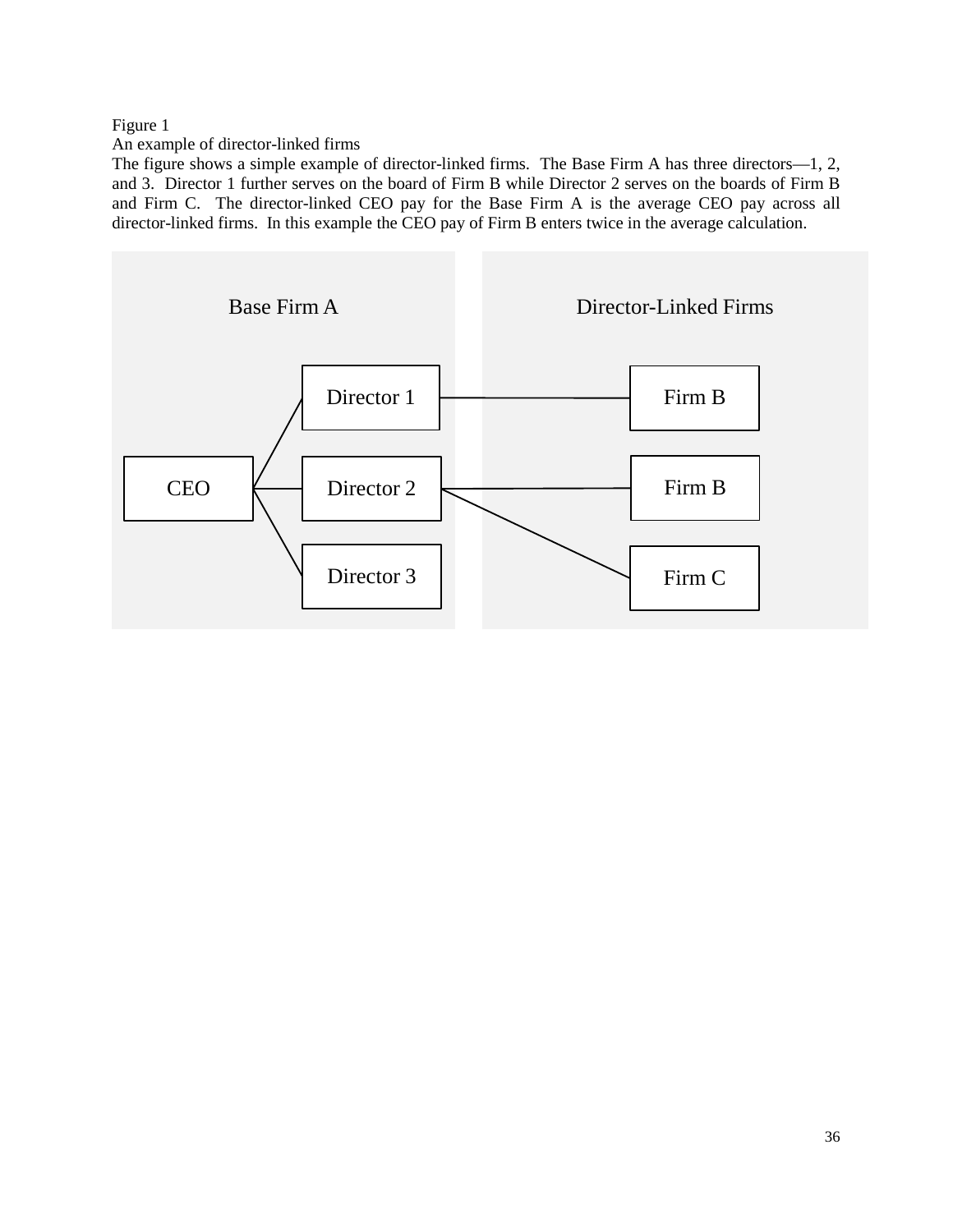#### Figure 2

## The director-specific component in CEO pay

The figure plots the coefficient estimates on director-linked CEO pay (Panel A) and residual directorlinked CEO pay (Panel B) from annual regressions where the dependent variable is total CEO pay. As additional explanatory variables the regression models include firm, CEO, and board characteristics. To calculate residual director-linked CEO pay, we first estimate annual regression models to explain total CEO pay as a function of all firm, CEO, and board characteristics, including year-industry effects. We then use the residuals from this model to construct a measure of residual director-linked CEO pay. The circles mark the estimated coefficients, while the bars and the whiskers define the 90 percent and the 95 percent confidence intervals.

Panel A: Coefficient on director-linked CEO pay



Panel B: Coefficient on residual director-linked CEO pay

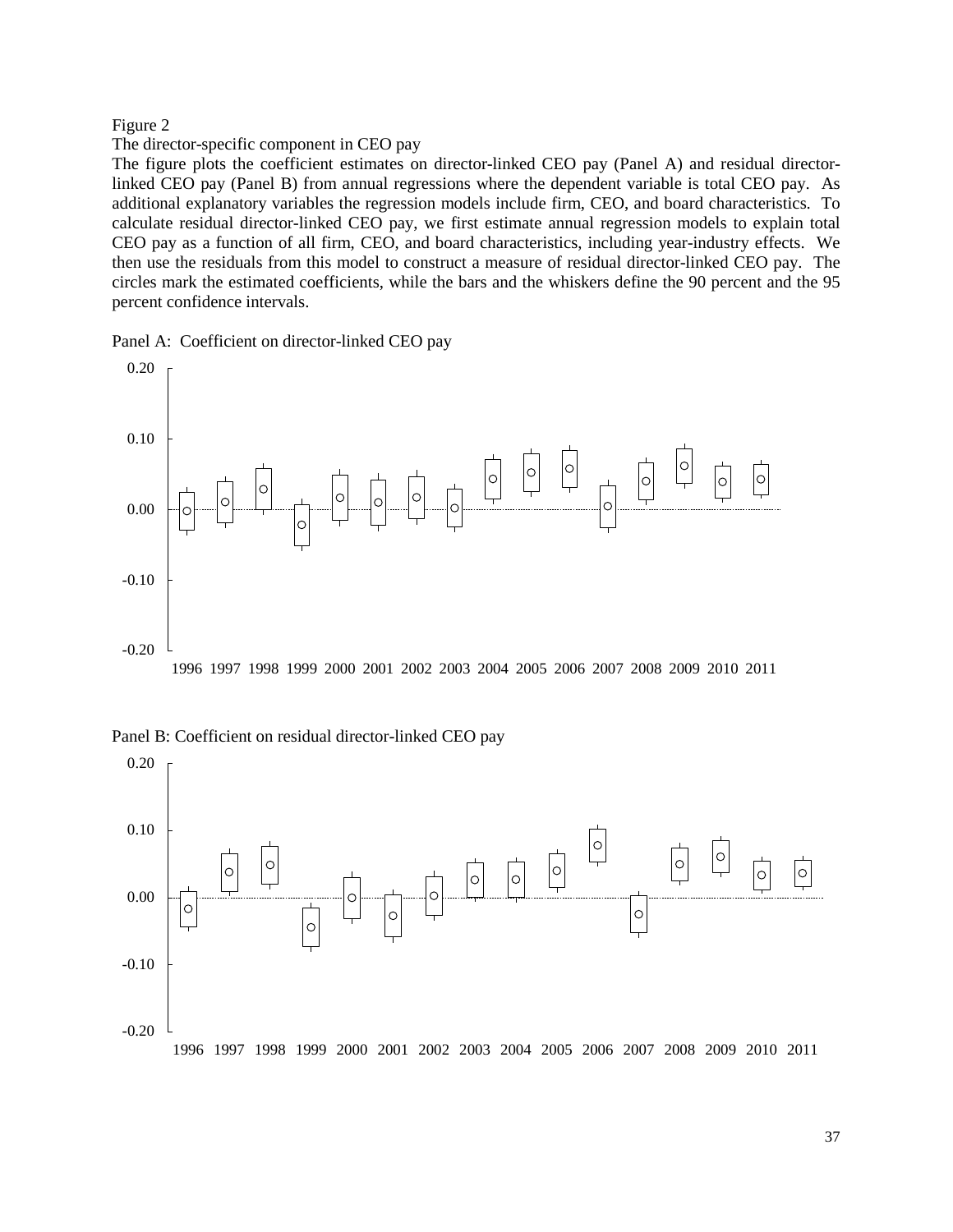Summary of variables

The main sample consists of the intersection of Riksmetrics and Execucomp. We require additional data from the CRSP monthly files, the Compustat annual files, and CDA/Spectrum. The base sample consists of 17,395 firm-years with data on Riskmetrics and Execucomp. Requiring additional CRSP and Compustat data reduces the sample to 14,987 firm-years. For 2,799 of the firm-years, no director holds a seat on other boards and so requiring that at least one director participates on at least one other board during the year further reduces our sample to 12,188 firm-years. Panel A reports the mean, median, standard deviation, and the  $5<sup>th</sup>$  and  $95<sup>th</sup>$  percentiles of variables measuring firm, CEO, and board characteristics. Panel B reports the number of firm-years and the mean, median, and standard deviation of director-linked CEO pay, conditional on the number of linked firm observations used to calculate director-linked CEO pay. All dollar amounts are in millions of 2012 U.S. dollars. All variables are winsorized at the  $1<sup>st</sup>$  and  $99<sup>th</sup>$  percentiles.

| Panel A: Summary statistics of variables |          |                                 |          |                                  |           |
|------------------------------------------|----------|---------------------------------|----------|----------------------------------|-----------|
| Variable                                 | Mean     | $\overline{5}^{\text{th}}$ pctl | Median   | $\overline{95}^{\text{th}}$ pctl | Std. dev. |
| Compensation variables                   |          |                                 |          |                                  |           |
| Total CEO pay (mill.)                    | 6.581    | 0.875                           | 4.086    | 21.023                           | 7.626     |
| Total CEO pay (mill., log)               | 1.419    | $-0.133$                        | 1.408    | 3.046                            | 0.962     |
| Director-linked CEO pay (mill.)          | 6.135    | 1.446                           | 5.064    | 14.085                           | 4.709     |
| Director-linked CEO pay (mill., log)     | 1.583    | 0.369                           | 1.622    | 2.645                            | 0.695     |
| Firm characteristics                     |          |                                 |          |                                  |           |
| Market value (bill.)                     | 23.025   | 0.535                           | 4.771    | 105.345                          | 59.125    |
| Market value (mill., log)                | 8.629    | 6.283                           | 8.470    | 11.565                           | 1.598     |
| 12-month return (%)                      | 16.110   | $-46.990$                       | 11.968   | 93.586                           | 46.993    |
| Return on assets (%)                     | 4.483    | $-7.021$                        | 4.633    | 15.560                           | 8.056     |
| Book-to-market (log)                     | $-0.485$ | $-1.441$                        | $-0.375$ | 0.080                            | 0.479     |
| Standard deviation of returns (%)        | 11.074   | 5.183                           | 9.975    | 21.106                           | 4.974     |
| Leverage (log)                           | $-0.662$ | $-1.645$                        | $-0.563$ | $-0.084$                         | 0.467     |
| Firm age (log)                           | 3.092    | 1.792                           | 3.178    | 4.290                            | 0.721     |
| E-index                                  | 2.010    | 0.000                           | 2.000    | 5.000                            | 1.373     |
| Institutional ownership (%)              | 69.690   | 35.427                          | 71.458   | 99.547                           | 18.882    |
| CEO characteristics                      |          |                                 |          |                                  |           |
| CEO age (log)                            | 4.019    | 3.807                           | 4.025    | 4.205                            | 0.118     |
| CEO tenure (log)                         | 1.770    | 0.406                           | 1.791    | 3.091                            | 0.803     |
| CEO record (log)                         | 1.542    | 0.693                           | 1.609    | 2.485                            | 0.637     |
| CEO duality dummy                        | 0.633    |                                 |          |                                  |           |
| CEO ownership (%)                        | 1.546    | 0.007                           | 0.281    | 9.024                            | 3.853     |
| Board characteristics                    |          |                                 |          |                                  |           |
| Board ownership (%)                      | 5.751    | 0.000                           | 1.849    | 26.844                           | 10.383    |
| Board size (log)                         | 2.254    | 1.792                           | 2.303    | 2.708                            | 0.259     |
| Board busyness (log)                     | 0.375    | 0.105                           | 0.336    | 0.799                            | 0.219     |
| Board industry focus (%)                 | 5.191    | 0.000                           | 0.000    | 50.000                           | 17.803    |
| Board independence (%)                   | 71.944   | 42.857                          | 75.000   | 90.910                           | 15.521    |
| Director age (log)                       | 4.100    | 3.991                           | 4.104    | 4.193                            | 0.061     |

Panel A: Summary statistics of variables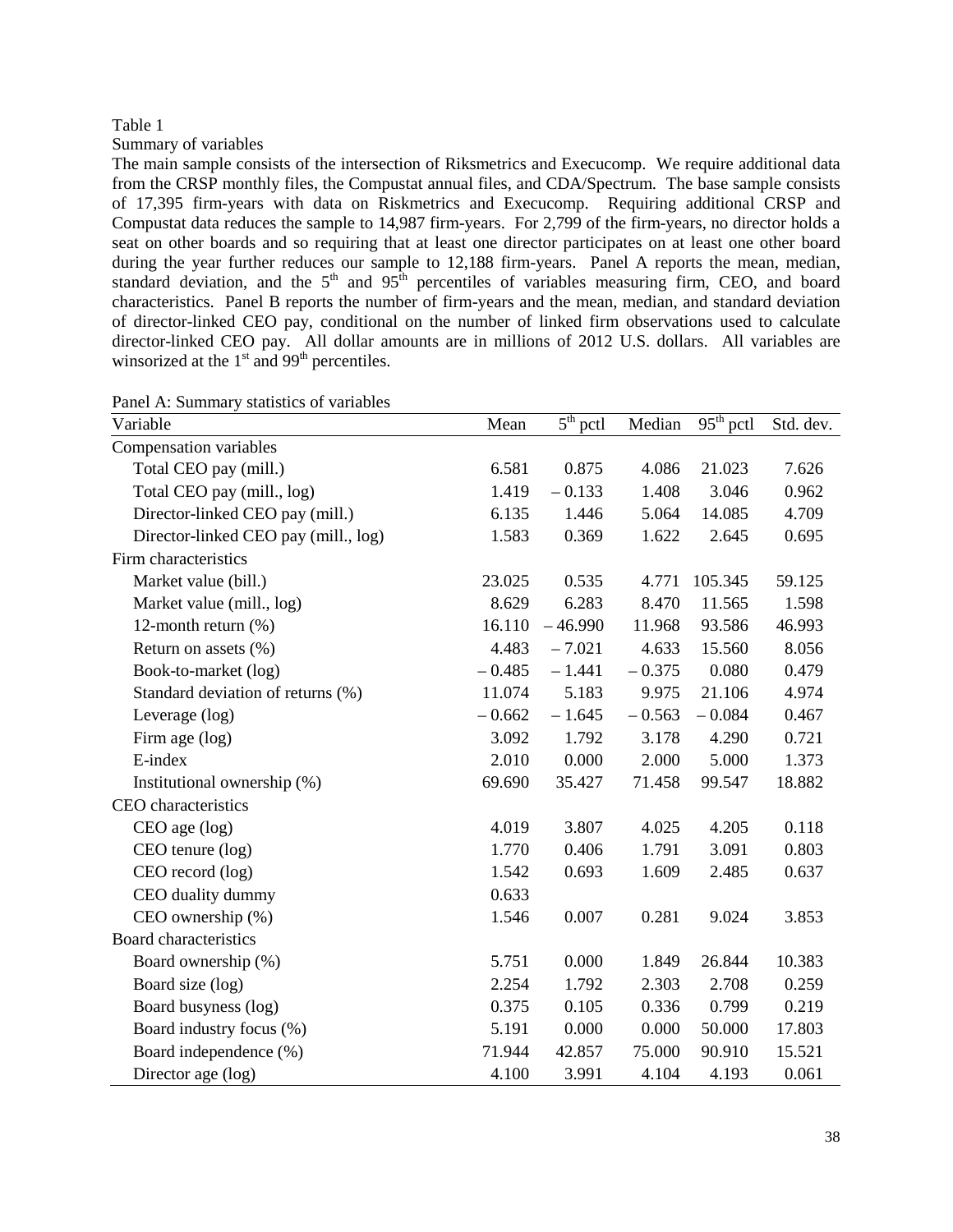# Table 1 – continued

|                           |            |       | Actual    | Predicted |           | Residual |           |
|---------------------------|------------|-------|-----------|-----------|-----------|----------|-----------|
| Number of<br>linked firms | Firm-years | Mean  | Std. dev. | Mean      | Std. dev. | Mean     | Std. dev. |
| $\mathbf 1$               | 2,610      | 1.346 | 0.940     | 1.363     | 0.764     | $-0.016$ | 0.548     |
| $\overline{2}$            | 2,098      | 1.458 | 0.710     | 1.466     | 0.578     | $-0.008$ | 0.405     |
| 3                         | 1,663      | 1.529 | 0.612     | 1.525     | 0.523     | 0.004    | 0.321     |
| $\overline{4}$            | 1,324      | 1.607 | 0.553     | 1.604     | 0.477     | 0.003    | 0.274     |
| 5                         | 999        | 1.653 | 0.545     | 1.661     | 0.466     | $-0.008$ | 0.269     |
| 6                         | 780        | 1.729 | 0.525     | 1.714     | 0.466     | 0.015    | 0.228     |
| $\overline{7}$            | 570        | 1.778 | 0.490     | 1.762     | 0.438     | 0.016    | 0.224     |
| 8                         | 440        | 1.830 | 0.444     | 1.826     | 0.413     | 0.005    | 0.202     |
| 9                         | 359        | 1.841 | 0.447     | 1.839     | 0.422     | 0.002    | 0.196     |
| 10                        | 306        | 1.907 | 0.491     | 1.898     | 0.452     | 0.009    | 0.176     |
| 11                        | 235        | 1.845 | 0.451     | 1.851     | 0.431     | $-0.006$ | 0.166     |
| 12                        | 160        | 1.896 | 0.448     | 1.892     | 0.414     | 0.003    | 0.181     |
| 13                        | 151        | 1.952 | 0.417     | 1.935     | 0.404     | 0.017    | 0.142     |
| 14                        | 115        | 1.880 | 0.440     | 1.887     | 0.407     | $-0.007$ | 0.168     |
| 15                        | 106        | 1.983 | 0.455     | 1.982     | 0.393     | 0.002    | 0.145     |
| 16                        | 71         | 1.992 | 0.426     | 1.986     | 0.382     | 0.006    | 0.145     |
| 17                        | 50         | 1.845 | 0.432     | 1.883     | 0.425     | $-0.038$ | 0.122     |
| 18                        | 31         | 2.053 | 0.392     | 2.078     | 0.383     | $-0.025$ | 0.150     |
| 19                        | 31         | 1.968 | 0.357     | 1.959     | 0.346     | 0.009    | 0.144     |
| $\geq 20$                 | 89         | 1.911 | 0.361     | 1.923     | 0.368     | $-0.012$ | 0.115     |

Panel B: Summary statistics of director-linked CEO pay by number of linked firms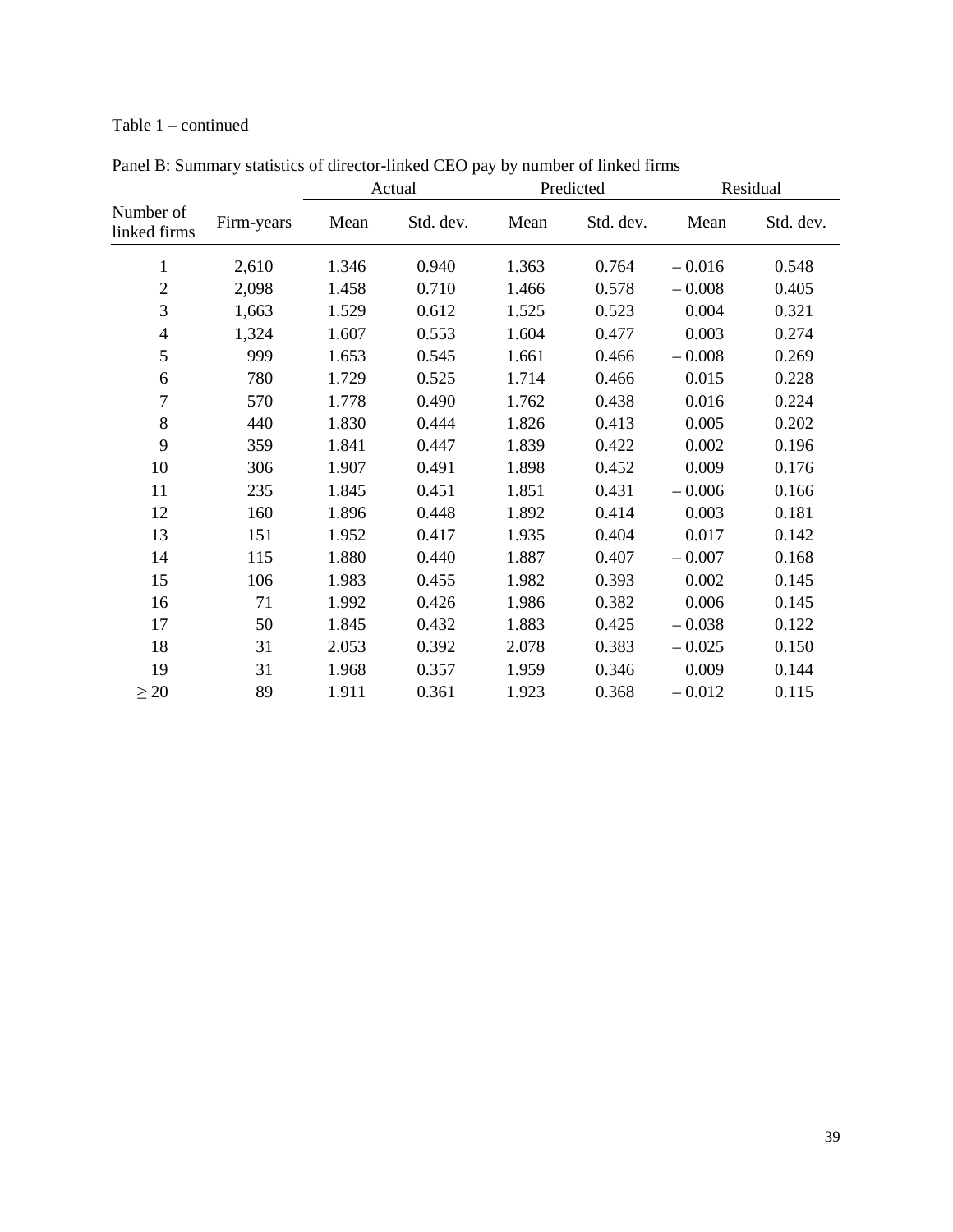#### The director-specific component in CEO pay

The main sample consists of firm-years with available data on Riksmetrics, Execucomp, the CRSP monthly files, and the Compustat annual files where there is no change in the CEO. Panel A reports estimates from regression models explaining total CEO pay while Panel B reports estimates from regression models explaining the year-over-year change in total CEO pay. As explanatory variables in Panel A we use the predicted and residual director-linked CEO pay as well as additional firm, CEO, and board characteristics. As explanatory variables in Panel B we use the change and lagged level of directorlinked CEO pay as well as changes and lagged levels of additional firm, CEO, and board characteristics. In Panel B we omit changes in variables that measure firm age and CEO age, tenure, and record because the year-over-year increments of these variables are fixed at one. The construction of each variable is described in the Appendix. To measure the economic effect that each variable has on CEO pay, the last column of the table reports the coefficient estimate times the standard deviation of each variable. All models adjust for year-industry effects. Industries are defined based on three-digit SIC codes. The reported p-values (in parenthesis) are based on standard errors that adjust for firm-level and year-level clustering (Petersen, 2009). The last row reports the adjusted R-squared of each model.

|  |  |  |  | Panel A: Dependent variable is total CEO pay (millions of 2012 U.S. dollars, log) |  |  |
|--|--|--|--|-----------------------------------------------------------------------------------|--|--|
|--|--|--|--|-----------------------------------------------------------------------------------|--|--|

|                                    | 1996-2001 |         |                  | 2003-2011 |         |                  |
|------------------------------------|-----------|---------|------------------|-----------|---------|------------------|
|                                    | Coeff.    | p-value | Scaled<br>coeff. | Coeff.    | p-value | Scaled<br>coeff. |
| Director-linked CEO pay, predicted | 0.020     | (0.046) | 0.022            | 0.028     | (0.008) | 0.026            |
| Director-linked CEO pay, residual  | 0.002     | (0.927) | 0.002            | 0.049     | (0.001) | 0.046            |
| Market value (mill., log)          | 0.429     | (0.001) | 0.701            | 0.383     | (0.001) | 0.601            |
| 12-month return (%)                | 0.001     | (0.094) | 0.018            | 0.002     | (0.001) | 0.078            |
| Return on assets (%)               | 0.001     | (0.997) | 0.001            | $-0.001$  | (0.731) | $-0.005$         |
| Book-to-market (log)               | 0.025     | (0.652) | 0.013            | 0.073     | (0.051) | 0.032            |
| Standard deviation of returns (%)  | 0.026     | (0.001) | 0.131            | $-0.001$  | (0.874) | $-0.006$         |
| Leverage (log)                     | $-0.016$  | (0.831) | $-0.007$         | 0.065     | (0.017) | 0.031            |
| Firm age (log)                     | $-0.030$  | (0.339) | $-0.022$         | $-0.028$  | (0.130) | $-0.020$         |
| E-index                            | $-0.002$  | (0.863) | $-0.002$         | 0.037     | (0.001) | 0.053            |
| Institutional ownership (%)        | 0.005     | (0.001) | 0.088            | 0.006     | (0.001) | 0.102            |
| CEO age (log)                      | 0.132     | (0.502) | 0.016            | 0.146     | (0.270) | 0.017            |
| CEO tenure (log)                   | $-0.001$  | (0.984) | 0.001            | 0.052     | (0.078) | 0.041            |
| CEO record (log)                   | 0.119     | (0.005) | 0.067            | 0.005     | (0.892) | 0.003            |
| CEO ownership (%)                  | $-0.035$  | (0.001) | $-0.153$         | $-0.028$  | (0.001) | $-0.095$         |
| CEO duality dummy                  | 0.138     | (0.001) | 0.062            | 0.085     | (0.002) | 0.042            |
| Board ownership (%)                | $-0.003$  | (0.157) | $-0.037$         | 0.001     | (0.518) | 0.013            |
| Board size (log)                   | 0.761     | (0.095) | 0.221            | 0.402     | (0.573) | 0.094            |
| Board busyness (log)               | 0.093     | (0.221) | 0.023            | 0.325     | (0.001) | 0.063            |
| Board industry focus (%)           | 0.002     | (0.123) | 0.032            | 0.002     | (0.001) | 0.041            |
| Board independence (%)             | 0.001     | (0.691) | 0.008            | 0.004     | (0.001) | 0.057            |
| Number of observations             |           | 4,133   |                  |           | 7,278   |                  |
| <b>Adjusted R-squared</b>          |           | 55.69%  |                  |           | 55.87%  |                  |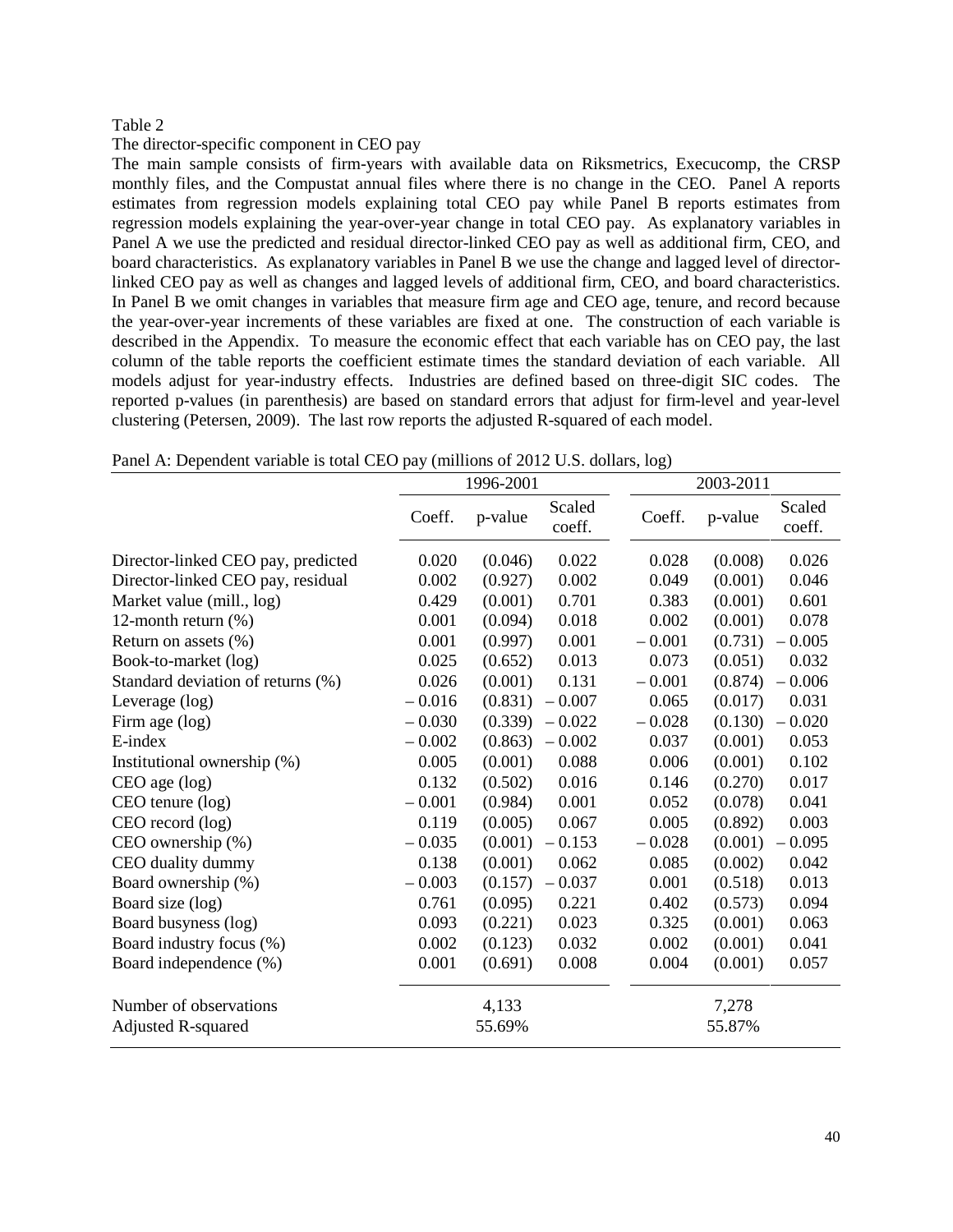|                                    | 1996-2001 |         |                   |          | 2003-2011 |                  |  |
|------------------------------------|-----------|---------|-------------------|----------|-----------|------------------|--|
|                                    | Coeff.    | p-value | Scaled<br>coeff.  | Coeff.   | p-value   | Scaled<br>coeff. |  |
| Changes in variables               |           |         |                   |          |           |                  |  |
| Director-linked CEO pay, predicted | 0.002     | (0.920) | 0.001             | $-0.002$ | (0.869)   | $-0.002$         |  |
| Director-linked CEO pay, residual  | $-0.001$  | (0.928) | $-0.001$          | 0.025    | (0.043)   | 0.027            |  |
| Market value (mill., log)          | 0.327     | (0.051) | 0.101             | 0.173    | (0.061)   | 0.048            |  |
| 12-month return $(\%)$             | $-0.001$  | (0.297) | $-0.106$          | 0.002    | (0.028)   | 0.104            |  |
| Return on assets $(\%)$            | $-0.002$  | (0.624) | $-0.012$          | $-0.002$ | (0.371)   | $-0.014$         |  |
| Book-to-market (log)               | $-0.108$  | (0.624) | $-0.029$          | 0.045    | (0.684)   | 0.010            |  |
| Standard deviation of returns (%)  | 0.026     | (0.112) | 0.033             | $-0.015$ | (0.197)   | $-0.026$         |  |
| Leverage (log)                     | $-0.223$  |         | $(0.013) - 0.036$ | 0.035    | (0.613)   | 0.006            |  |
| E-index                            | 0.075     | (0.297) | 0.030             | 0.025    | (0.195)   | 0.028            |  |
| Institutional ownership (%)        | 0.006     | (0.079) | 0.047             | 0.003    | (0.002)   | 0.023            |  |
| $CEO$ ownership $(\%)$             | $-0.005$  | (0.825) | $-0.006$          | 0.010    | (0.421)   | 0.013            |  |
| CEO duality dummy                  | 0.104     | (0.001) | 0.028             | $-0.011$ | (0.775)   | $-0.003$         |  |
| Board ownership (%)                | $-0.006$  | (0.024) | $-0.044$          | $-0.002$ | (0.475)   | $-0.009$         |  |
| Board size (log)                   | 0.156     | (0.886) | 0.017             | $-0.547$ | (0.353)   | $-0.058$         |  |
| Board busyness (log)               | 0.050     | (0.574) | 0.006             | 0.057    | (0.210)   | 0.007            |  |
| Board industry focus (%)           | 0.001     | (0.892) | 0.001             | 0.001    | (0.193)   | 0.010            |  |
| Board independence (%)             | 0.001     | (0.879) | $-0.004$          | 0.001    | (0.101)   | 0.010            |  |

Panel B: Dependent variable is the change in total CEO pay (mill 2012 U.S. dollars, log)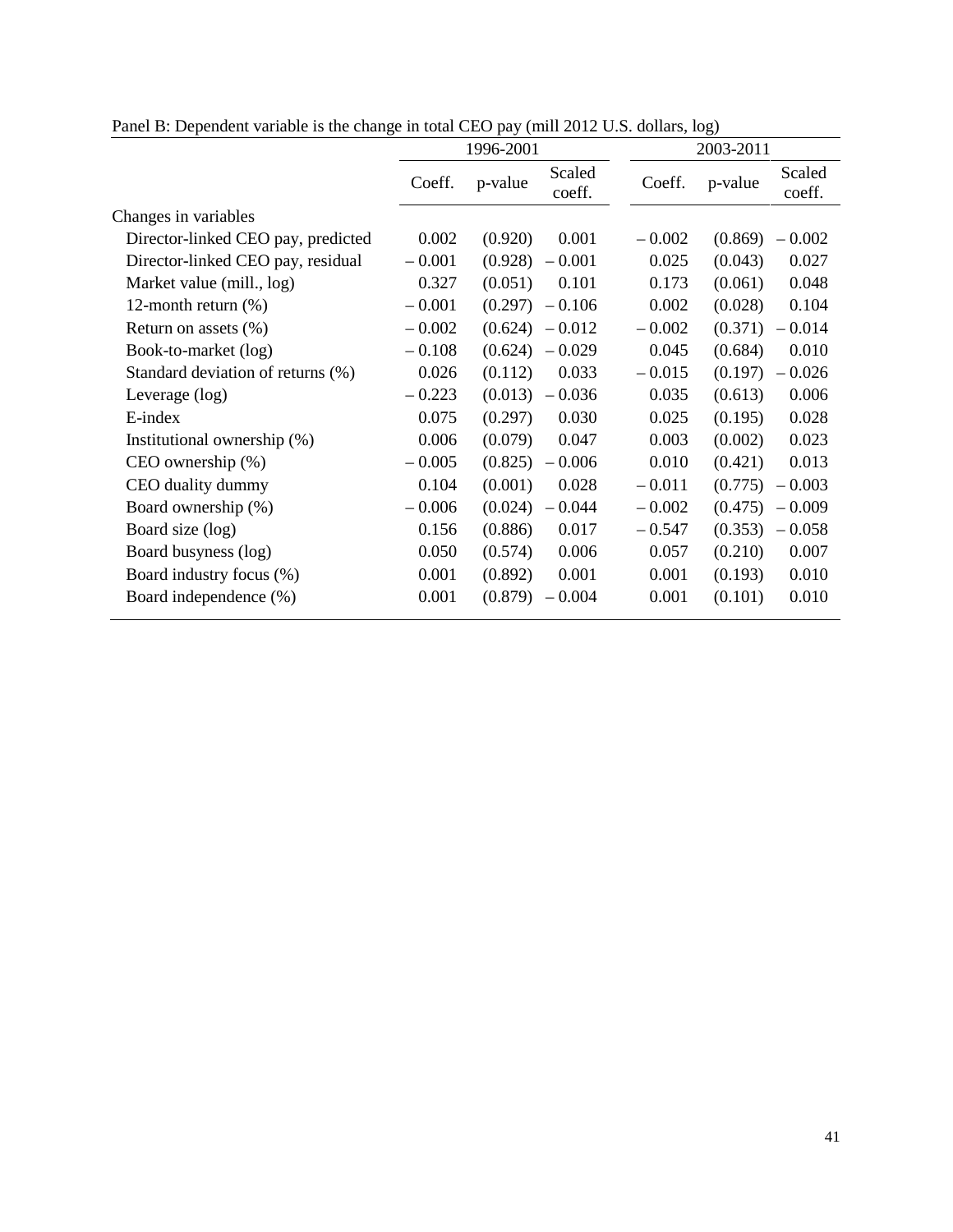|                                    | 1996-2001 |         |                  | 2003-2011 |         |                  |
|------------------------------------|-----------|---------|------------------|-----------|---------|------------------|
|                                    | Coeff.    | p-value | Scaled<br>coeff. | Coeff.    | p-value | Scaled<br>coeff. |
| Lagged variables                   |           |         |                  |           |         |                  |
| Total CEO pay (mill., log)         | $-0.571$  | (0.001) | $-0.562$         | $-0.479$  | (0.001) | $-0.434$         |
| Director-linked CEO pay, predicted | 0.024     | (0.037) | 0.026            | 0.014     | (0.219) | 0.013            |
| Director-linked CEO pay, residual  | 0.011     | (0.564) | 0.011            | 0.036     | (0.001) | 0.036            |
| Market value (mill., log)          | 0.235     | (0.001) | 0.376            | 0.172     | (0.001) | 0.270            |
| 12-month return $(\%)$             | $-0.001$  | (0.255) | $-0.069$         | 0.002     | (0.081) | 0.067            |
| Return on assets $(\%)$            | 0.003     | (0.157) | 0.018            | 0.001     | (0.715) | 0.007            |
| Book-to-market (log)               | 0.031     | (0.501) | 0.016            | 0.054     | (0.037) | 0.024            |
| Standard deviation of returns (%)  | 0.016     | (0.032) | 0.066            | $-0.004$  | (0.279) | $-0.017$         |
| Leverage (log)                     | $-0.039$  | (0.267) | $-0.016$         | 0.068     | (0.001) | 0.033            |
| Firm age (log)                     | 0.004     | (0.809) | 0.003            | $-0.026$  | (0.129) | $-0.018$         |
| E-index                            | $-0.001$  | (0.943) | $-0.001$         | 0.008     | (0.456) | 0.012            |
| Institutional ownership (%)        | 0.002     | (0.022) | 0.035            | 0.004     | (0.001) | 0.064            |
| $CEO$ age $(log)$                  | $-0.045$  | (0.698) | $-0.005$         | 0.181     | (0.033) | 0.021            |
| CEO tenure (log)                   | $-0.020$  | (0.565) | $-0.016$         | 0.001     | (0.986) | 0.001            |
| CEO record (log)                   | 0.087     | (0.042) | 0.047            | $-0.005$  | (0.830) | $-0.003$         |
| CEO ownership (%)                  | $-0.021$  | (0.017) | $-0.091$         | $-0.011$  | (0.015) | $-0.039$         |
| CEO duality dummy                  | 0.068     | (0.001) | 0.030            | 0.040     | (0.049) | 0.019            |
| Board ownership (%)                | $-0.002$  | (0.511) | $-0.019$         | 0.001     | (0.549) | 0.009            |
| Board size (log)                   | 0.380     | (0.066) | 0.110            | $-0.039$  | (0.934) | $-0.009$         |
| Board busyness (log)               | 0.181     | (0.218) | 0.044            | 0.190     | (0.007) | 0.039            |
| Board industry focus (%)           | 0.001     | (0.526) | 0.013            | 0.002     | (0.014) | 0.027            |
| Board independence (%)             | 0.001     | (0.684) | 0.007            | 0.002     | (0.001) | 0.032            |
| Number of observations             |           | 2,530   |                  |           | 5,329   |                  |
| <b>Adjusted R-squared</b>          |           | 27.75%  |                  |           | 28.40%  |                  |

Panel B (continued): Dependent variable is the change in total CEO pay (mill 2012 U.S. dollars, log)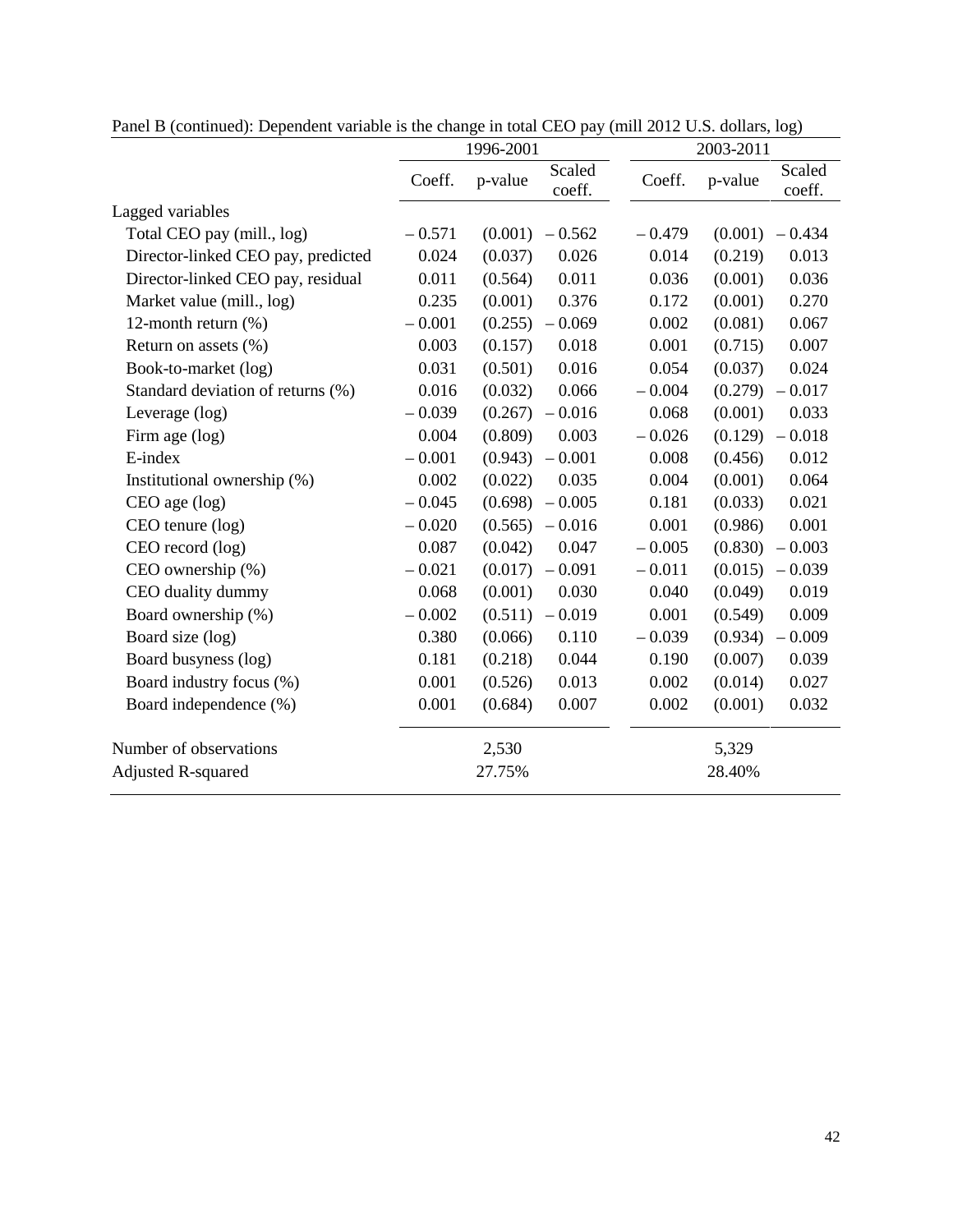The director-specific component for different specifications

The main sample consists of 7,278 firm-years between 2003 and 2011 with available data on Riksmetrics, Execucomp, the CRSP monthly files, and the Compustat annual files. The table reports scaled coefficient estimates (coefficient estimates times the standard deviation of each variable) for models examining the relation between CEO pay and director-linked CEO pay. All models adjust for year-industry effects, where industries are defined based on three-digit SIC codes. Furthermore, all models control for additional firm, CEO, and board characteristics as in Table 2, Panel A. The construction of each variable is described in the Appendix. Apart from reporting the estimates from the base model, we also estimate models that control for area code fixed effects and models that control for firm fixed effects. The pvalues (in parenthesis) are based on standard errors that adjust for firm-level and year-level clustering.

|                                                              |                  | Base model       |                  | With CBSA code<br>fixed effects | With firm<br>fixed effects |                  |
|--------------------------------------------------------------|------------------|------------------|------------------|---------------------------------|----------------------------|------------------|
| Director-linked CEO pay                                      | 0.049<br>(0.001) |                  | 0.041<br>(0.001) |                                 | 0.027<br>(0.003)           |                  |
| Director-linked CEO pay, predicted                           |                  | 0.026<br>(0.008) |                  | 0.023<br>(0.061)                |                            | 0.012<br>(0.324) |
| Director-linked CEO pay, residual                            |                  | 0.046<br>(0.001) |                  | 0.036<br>(0.001)                |                            | 0.024<br>(0.010) |
| All other control variables                                  | <b>Yes</b>       | Yes              | <b>Yes</b>       | <b>Yes</b>                      | Yes                        | Yes              |
| Year-industry effects                                        | <b>Yes</b>       | <b>Yes</b>       | <b>Yes</b>       | <b>Yes</b>                      | <b>Yes</b>                 | <b>Yes</b>       |
| Number of observations<br>p-value of CBSA code fixed effects | 7,278            | 7,278            | 7,278<br>0.001   | 7,278<br>0.001                  | 7,278                      | 7,278            |
| p-value of firm fixed effects                                |                  |                  |                  |                                 | 0.001                      | 0.001            |
| <b>Adjusted R-squared</b>                                    | 55.81%           | 55.87%           | 57.79%           | 57.81%                          | 75.39%                     | 75.40%           |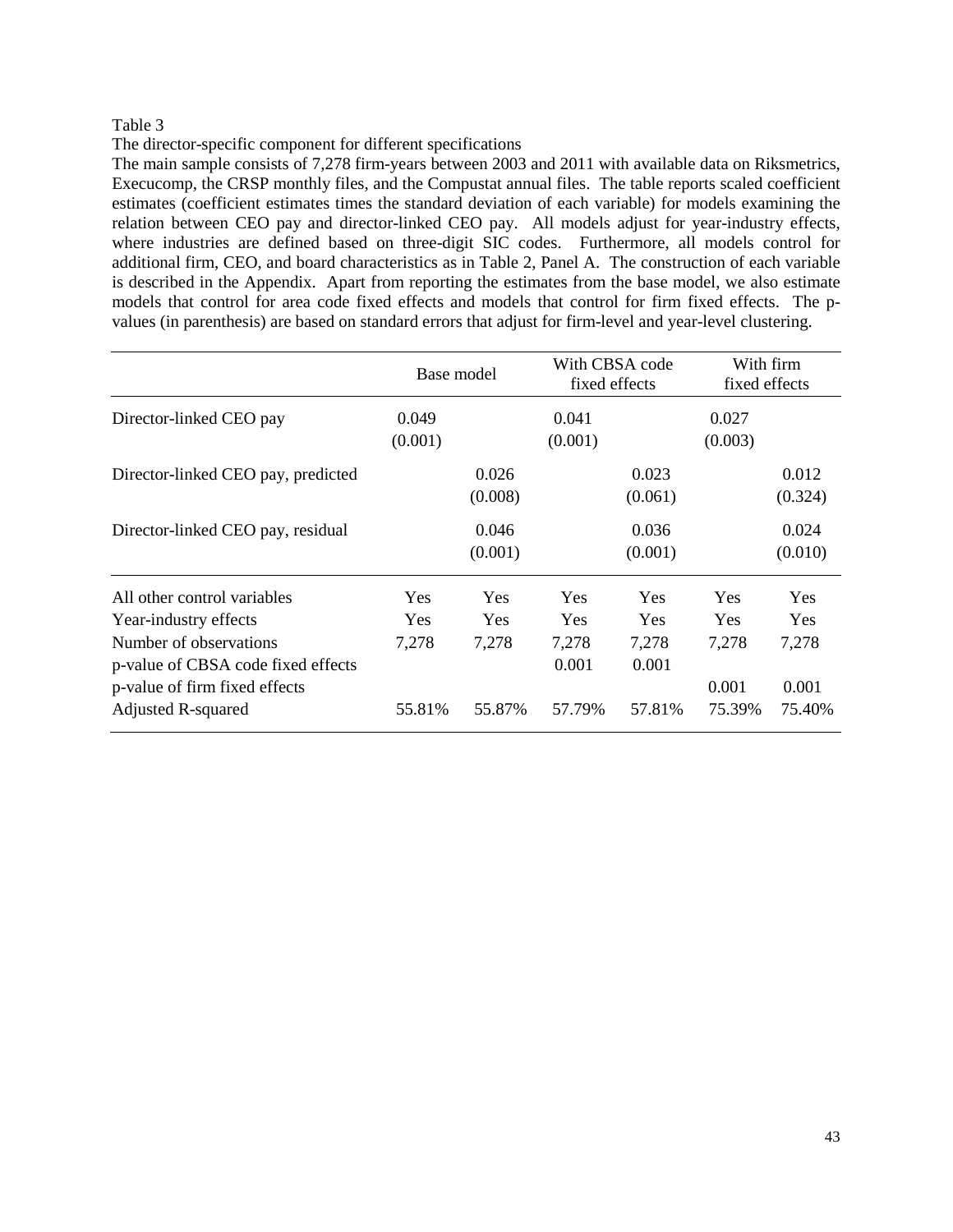## Tests for a wider network effect

The starting sample consists of 7,278 firm-years between 2003 and 2011 with available data on Riksmetrics, Execucomp, the CRSP monthly files, and the Compustat annual files. The table reports scaled coefficient estimates (coefficient estimates times the standard deviation of each variable) for models examining the relation between CEO pay of firm *i* and the pay of CEOs that do not share directors with firm *i* but share directors with firm *i* 's director-linked firms. We term this variable nonlinked CEO pay, and we are able to calculate it for 6,909 firm-years. All models adjust for year-industry effects, where industries are defined based on three-digit SIC codes. Furthermore, all models control for additional firm, CEO, and board characteristics as in Table 2, Panel A. The construction of each variable is described in the Appendix. Apart from reporting the estimates from the base model, we also estimate models that control for CBSA code fixed effects and models that control for firm fixed effects. The pvalues (in parenthesis) are based on standard errors that adjust for firm-level and year-level clustering.

|                                                                                                                                                                                    | Base model                                  |                                      |                                               | With CBSA code<br>fixed effects               |                                               | With firm<br>fixed effects                           |
|------------------------------------------------------------------------------------------------------------------------------------------------------------------------------------|---------------------------------------------|--------------------------------------|-----------------------------------------------|-----------------------------------------------|-----------------------------------------------|------------------------------------------------------|
| Non-linked CEO pay                                                                                                                                                                 | 0.010<br>(0.331)                            |                                      | 0.008<br>(0.433)                              |                                               | 0.004<br>(0.663)                              |                                                      |
| Non-linked CEO pay, predicted                                                                                                                                                      |                                             | 0.010<br>(0.345)                     |                                               | 0.009<br>(0.384)                              |                                               | 0.006<br>(0.568)                                     |
| Non-linked CEO pay, residual                                                                                                                                                       |                                             | 0.003<br>(0.828)                     |                                               | 0.001<br>(0.975)                              |                                               | $-0.003$<br>(0.705)                                  |
| All other control variables<br>Year-industry effects<br>Number of observations<br>p-value of CBSA code fixed effects<br>p-value of firm fixed effects<br><b>Adjusted R-squared</b> | <b>Yes</b><br><b>Yes</b><br>6,909<br>55.27% | Yes<br><b>Yes</b><br>6,909<br>55.25% | Yes<br><b>Yes</b><br>6,909<br>0.001<br>57.32% | Yes<br><b>Yes</b><br>6,909<br>0.001<br>57.32% | Yes<br><b>Yes</b><br>6,909<br>0.001<br>75.70% | <b>Yes</b><br><b>Yes</b><br>6,909<br>0.001<br>75.70% |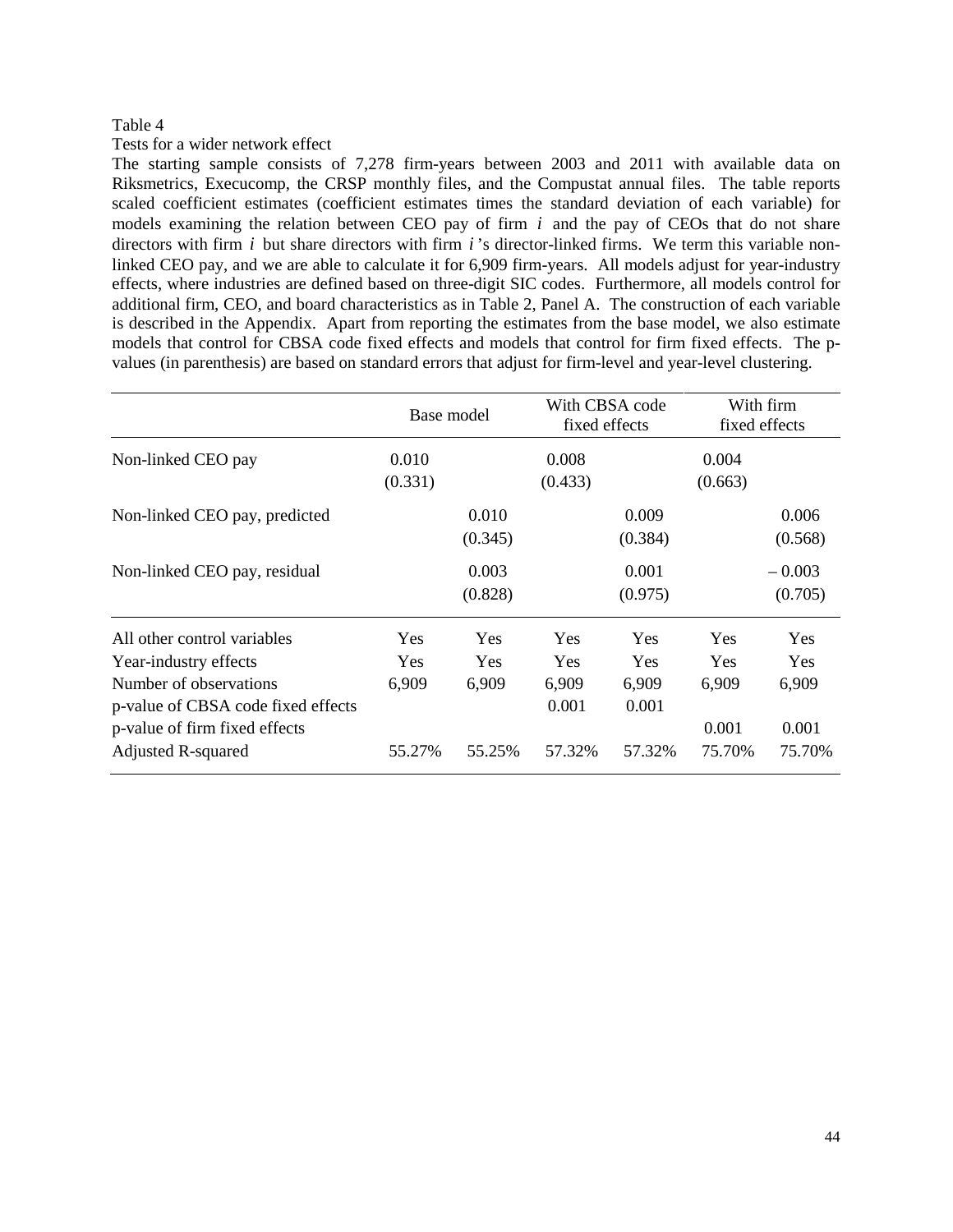## Pre-SOX tests conditional on board composition

The main sample consists of 4,133 firm-years between 1996 and 2001 with available data on Riksmetrics, Execucomp, the CRSP monthly files, and the Compustat annual files. The table reports scaled coefficient estimates (coefficient estimates times the standard deviation of each variable) for models examining the relation between CEO pay and director-linked CEO pay for two sub-samples based on board independence and CEO duality. All models adjust for year-industry effects, where industries are defined based on three-digit SIC codes, and firm fixed effects. Furthermore, all models control for additional firm, CEO, and board characteristics as in Table 2, Panel A. The construction of each variable is described in the Appendix. In Panel A, the sub-samples of low and high board independence are formed based on whether or not the proportion of independent directors is less than 1/2. In Panel B, boards with high independence are those with a majority of independent directors and 100% independent audit, compensation, and nomination/governance committees. The remaining boards are classified as having low board independence. Since data on board independence by committee is not available for the full sample, in Panel B there are fewer observations than in Panel A. In Panel C we split the sample based on whether or not the CEO is also the chairman of the board (COB). In Panel D we split the sample based on board size, where we first estimate a regression model with board size as the dependent variable and firm and CEO characteristics as the independent variables. If the residual of this regression is negative we classify firms as having relatively low board size, and if the residual is positive we classify the firm as having relatively high board size. In Panel E we split the sample based on whether the proportion of current executives in the board is less than the median of 52.63%, and in Panel F we split the sample based on whether the proportion of lawyers in the board is 0% (the median) or above 0%. The p-values (in parenthesis) are based on standard errors that adjust for firm-level and year-level clustering. The last column reports the difference (p-values in parenthesis) between the estimates for the two sub-samples.

| Dependent variable is total CEO pay (millions of 2012 U.S. dollars, log) |              |              |                 |  |  |
|--------------------------------------------------------------------------|--------------|--------------|-----------------|--|--|
|                                                                          | Low board    | High board   | Diff. in scaled |  |  |
|                                                                          | independence | independence | coefficients    |  |  |
| Director-linked CEO pay, predicted                                       | $-0.012$     | 0.005        | 0.017           |  |  |
|                                                                          | (0.529)      | (0.623)      | (0.457)         |  |  |
| Director-linked CEO pay, residual                                        | $-0.021$     | $-0.007$     | 0.014           |  |  |
|                                                                          | (0.452)      | (0.605)      | (0.677)         |  |  |
| Number of observations                                                   | 678          | 3,455        |                 |  |  |

Panel A: Board independence based on whether or not 50% of all directors are independent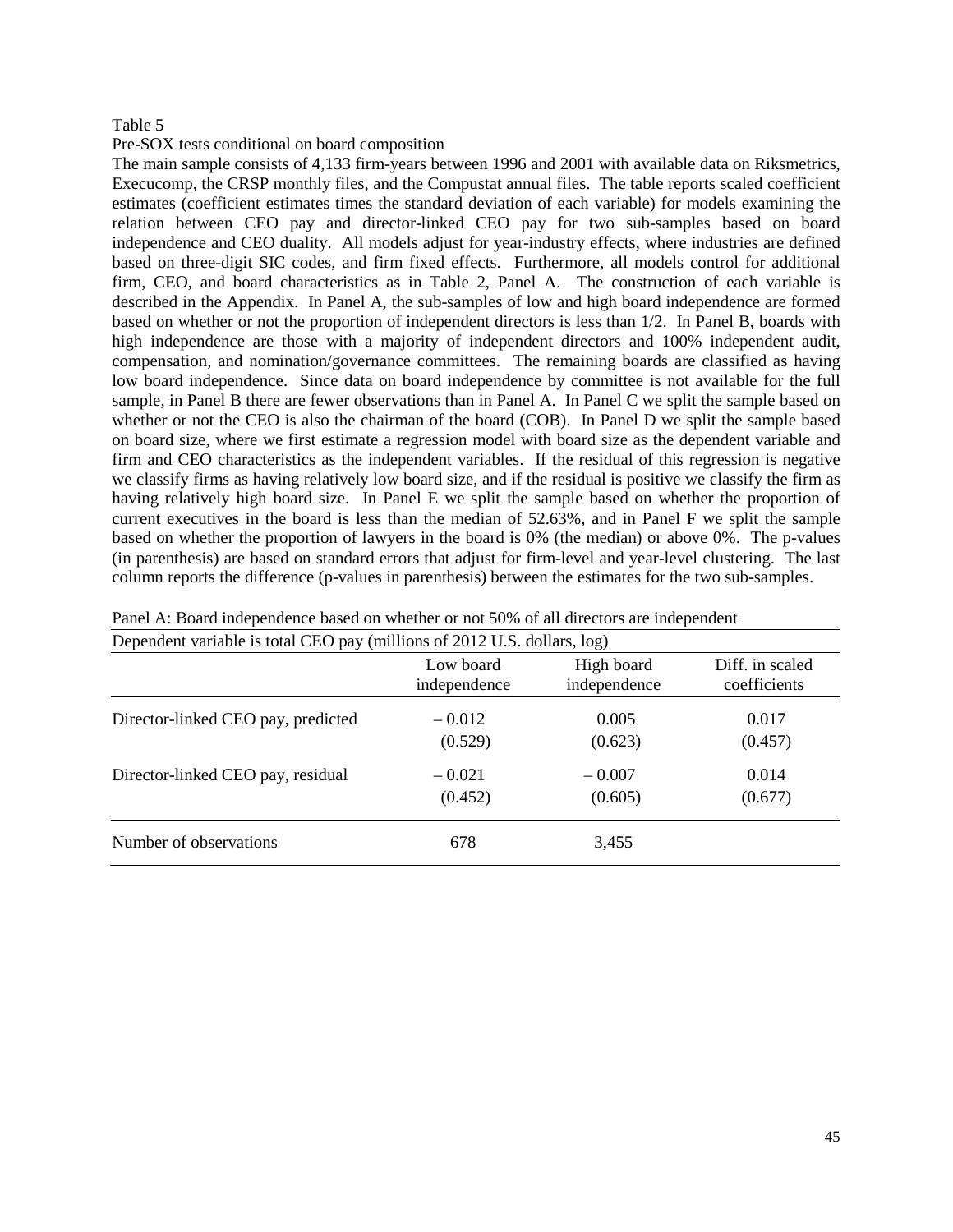| Dependent variable is total CEO pay (millions of 2012 U.S. dollars, log) |              |              |                 |  |  |
|--------------------------------------------------------------------------|--------------|--------------|-----------------|--|--|
|                                                                          | Low board    | High board   | Diff. in scaled |  |  |
|                                                                          | independence | independence | coefficients    |  |  |
| Director-linked CEO pay, predicted                                       | 0.013        | $-0.002$     | $-0.015$        |  |  |
|                                                                          | (0.100)      | (0.709)      | (0.008)         |  |  |
| Director-linked CEO pay, residual                                        | $-0.012$     | 0.009        | 0.021           |  |  |
|                                                                          | (0.233)      | (0.590)      | (0.059)         |  |  |
| Number of observations                                                   | 2,076        | 644          |                 |  |  |

Panel B: Board independence based on whether or not 50% of all directors and 100% of the audit, compensation, and nomination committees are independent

# Panel C: CEO duality

| Dependent variable is total CEO pay (millions of 2012 U.S. dollars, log) |                 |                     |                 |  |  |
|--------------------------------------------------------------------------|-----------------|---------------------|-----------------|--|--|
|                                                                          | CEO is chairman | CEO is not chairman | Diff. in scaled |  |  |
|                                                                          | of the board    | of the board        | coefficients    |  |  |
| Director-linked CEO pay, predicted                                       | 0.001           | 0.009               | 0.008           |  |  |
|                                                                          | (0.958)         | (0.566)             | (0.658)         |  |  |
| Director-linked CEO pay, residual                                        | $-0.002$        | $-0.022$            | $-0.020$        |  |  |
|                                                                          | (0.905)         | (0.237)             | (0.411)         |  |  |
| Number of observations                                                   | 2,757           | 1,376               |                 |  |  |

## Panel D: Board size

| Dependent variable is total CEO pay (millions of 2012 U.S. dollars, log) |                     |                     |                 |
|--------------------------------------------------------------------------|---------------------|---------------------|-----------------|
|                                                                          | Lower than          | Higher than         | Diff. in scaled |
|                                                                          | expected board size | expected board size | coefficients    |
| Director-linked CEO pay, predicted                                       | $-0.005$            | 0.007               | 0.012           |
|                                                                          | (0.677)             | (0.587)             | (0.532)         |
| Director-linked CEO pay, residual                                        | $-0.025$            | 0.005               | 0.030           |
|                                                                          | (0.244)             | (0.664)             | (0.261)         |
| Number of observations                                                   | 1,967               | 1,689               |                 |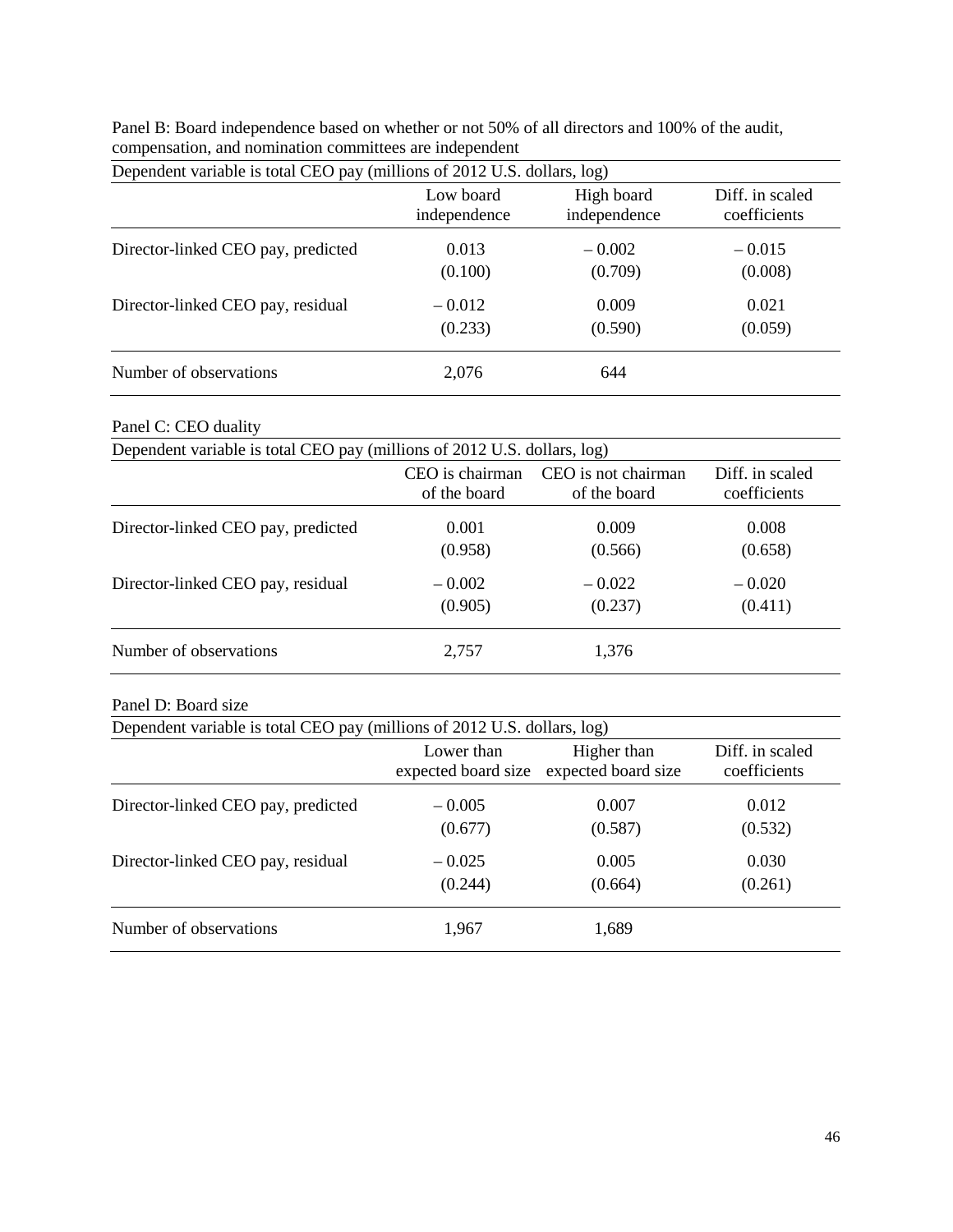| Dependent variable is total CEO pay (millions of 2012 U.S. dollars, log) |                                         |                                          |                                 |
|--------------------------------------------------------------------------|-----------------------------------------|------------------------------------------|---------------------------------|
|                                                                          | Lower than median<br>current executives | Higher than median<br>current executives | Diff. in scaled<br>coefficients |
| Director-linked CEO pay, predicted                                       | 0.011                                   | 0.002                                    | $-0.009$                        |
|                                                                          | (0.325)                                 | (0.810)                                  | (0.205)                         |
| Director-linked CEO pay, residual                                        | 0.006                                   | $-0.038$                                 | $-0.044$                        |
|                                                                          | (0.790)                                 | (0.003)                                  | (0.060)                         |
| Number of observations                                                   | 1,426                                   | 1,428                                    |                                 |

| Panel E: Percent directors that are current executives (median is 52.63%) |  |
|---------------------------------------------------------------------------|--|
|---------------------------------------------------------------------------|--|

Panel F: Percent directors that are lawyers (median is 0%)

| Dependent variable is total CEO pay (millions of 2012 U.S. dollars, log) |            |                           |                                 |
|--------------------------------------------------------------------------|------------|---------------------------|---------------------------------|
|                                                                          | 0% lawyers | Higher than 0%<br>lawyers | Diff. in scaled<br>coefficients |
| Director-linked CEO pay, predicted                                       | 0.004      | 0.012                     | 0.009                           |
|                                                                          | (0.818)    | (0.346)                   | (0.697)                         |
| Director-linked CEO pay, residual                                        | $-0.032$   | 0.009                     | 0.041                           |
|                                                                          | (0.109)    | (0.499)                   | (0.116)                         |
| Number of observations                                                   | 1,832      | 1,022                     |                                 |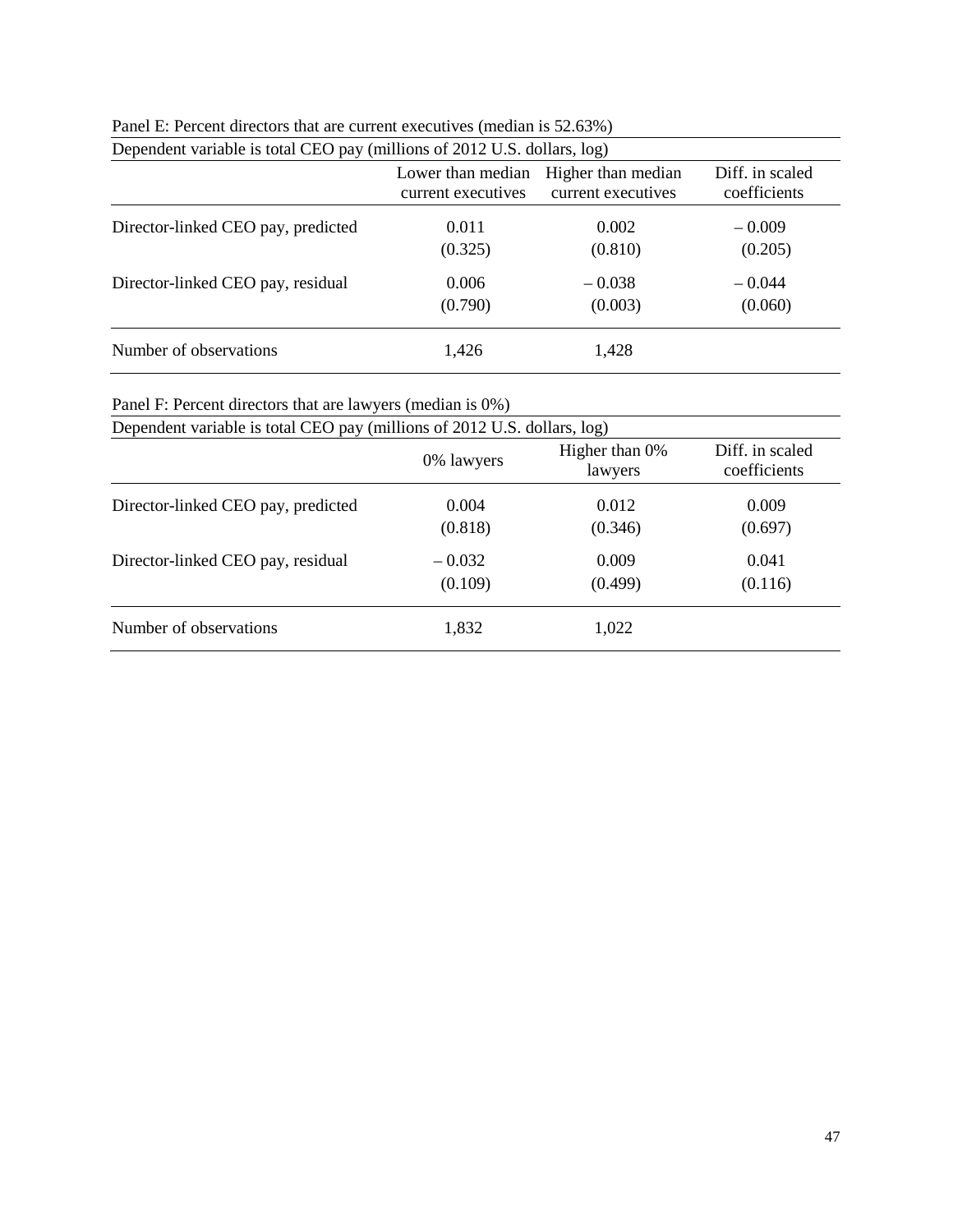## Post SOX tests conditional on director incentives

The main sample consists of 7,278 firm-years between 2003 and 2011 with available data on Riksmetrics, Execucomp, the CRSP monthly files, and the Compustat annual files. The table reports scaled coefficient estimates (coefficient estimates times the standard deviation of each variable) for models examining the relation between CEO pay and director-linked CEO pay for two sub-samples based on excess director option-based compensation (Panel A), year *t*-1 to year *t* director turnover (Panel B), and director busyness (Panel C). We have director compensation data starting with 2006 and thus Panel A uses 4,715 firmyears between 2006 and 2011. Availability of the sorting variables dictates the sample size for the other panels. We adjust for year-industry effects, where industries are defined based on three-digit SIC codes, and for firm fixed effects. Furthermore, all models control for additional firm, CEO, and board characteristics as in Table 2, Panel A. The construction of each variable is described in the Appendix. In Panel A, to construct the two sub-samples, we first estimate a regression model where the dependent variable is the option-based compensation of all directors relative to their total compensation. As explanatory variables we use year-industry effects as well as all other firm, CEO, and director characteristics. Firm-years with a negative residual are classified as having low excess director optionbased compensation while firm-years with a positive residual are classified as having high excess director option-based compensation. We exclude 934 firm-years with a residual equal to 0. In Panel B, firms with year *t*-1 to year *t* director turnover less than or equal to (greater than) 7.5% are classified as low (high) director turnover firm-years. In Panel C, boards with directors that on average serve on fewer than 1.5 boards are classified as having less busy directors. The p-values (in parenthesis) are based on standard errors that adjust for firm-level and year-level clustering. The last column reports the difference (p-values in parenthesis) between the estimates for the two sub-samples.

| Dependent variable is total CEO pay (millions of 2012 U.S. dollars, log) |                                                     |                                                      |                                 |
|--------------------------------------------------------------------------|-----------------------------------------------------|------------------------------------------------------|---------------------------------|
|                                                                          | Lower than<br>expected director<br>option-based pay | Higher than<br>expected director<br>option-based pay | Diff. in scaled<br>coefficients |
| Director-linked CEO pay, predicted                                       | 0.009<br>(0.134)                                    | 0.008<br>(0.493)                                     | $-0.001$<br>(0.897)             |
| Director-linked CEO pay, residual                                        | 0.021<br>(0.003)                                    | $-0.008$<br>(0.581)                                  | $-0.029$<br>(0.025)             |
| Number of observations                                                   | 2,192                                               | 1,589                                                |                                 |

#### Panel A: Director option-based pay